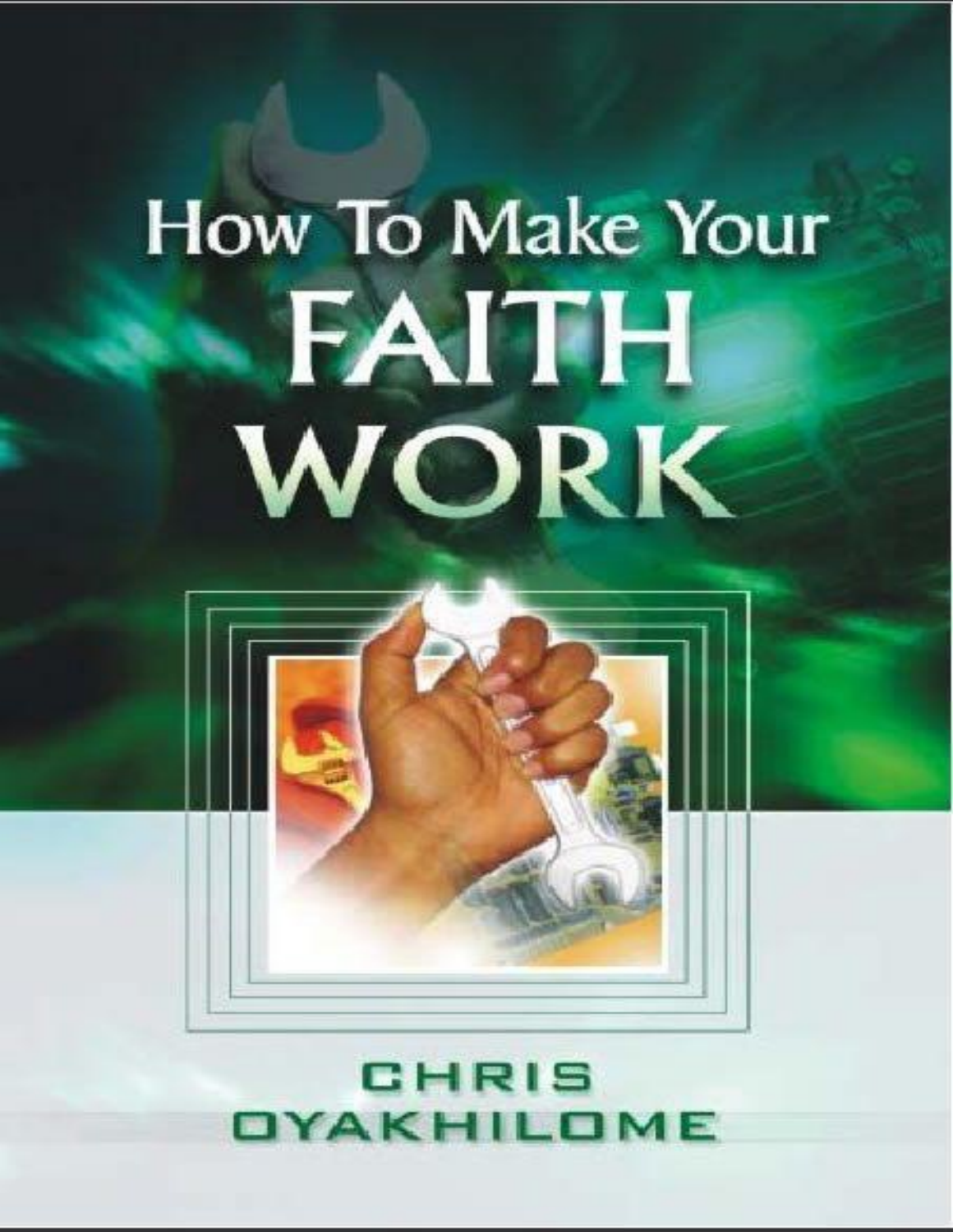

**How To Make Your**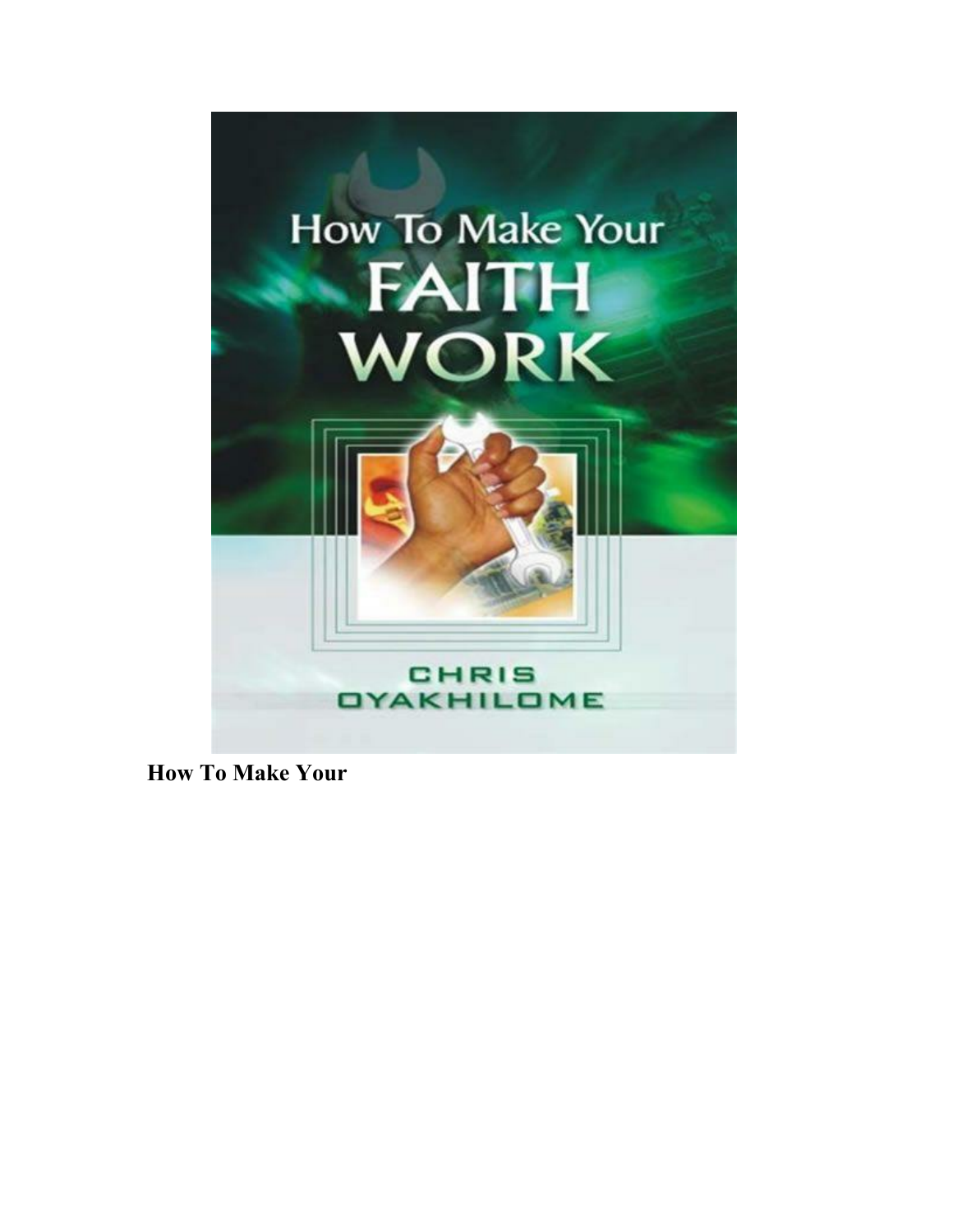## **Faith Work!**





**LoveWorld Publications**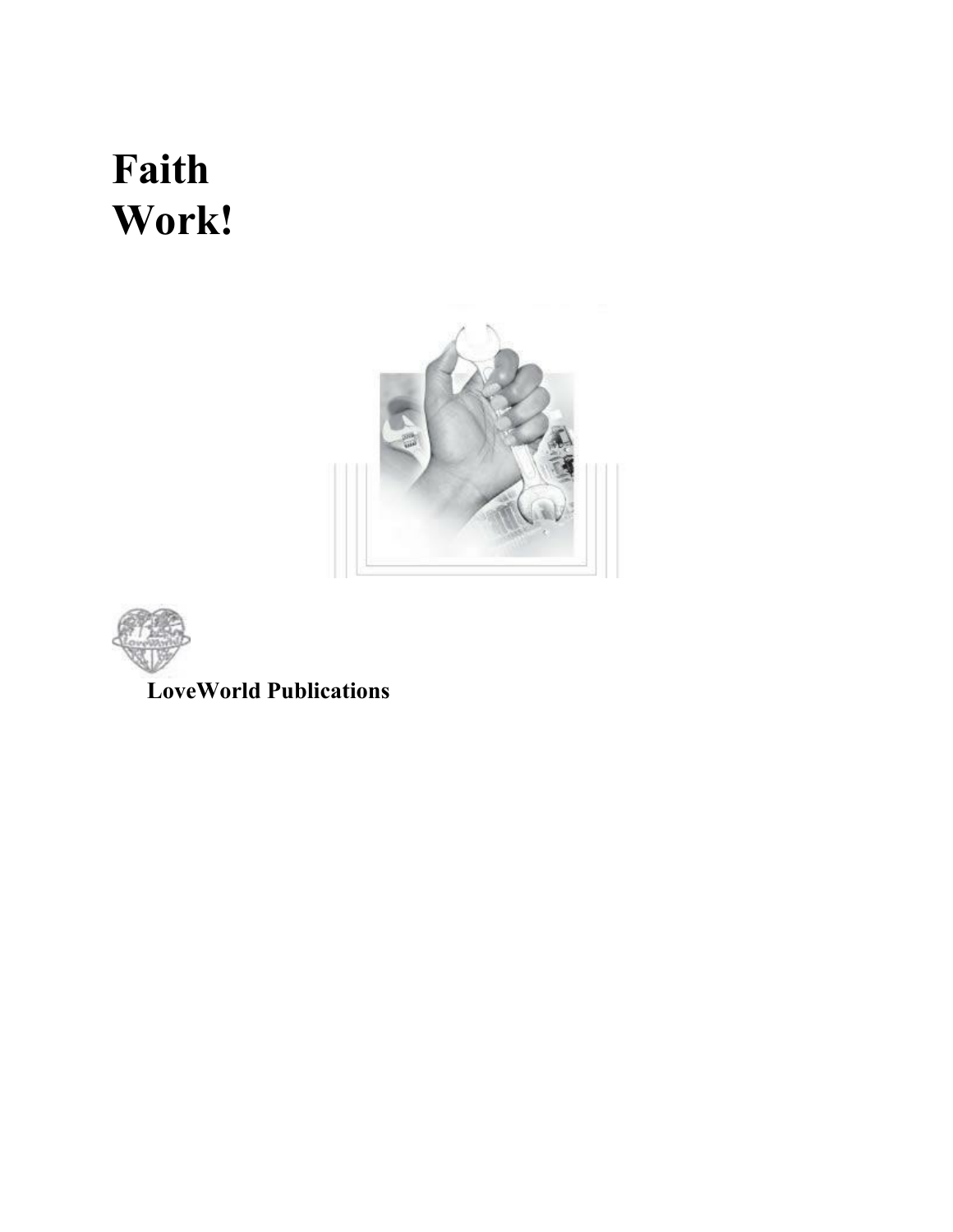#### **How To Make Your Faith Work! ISBN 978-37866-2-8**

#### **First Printing 2005**

Copyright **©** 2005 LoveWorld Publications

All rights reserved under International Copyright Law. Contents and/ or cover may not be produced in whole or in part in any form without the express written permission of the LoveWorld Publications. All scripture quotations are taken from the *King James Version* of the Bible unless otherwise indicated.

#### **BELIEVERS' LOVEWORLD INC.**

aka Christ Embassy

#### **U NITED KINGDOM:**

Christ Embassy Int'l Office, 363 Springfield Road Chelmsford, Essex, CM2 6AW Tel: +44 1245 490 234

#### **S OUTH AFRICA:**

Cnr. Harley and Hendrik Vewoerd Randburg, Gauteng. South Africa. Tel: +27-72-241 7332 **USA:**

Christ Embassy USA, 7425 Forbes BLVD Suite 205 Lanham, MD 20706 Tel: +1-301-860 0703

#### **N IGERIA:**

P.O. Box 13563 Ikeja, Lagos. Tel: +234-802 3324 188, +234-805 2464 131, +234-1-892 5724

*email: [digitalmedia@christembassydigitalmedia.com](mailto:digitalmedia@christembassydigitalmedia.com) website: [www.christembassydigitalmedia.com](http://www.christembassydigitalmedia.com)*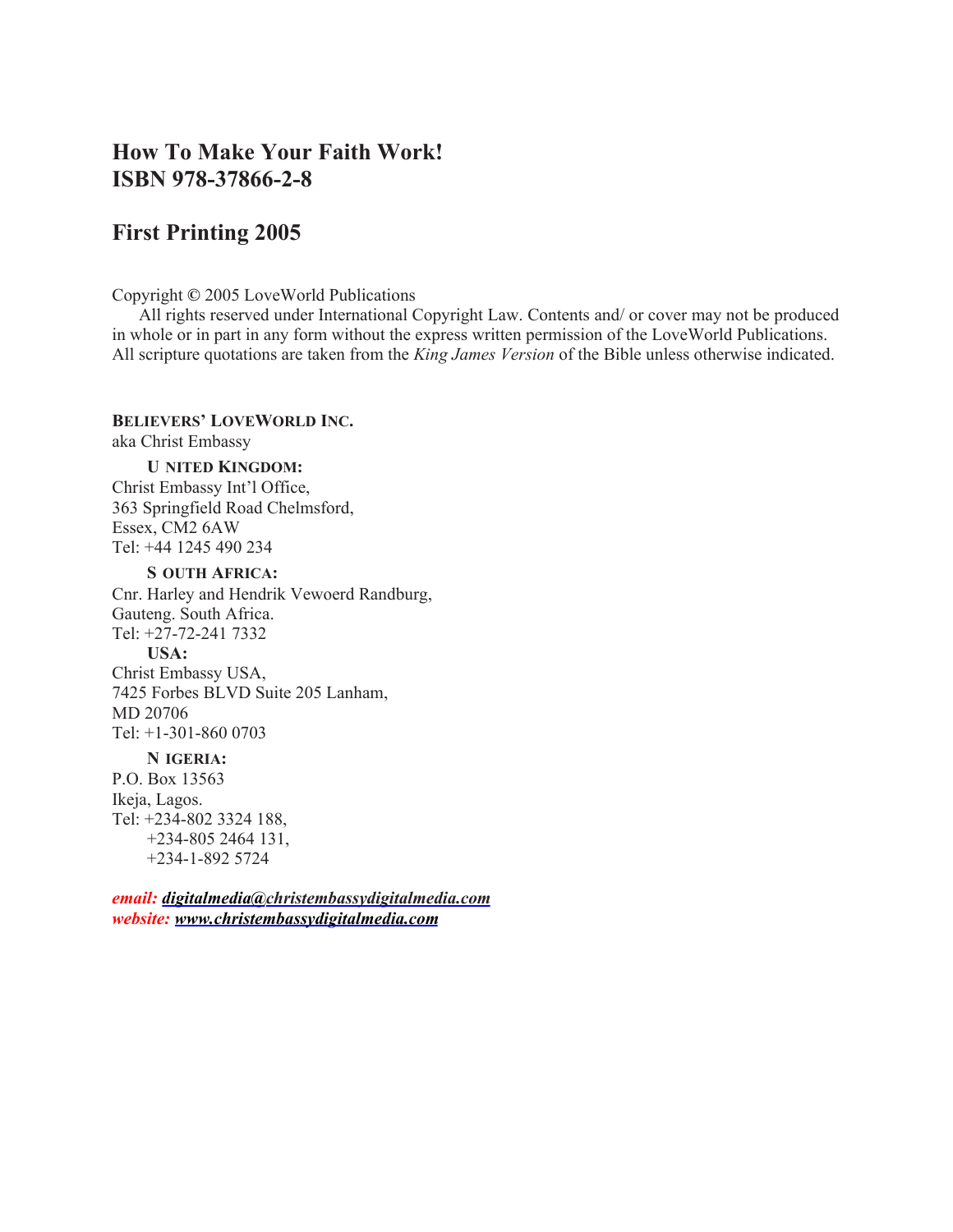## **Contents**

## **[INTRODUCTION](#page-5-0)**

### **CHAPTERS**

#### **T**HE **F**[AITH](#page-7-0) TO **L**IVE**!**

YOU [ALREADY](#page-13-0) HAVE **F**AITH **!**

**J**ESUS TAUGHT US HOW TO [RECEIVE](#page-18-0)

**R**[ECEIVING](#page-21-0) IS **B**Y **F**AITH

**T**WO **K**INDS OF **F**[AITH](#page-27-0)

**L**[ITTLE](#page-31-0) **F**AITH AND **G**REAT **F**AITH

**W**EAK **F**AITH AND **S**[TRONG](#page-37-0) **F**AITH

THE **C**[ONQUERING](#page-49-0) **P**OWER OF **F**AITH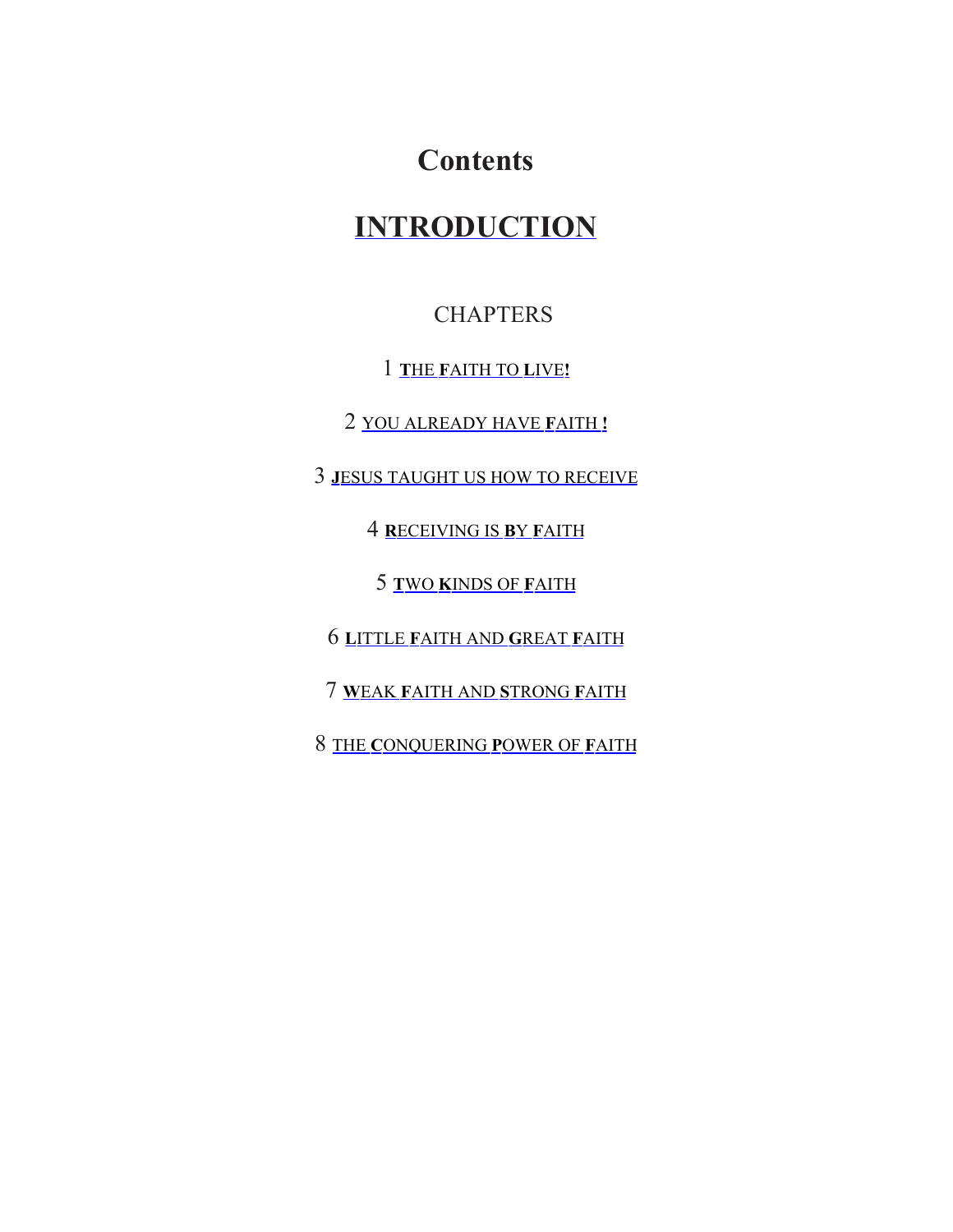## <span id="page-5-0"></span>**Introduction**

I've confessed God's Word. I've sown seeds. I've fasted. I've prayed. I've done everything! Why hasn't my situation changed? Oh God, why?!!!" Many people are agonized like this over their seeming inability to change their situation. Yet, in Matthew 17:20, Jesus made this statement clear. He said "When you have faith as a grain of mustard seed, nothing shall be impossible unto you."

So, why do many of God's people pray, fast, cry, sow seeds, confess Scriptures and still experience frustrations and even tragedies in their finances, health, jobs, marriages and businesses. Why do they always end up questioning, "Oh God, why?"

Many who find themselves asking this kind of question or who find themselves in such situations have one major problem: They haven't learnt how to make their faith work.

Apart from their ignorance of how to put their faith to work, some Christians find their faith coming under attack and weakened by adverse circumstances. Like Peter, they take their eyes off the Word and gaze in fear at the boisterous winds and billowing waves; they eventually begin to sink when they should actually be walking on the water.

Jesus said in the last days men's hearts shall fail them for fear (Luke 21:26), yet this is not the portion of the child of God. Proverbs 24:10 says, *"If thou faint in the day of adversity, thy strength is small*." **The Living Bible** translation of the same Scripture says,

*"You are a poor specimen if you can't stand the pressure of adversity,"* letting us know it's wrong for our faith to fail or buckle under the pressure of adversity.

Unfortunately, it is at such times of adversity that some take their eyes off God's Word. They neglect their faith, allowing it to be stifled and rendered ineffective by circumstances which the same faith should have dominated. Any child of God can rise above any situation, time and time again, if he'd only learn how to make his faith work.

This book is the result of the urgent need by the Spirit of God to teach God's children how to make their faith work. I'll encourage you to make certain that you follow very carefully all the thoughts I share with you in this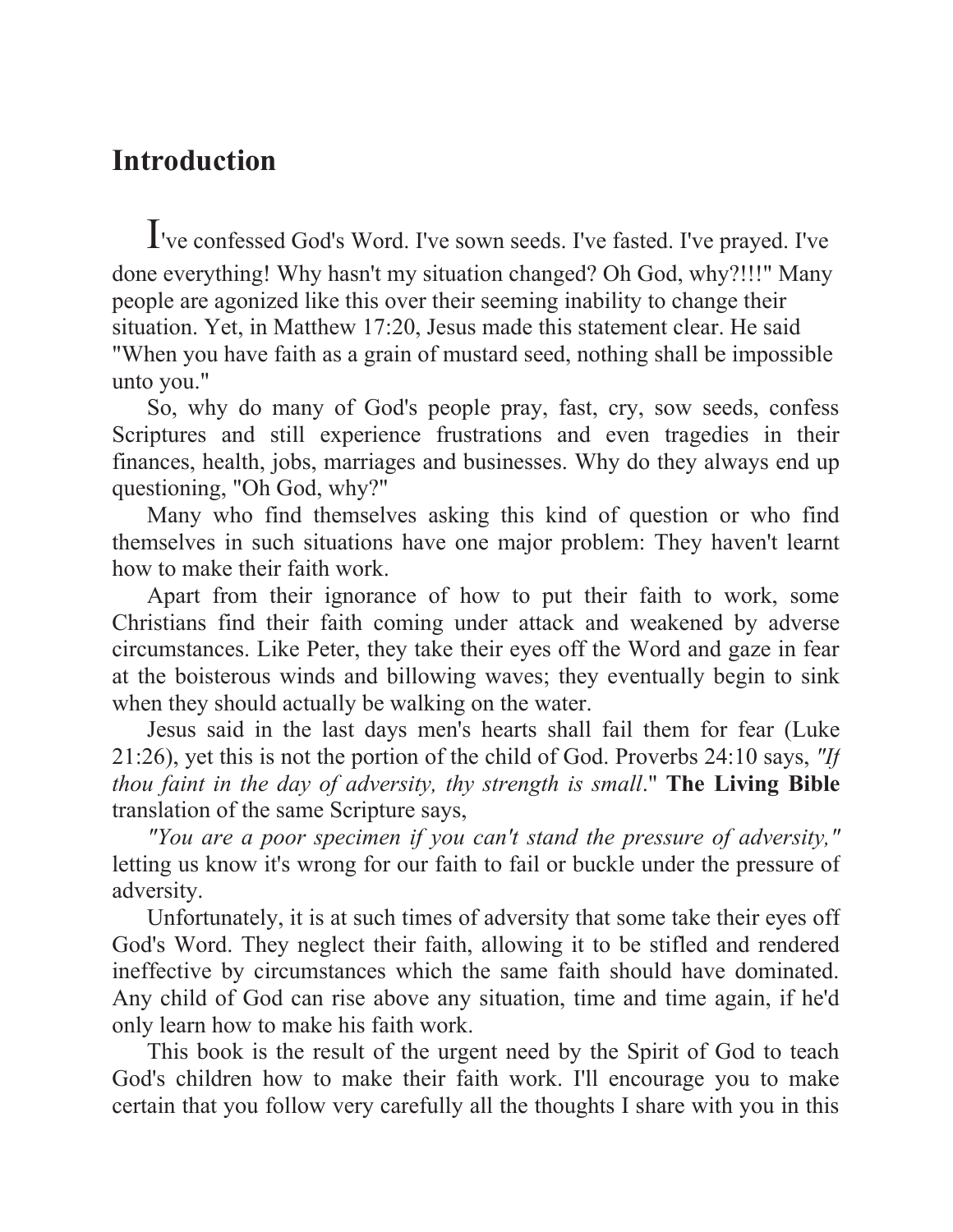book.

You need to know how you can receive everything that rightfully belongs to you in Christ, and live the glorious, victorious, successful, joyous and prosperous life God has called you into.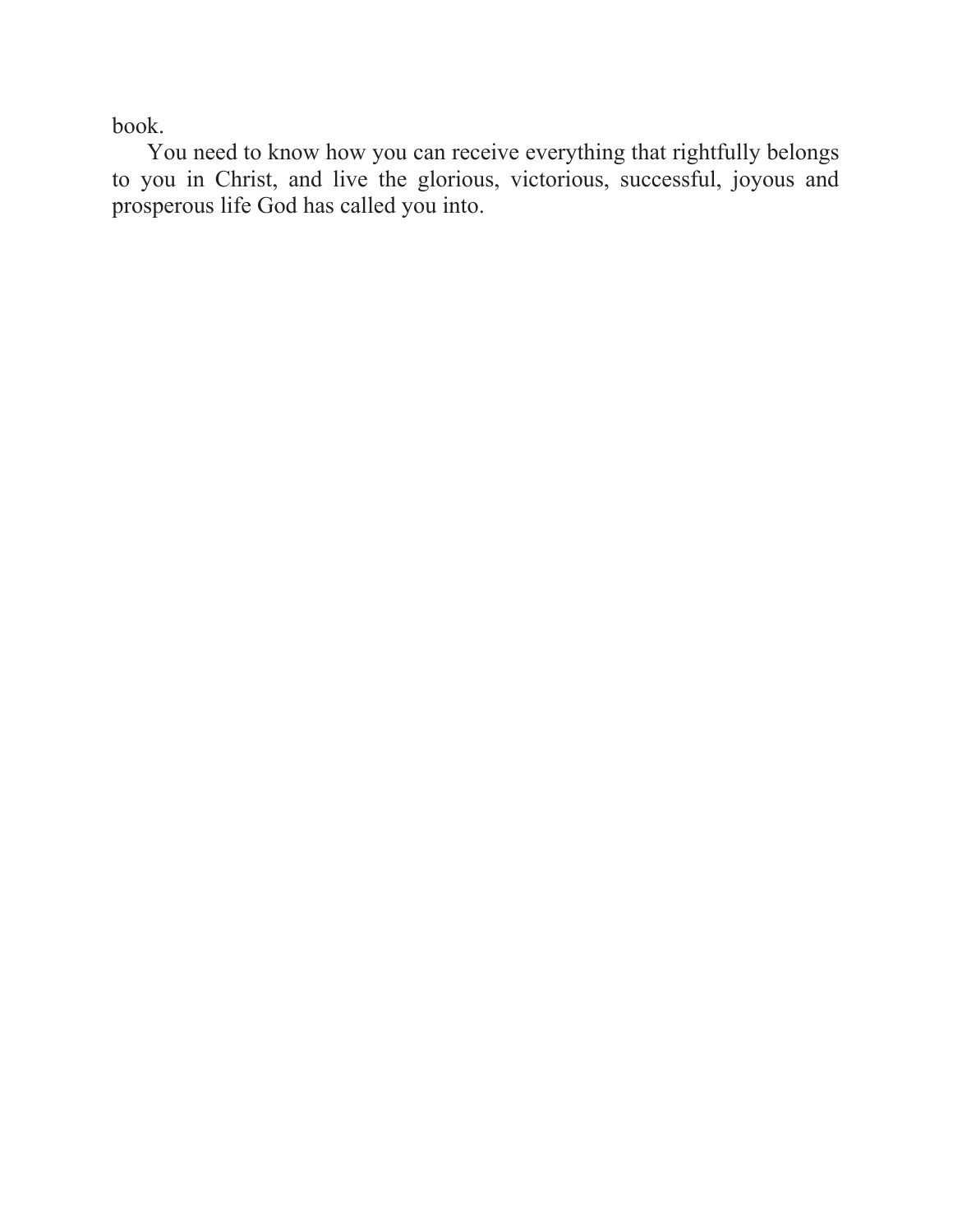## <span id="page-7-0"></span>**Chapter One The Faith To Live!**

**"Now faith is the substance of things hoped for, the evidence of things not seen. For by it the elders obtained a good report. Through faith we understand that the worlds were framed by the word of God, so that things which are seen were not made of things which do appear" (Hebrews 11:1-3).**

*I*t's very important that we have a clear understanding of what faith is before we proceed any further. In one of the most popular portions of

Scripture, faith is defined as the substance of things hoped for. If you have hope for anything, faith is what gives it substance. Faith gives you every reason to affirm something is yours before you see it with your physical eyes. Why? Faith is the substance of things hoped for; it calls real those things that are not physically observable. It calls them done NOW!

Faith is also defined as the evidence of things not seen, that is, the evidence of unseen realities. I do not see those things with my optical eyes but they're real to me. They're so real you can't take them away from me. Faith is the evidence of unseen realities*.* That means it is proof of the existence of something that is not tangible to the senses.

#### **The Amplified Bible** says,

**"…Faith is the assurance (the confirmation, the title deed) of the things [we] hope for, being the proof of things [we] do not see {and} the conviction of their reality [faith perceiving as real fact what is not revealed to the senses]"**

Faith is the title-deed. If you bought a piece of land, you wouldn't carry the land with you everywhere, telling everybody, "See the land I bought." You would have documents to that land called "a title-deed." According to the Oxford English Dictionary, a title-deed is 'a document containing or constituting evidence of ownership.' If somebody requests for a proof of ownership, you can simply pull out your title-deed to the land and show them as proof of ownership. That's the evidence of unseen realities.

The land is real, but because you can't carry it around with you, they may not see it in your office. However, you have your proof of ownership – the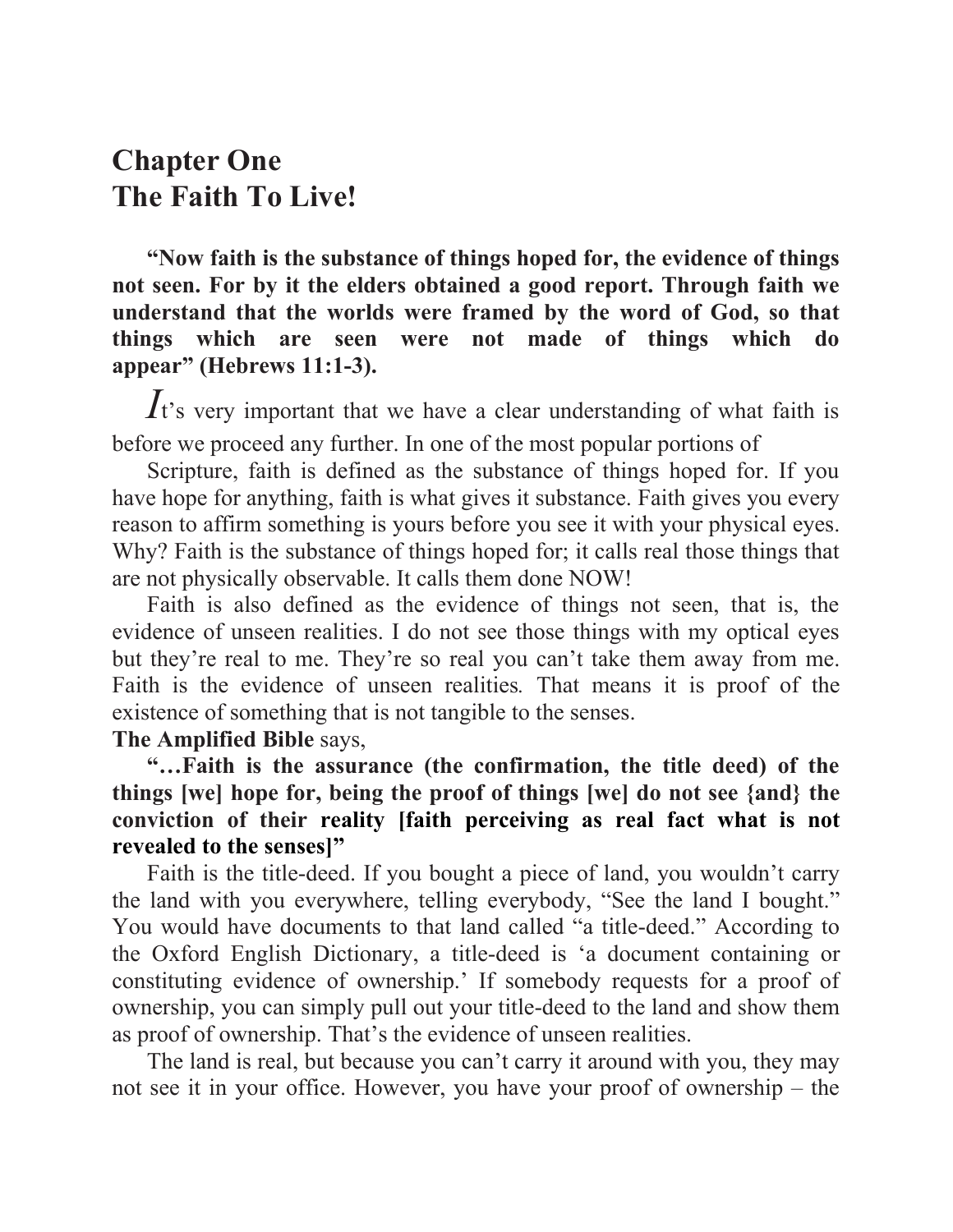title-deed; – something they can look at and say, "Yeah, you've really got that land."

Faith is not in the realm of the five physical senses, since it is the proof of **things we do not see and perceive by our senses**. It also transcends the realm of reasoning and the mind. It's a spiritual force, an attribute of the human spirit. That's why I always like to define faith as the response of the human spirit to the Word of God.

**Today's English Version** of Hebrews 11:1 says, *"To have faith is to be sure of the things we hope for, to be certain of the things we cannot see."* Faith makes a certainty of things we don't see with our optical eyes. Therefore, faith is not an irrational leap in the dark but a leap on God's Word. It is believing what God's Word has said concerning anything and acting that way.

Now let me quickly point out here that there's a difference between faith and believing. Many people don't understand that difference. I have written a book titled "**Working on Your Believing.**" You need to get a copy of that book because there, I explained in details the difference between faith and believing.

Someone who's suffering from a form of sickness might cry, "Oh God, I believe! Oh God, I really know You can do it. Do it for me today! Heal me Lord!" He doesn't realize it but that's not faith. All he's doing is expressing his believing.

That fellow might be discouraged and unhappy if he doesn't receive healing, because he'll think to himself, "If I've ever had faith in my life, that was one time I had faith!" He'll be wondering, "Oh God, why didn't I receive?" not knowing that what he had was not faith at all.

**Faith is the corresponding action to what you believe**. I said earlier that faith is the response of the human spirit to the Word of God. For the one who is sick, when he hears the Word that says "By whose stripes ye were healed" and believes it, his response or corresponding action to that Word will be to begin to declare "By the stripes of Jesus, I was healed!" He should start acting as one who's been healed and as a result, begin to do the things he couldn't do hitherto, due to that sickness.

Now, when he declares that he is 'the healed' by the stripes of Jesus Christ, his declaration is not going to be based on his feelings, but on the Word of God that says he was healed.

James made reference to this aspect of faith when he said,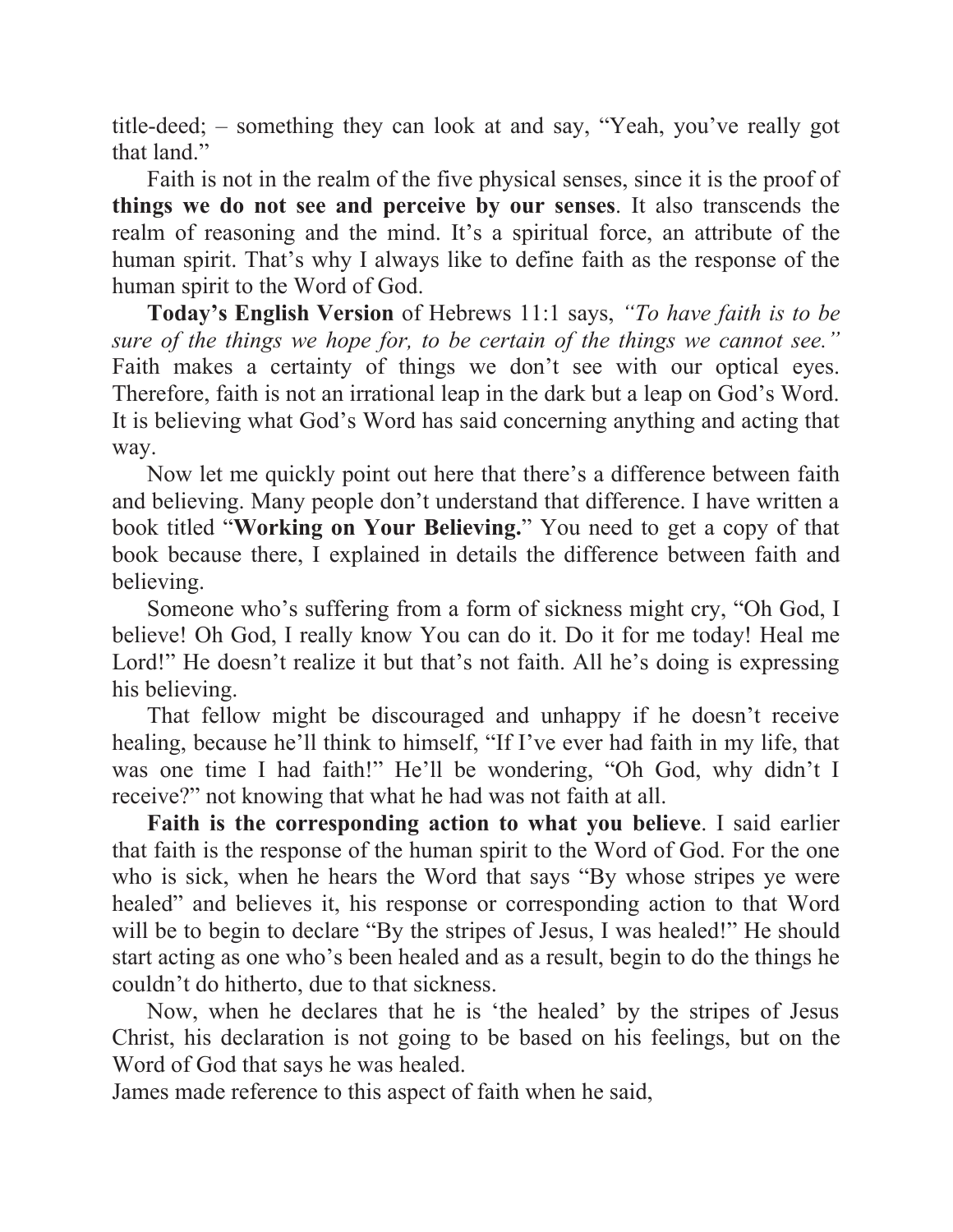**"My friends, what good is it to say you have faith, when you don't do anything to show that you really do have faith? Can that kind of faith save you? If you know someone who doesn't have any clothes or food, you shouldn't just say, "I hope all goes well for you. I hope you will be warm and have plenty to eat." What good is it to say this, unless you do something to help? Faith that doesn't lead us to do good deeds is all alone and dead!...Well, our ancestor Abraham pleased God by putting his son Isaac on the altar to sacrifice him. Now you see how Abraham's faith and deeds worked together. He proved that his faith was real by what he did. This is what the Scriptures mean by saying, "Abraham had faith in God, and God was pleased with him." That's how Abraham became God's friend. You can now see that we please God by what we do and not only by what we believe"**

**(James 2:14-17; 21-24) CEV.**

For faith to be faith and not just believing, it's got to have some action to it. That's what James is telling us here. Your faith in God is demonstrated by your action.

#### **YOU CAN'T PLEASE GOD WITHOUT FAITH**

"BUT WITHOUT FAITH IT IS IMPOSSIBLE TO PLEASE HIM: for he that cometh to God must believe that he is, and that he is a rewarder of them that diligently seek him"

#### (Hebrews 11:6).

The Bible unequivocally states that *"without faith it is impossible to please him (God)."* It didn't say "without love" or "without prayer" or "without holiness;" neither did it say "without righteousness." I'm not saying these aren't important, for the Word of God lets us know they all are. What I'm saying is, it'll take faith to activate and appropriate these and many more blessings that are in the Word of God to your life.

Some have tried religiously all their lives to be holy, to walk in love or to pray, yet they couldn't please God because they haven't learnt to walk by faith. It's impossible to walk in any of these successfully without faith. You're not expected to pray yourself into faith. How else would you be able to pray to the God you don't see? How do you know He's really up there listening to you? It's got to be by faith! So, you see, you do have faith. But now you have to learn how to make it work.

**"For I say, through the grace given unto me, to every man that is**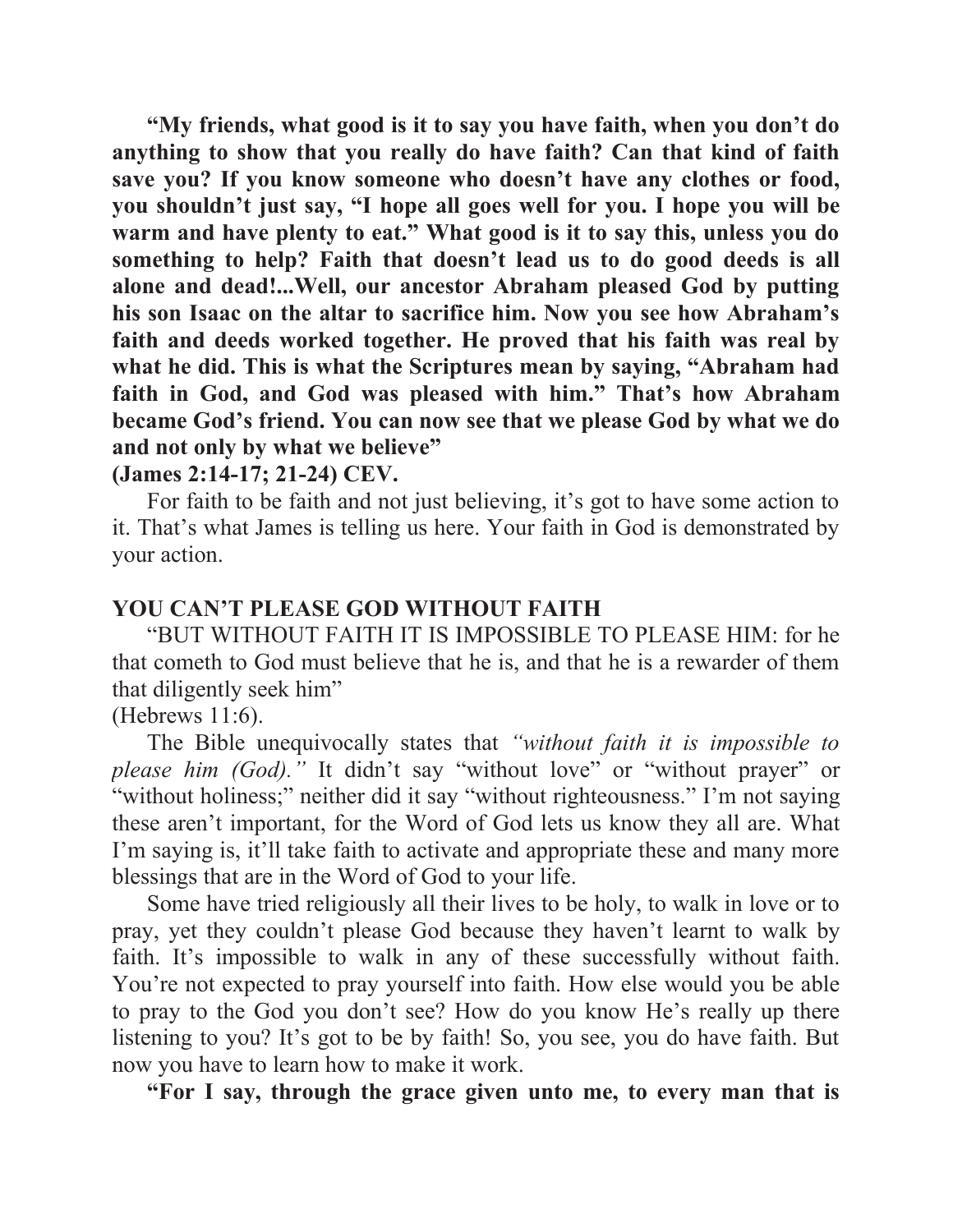**among you, not to think of himself more highly than he ought to think; but to think soberly, according as God hath dealt to every man the measure of faith" (Romans 12:3).**

You believe the Bible is the Word of God and you study it, but you weren't there when it was written. You simply have faith that it's really God's

Word. That's where it all begins. Faith is fundamental; it's the foundation, for without faith you can't even be born again. It takes faith to come to God;

**"…for he that cometh to God must believe that he is and that he is a rewarder of them that diligently seek him" (Hebrews 11:6).**

Hebrews 11:2 lets us know that *by faith the elders obtained a good report*. This is referring to men who have gone before us as examples, the patriarchs of faith such as Abraham, Isaac, Jacob, Moses, Samuel, David, Elijah and Elisha. The **Contemporary English Version** says, *"It was their faith that made our ancestors pleasing to God"* **(Hebrews 11:2).**

Hebrews 11 is popularly referred to as faith's hall of fame. It's a rich, inspiring and challenging catalogue of men and women who had fantastic testimonies of how they pleased God and did exploits in their generations because they walked by faith. They obtained a good report from God. He scored them highly for their faith, by the things they did and said, Hallelujah!

#### **THE EXAMPLE OF NOAH**

The Bible specifically exemplifies Noah as a man greatly blessed of God because he walked by faith in a generation that didn't acknowledge God. By his unwavering faith in God, he condemned the sinful world he dwelt in at the time.

One day, God looked upon the earth and was appalled at what He saw. The Bible says,

**"…God saw that the wickedness of man was great in the earth, and that every imagination of the thoughts of his heart was only evil continually. And it repented the Lord that he had made man on the earth, and it grieved him at his heart. And the Lord said, I will destroy man whom I have created from the face of the earth; both man, and beast, and the creeping thing, and the fowls of the air; for it repenteth me that I have made them. But Noah found grace in the eyes of the**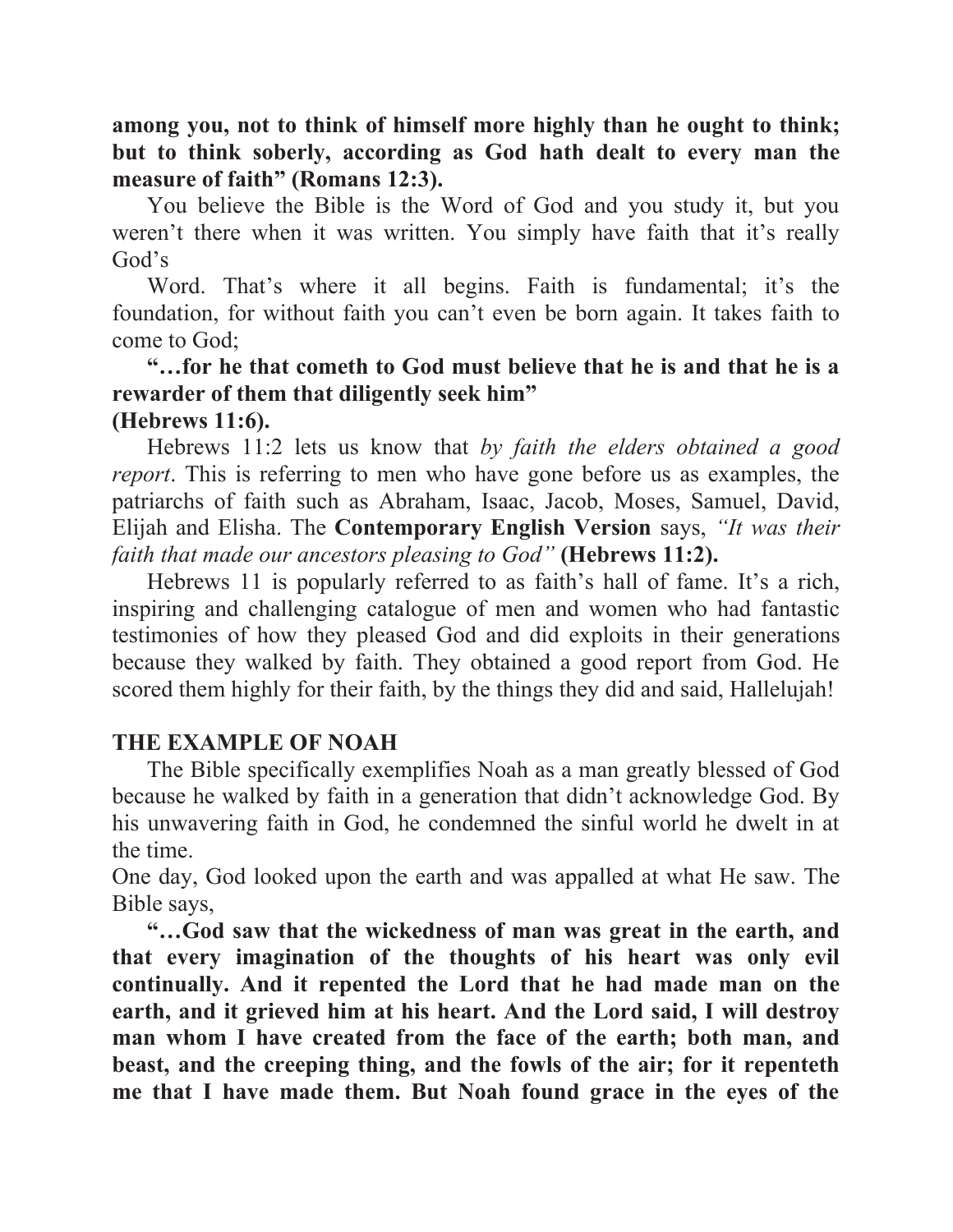#### **Lord" (Genesis 6:5-8).**

God was ready to destroy the whole earth along with every last man and beast in it, but one man, Noah, found God's grace, because he was a man of faith. God told Noah He was going to destroy the world and gave him specific instructions on how to build an ark and select pairs of animals that will be preserved from the deluge. Being a man of faith, Noah followed all of God's instructions to the letter. No wonder the Bible says in **Hebrews 11:7** that he:

**"…being warned of God of things not seen as yet, moved with fear, prepared an ark to the saving of his house; by the which he condemned the world, and became heir of the righteousness which is by faith."**

#### ABRAHAM: THE FATHER OF FAITH

Another great example of faith is Papa Abraham. God spoke to him one day and told him to get out of his father's house and leave his kindred and country to a land that He would show him.

**"Now the Lord had said unto Abram, Get thee out of thy country, and from thy kindred, and from thy father's house, unto a land that I will shew thee: And I will make of thee a great nation, and I will bless thee, and make thy name great; and thou shalt be a blessing: And I will bless them that bless thee, and curse him that curseth thee: and in thee shall all families of the earth be blessed. So Abram departed, as the Lord had spoken unto him; and Lot went with him: and Abram was seventy and five years old when he departed out of Haran" (Genesis 12:1-4).**

God didn't tell Abraham where to go, yet the Bible says he launched out of his country, having no idea where he was going. He left by faith!

**"By faith Abraham, when he was called to go out into a place which he should after receive for an inheritance, obeyed; and he went out, not knowing whither he went" (Hebrews 11:8).**

Abraham lived as a pilgrim throughout his life because he knew by revelation that the Promised Land God spoke of wasn't a physical one but a spiritual one.

Also, when the Lord promised to give him a son in his old age, he believed. *"He staggered not at the promise of God through unbelief; but was strong in faith, giving glory to God"* **(Romans 4:20).** When God asked him to offer that son as a burnt sacrifice, he simply obeyed because he knew "*that*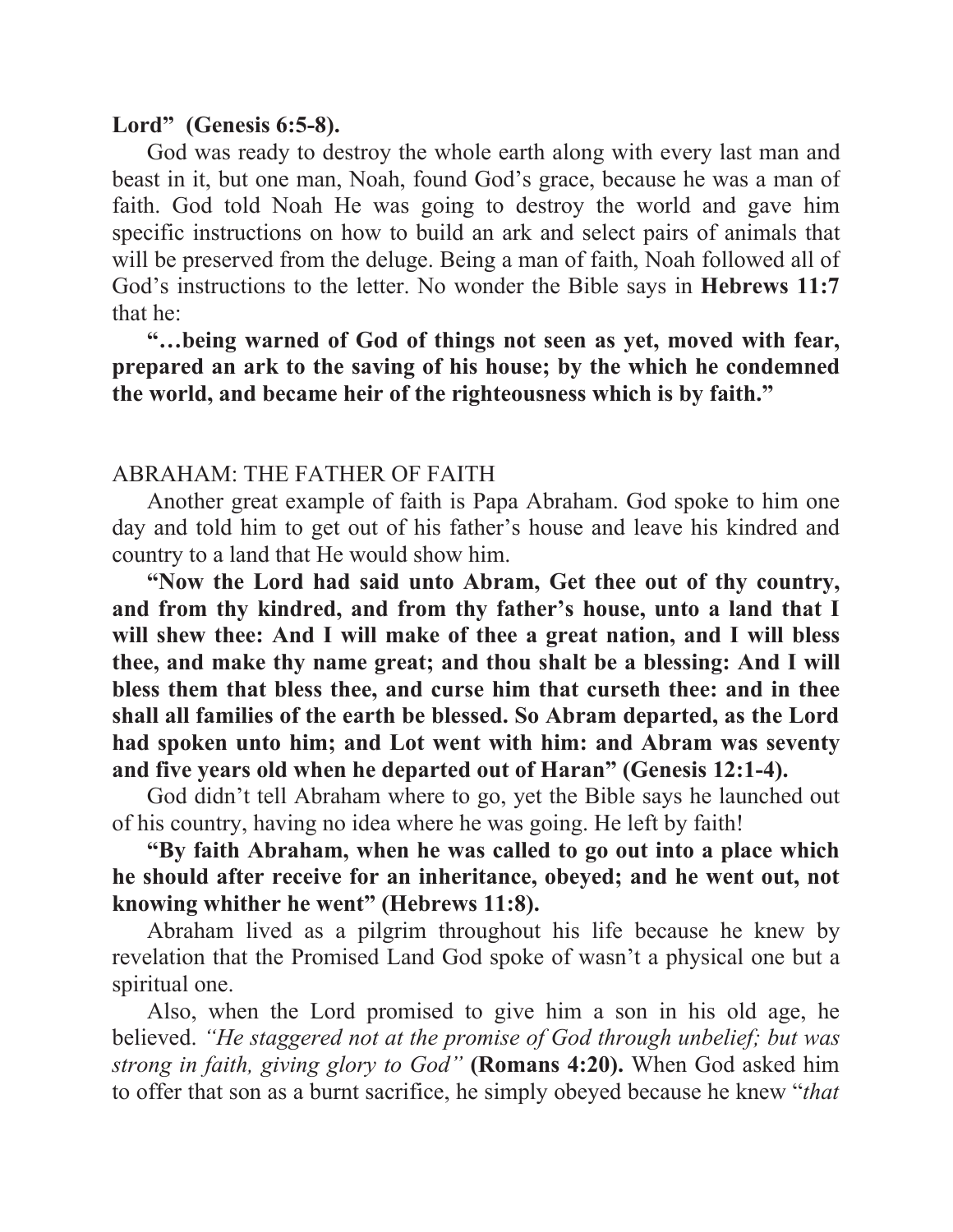*God was able to raise him up, even from the dead"* (Hebrews 11:19).

That's what faith is all about - responding swiftly to God's instructions and doing everything He tells you. That's how you can please God in your life. Abraham was called 'the father of faith' and 'the friend of God' because he lived by faith in God's Word. This is the life to which we've been called as Christians – the faith life!

#### **THE JUST SHALL LIVE BY FAITH**

"Now the just shall live by faith: but if any man draw back, my soul shall have no pleasure in him" (Hebrews 10:38).

Everything in the Kingdom of God functions by the principle of faith. That's why the Bible says the just shall live by faith. It didn't say the just shall live by holiness or righteousness, but by faith. This shows just how important faith is and why the 'faithmessage' should be taken very seriously by anyone who desires to live a successful life in God's Kingdom.

Everything about your life is hinged on your understanding of this important subject of faith. You can't understand righteousness without faith, just as it's impossible for you to demonstrate the God-kind of love without faith. The Bible says "*faith worketh by love*" (Galatians 5:6), love also works by faith.

Without faith, you wouldn't function well on your job, in your business, family, academics, finances, health or ministry. You can't even keep the devil under your feet where he belongs without faith!

In today's world, where there's so much evil and wickedness, you can only walk in love and live peaceably among all men as the Bible instructs to do, by faith. It takes faith to listen and not respond in bitterness when someone speaks evil of you. It takes faith to remain unruffled and still love those who criticize and despitefully use you. It takes faith to hold your head up and not let what your critics say cause you to react negatively. It takes faith not to wish evil for those who hate, mistreat and misjudge you.

You see, the faith way is the way, the only way for the Christian.

**"For I say, through the grace given unto me, to every man that is among you, not to think of himself more highly than he ought to think; but to think soberly, according as GOD HATH DEALT TO EVERY MAN THE MEASURE OF FAITH" (Romans 12:3).**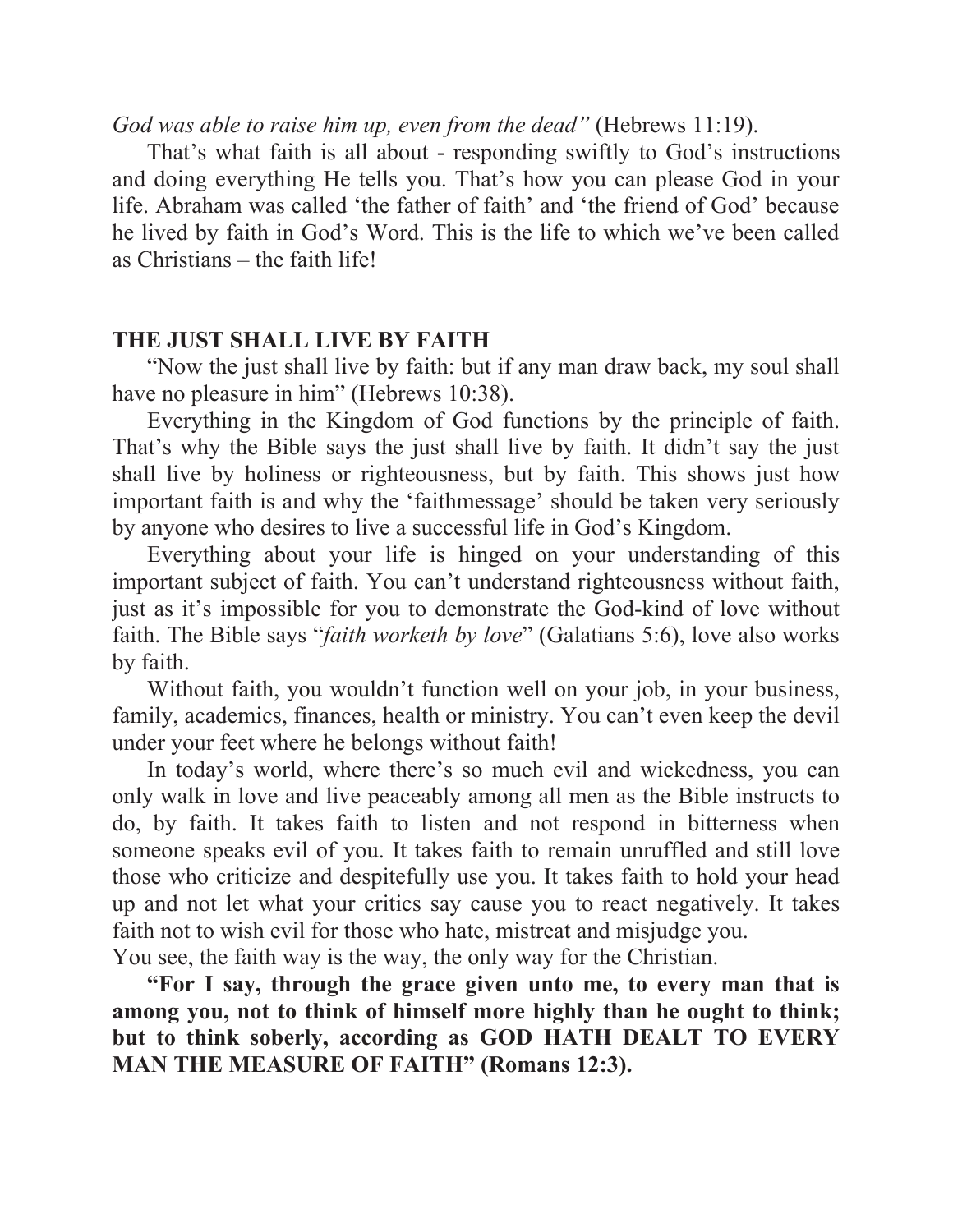## <span id="page-13-0"></span>**Chapter Two You Αlready Have Faith**

*T* hroughout the epistles, which actually are the revelations of the new creation, you'll never find a place where the Holy Spirit expressly instructs the Christian to have faith in God. The reason is quite simple: The just shall live by faith.

To the Christian, faith is a lifestyle. It is the New Testament principle of life for the believer. We are actually never told to have faith in God, because our very life is by faith. God already dealt to every man, according to the Scriptures, the measure of faith.

In other words, **you already have faith** as a Christian. The reason our Lord Jesus had to keep urging people around Him to have faith in God as found in Matthew, Mark and Luke is that those He was addressing at the time weren't born again.

If you are born again you have faith. God has given to every one of us in the body of Christ the measure of faith. Notice I didn't say '*a measure*,' but '*the measure'* of faith. That's because every Christian has faith. We have the exact amount of faith that we require to receive anything, and effect any change in our lives. What you need do is grow your measure of faith.

#### **FAITH IS GIVEN TO YOU – SMALL**

As I said, when you're born again, you have faith! God imparts into your spirit the measure of faith.

However, that measure is given to you small. God doesn't give you big faith, He gives you little faith to enable you grow your faith. It's your responsibility to build your faith strong. The Bible talks about weak faith, little faith, great faith and strong faith. I'm going to be dealing with that in more detail in the sixth and seventh chapters but presently, the point I want you to note is that YOU ALREADY HAVE FAITH (the God-kind of faith), and that faith is given to you as small-initially.

You may say, "Oh, now I've discovered why my faith hasn't been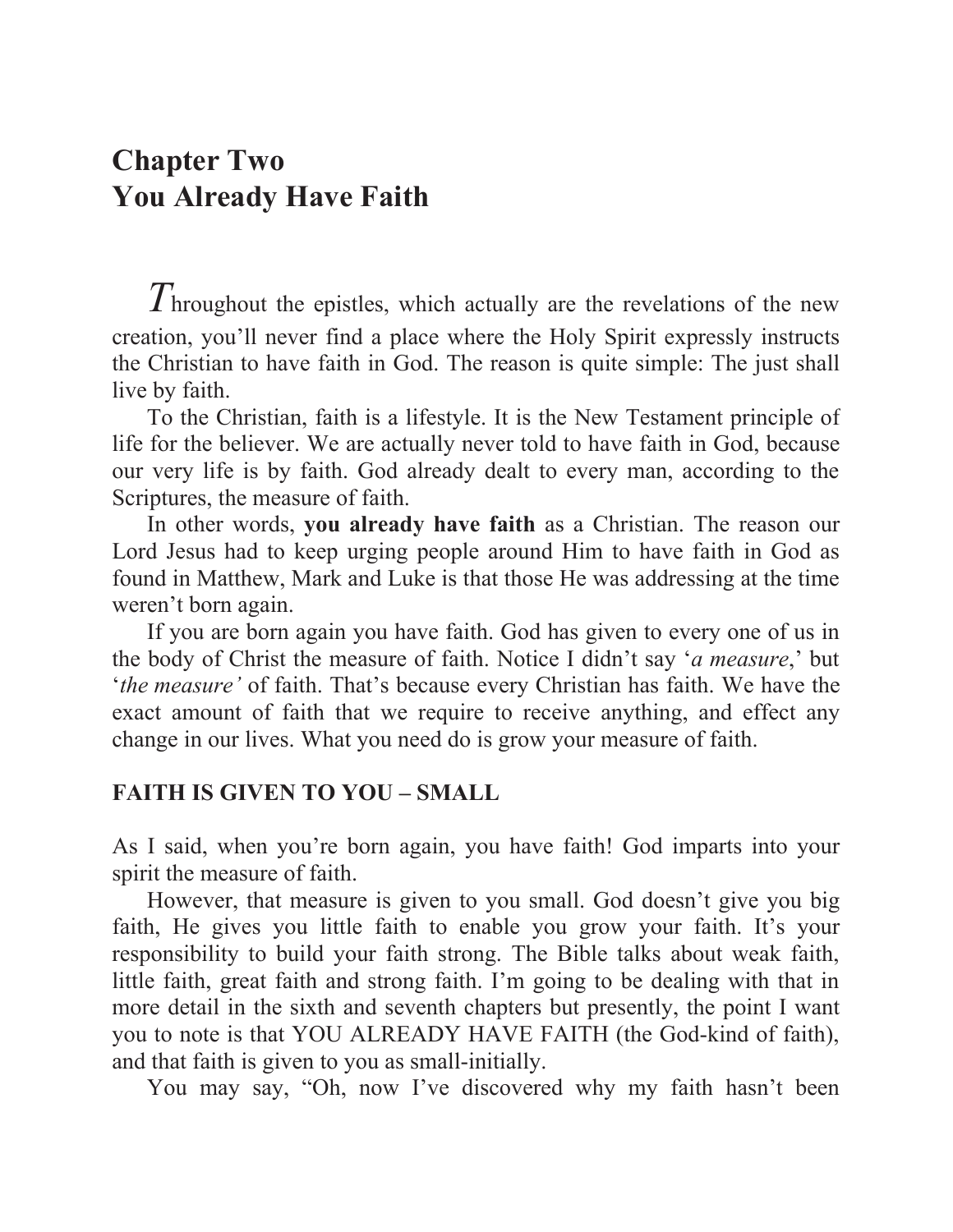working, it's because the faith God gave me is very small." Before you go further with that thought, let me remind you of the words of Jesus in Matthew 17:20. He said *"…for verily I say unto you, IF YE HAVE FAITH AS A GRAIN OF MUSTARD SEED, ye shall say unto this mountain, Remove hence to yonder place; and it shall remove; and nothing shall be impossible unto you.*

In other words, with your faith–the small measure of faith God has given to you, you should be able to do the impossible. You have in you the power to do anything. You can effect changes and control the circumstance of life to suit you if only you'll put your faith to work.

God gave you the exact amount of faith that He made available to everybody. He has never given any body any less than He gave to Jesus. We were all given the same measure of faith, but what matters is what we do with it.

You can be anything in this world! Understand this: you can have your life under control; your destiny isn't in the hands of anybody. You can go anywhere you choose to go; have every good thing you desire; live a supernatural life of prosperity and be an all-round success. How? It is by putting your faith to work, for faith always works!

Why then do some Christians' faith not work or yield result? Could the problem be sin?

#### **THE PROBLEM IS NOT SIN**

Some people think the greatest problem in the body of Christ today is that of sin, but that's not true!

#### **"Knowing this, that our old man is crucified with him, that the body of sin might be destroyed, that henceforth we should not serve sin. For he that is dead is freed from sin"**

#### **(Romans 6: 6-7).**

When you study the Bible carefully, you'll discover that the reason Jesus came to die was to deal with the problem of sin. As a believer, sin is no longer your problem. Many Christians struggle with sin in their lives because they are ignorant of God's Word. The death, burial and resurrection of Jesus Christ brought an end to sin and ushered the believer into a newness of life. That's why the Bible declares that "…*sin shall not have dominion over you"* (Romans 6:14).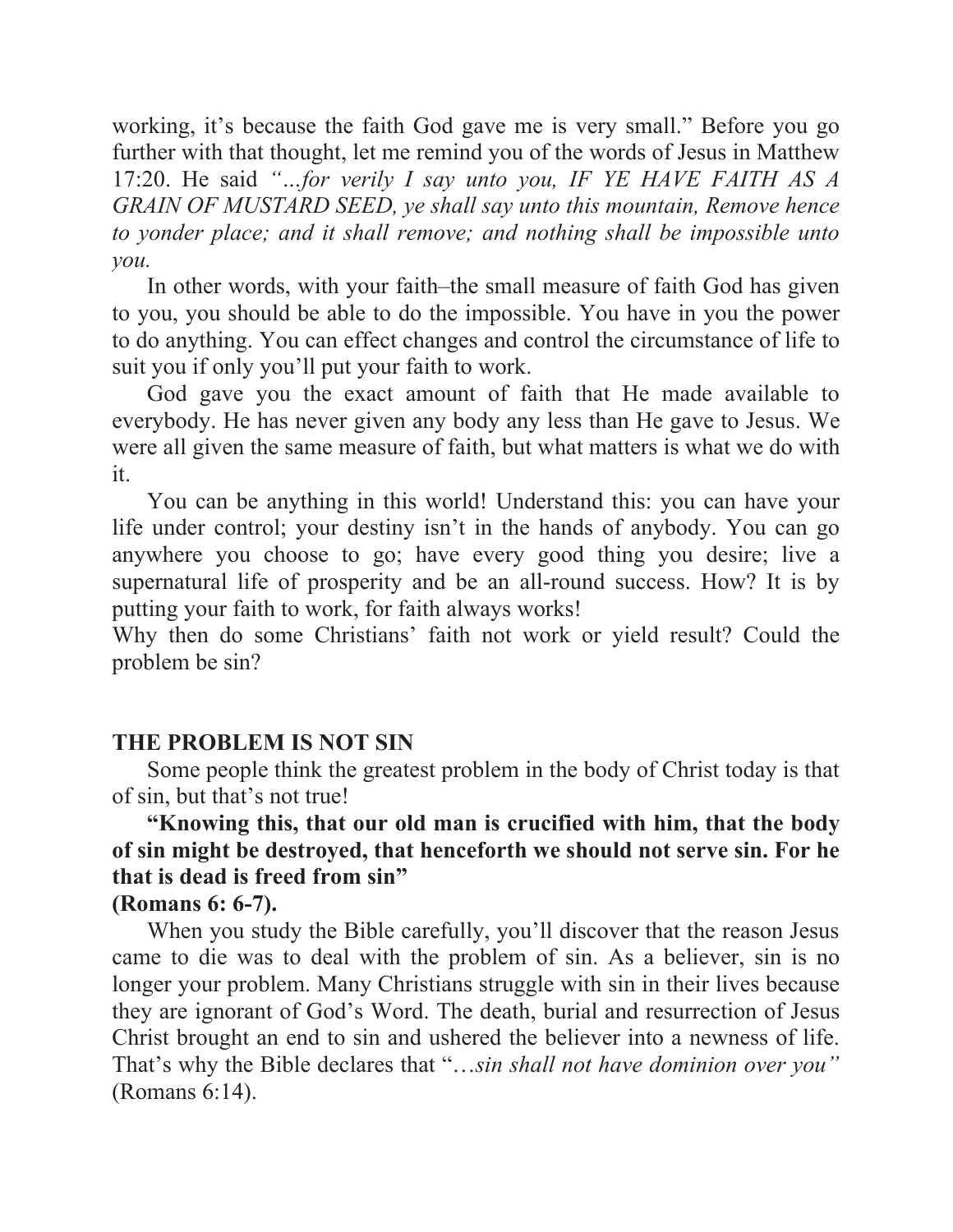You may say, "But so-and-so calls himself a Christian and still commits sin!" Yes, he may still commit sin, but you see, his problem is not the sin he's committing, but his ignorance. The devil sometimes tries to take advantage of this; he uses it to deceive God's children into believing that the reason they're not receiving from God is the sins they've committed. He makes them feel there are certain blessings they can't receive because of sin.

When you come to understand the nature and character of God, you'll discover He doesn't answer your prayer or bless you because you're living right, neither does He refuse to bless you because you're not. Living right is the desire of every child of God, for no true child of God will deliberately want to live in sin.

Every child of God desires to come out of anything that's wrong. That's one of the signs by which you can identify a child of God – he's uncomfortable with sin and doesn't want to continue in it. That's why when God looks at you He doesn't see your imperfection. As far as He's concerned, you're holy, unblameable and unreproveable in His sight (Colossians 1:21-22).

You may not feel righteous or holy all the time but this is the truth of God's Word about you. Your problem is not sin. You must understand this truth and let it soak into your mentality, otherwise it will be difficult for you to develop your faith and make it work.

When you understand that Jesus died for the propitiation of sin and He's given you a new life that's superior to satan, sin becomes a thing of the past. Jesus took responsibility, and paid the full penalty for your sins and misdeeds; past, present and future.

#### **YOU QUALIFY FOR GOD'S BEST**

The Bible admonishes us to *"…be strong in the grace that is in Christ Jesus"* **(2 Timothy 2:1).** That means we should take advantage of God's unmerited favour! He has qualified us by Himself to be blessed. It is not our works but His own work on our behalf that has qualified us for this special place. That's what grace is all about, and Paul the Apostle encourages us to take advantage of it.

God has qualified you to be a partaker of the inheritance of the saints in light (Colossians 1:12). In other words, you're qualified to receive God's best, not because of your own works of righteousness but through the grace of Jesus Christ.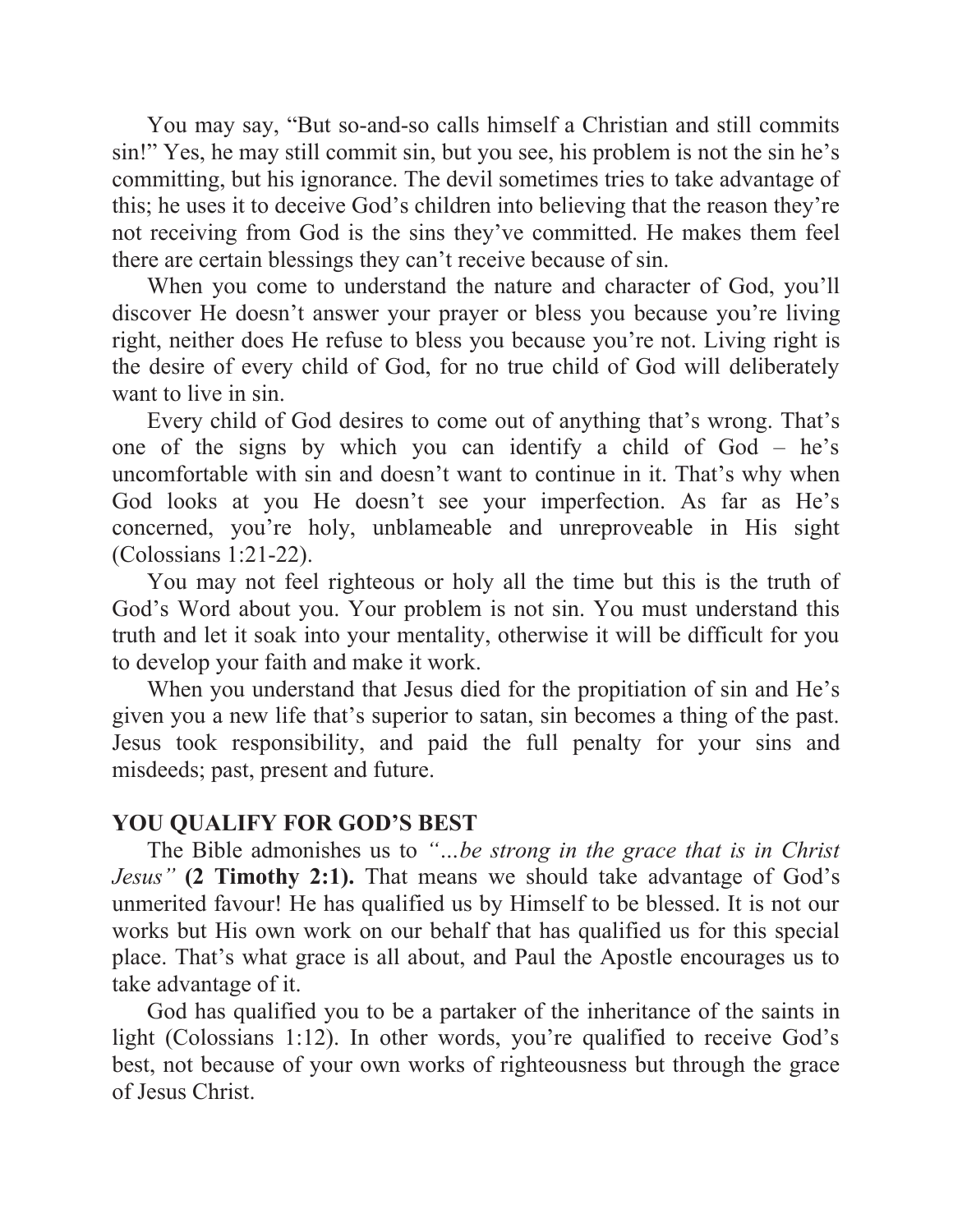Some Christians have prayed unsuccessfully for many years to receive the Holy Spirit, to the point that they begin to doubt the authenticity of the Holy Spirit in others. Eventually, they conclude that what others have is not genuine.

In their search, they pray everyday, asking God to give them the Holy Spirit, but in spite of all their praying, they still haven't received Him. Their problem is not prayer, neither is it because they don't have faith! Their problem is they don't know how to receive!

They assumed they would receive the Holy Spirit on the basis of their good works. "I'm so holy, I rarely do anything wrong, yet I haven't received the Holy Spirit in spite of my praying for many years" that is their usual remark!

On the other hand, a scruffy-looking guy with earrings, probably on drugs and might have been drinking heavily too. However, somebody might talk to him about Jesus. He accepts the gospel and is born again. The next moment, he receives the Holy Spirit and starts talking in tongues. These other fellows who have been praying for years to receive the Holy Spirit may find this very confusing.

You need to know that receiving from God is not according to the works that we have done, but according to His grace. That grace is in Christ Jesus. He made us qualify to receive God's best! Hallelujah!

For your faith to work you must learn not to trust in your human ability or qualifications but in Christ. You must trust in the blood of Jesus Christ that speaks better things than the blood of Abel. He's the reason God cannot *not* bless you!

Settle this truth in your heart: **nothing can disqualify you from receiving God's best, not even your sins**! You're qualified to receive every good thing that God has made ready for all those who are in Christ Jesus. The Bible says, it's not of works, lest any man should boast but through the grace that's in Christ Jesus (Ephesians 2:8-9).

You may say, "But a sinner can't receive the blessings of God because God does not answer the prayer of sinners." Understand this: there's a great difference between the new creation and the unregenerate man. The new creation is not righteous because he does not sin, but because he is recreated in righteousness (Ephesians 4:24). When you're born again you're no longer a sinner but a saint. You become as righteous as God is righteous because He gives you His very righteousness.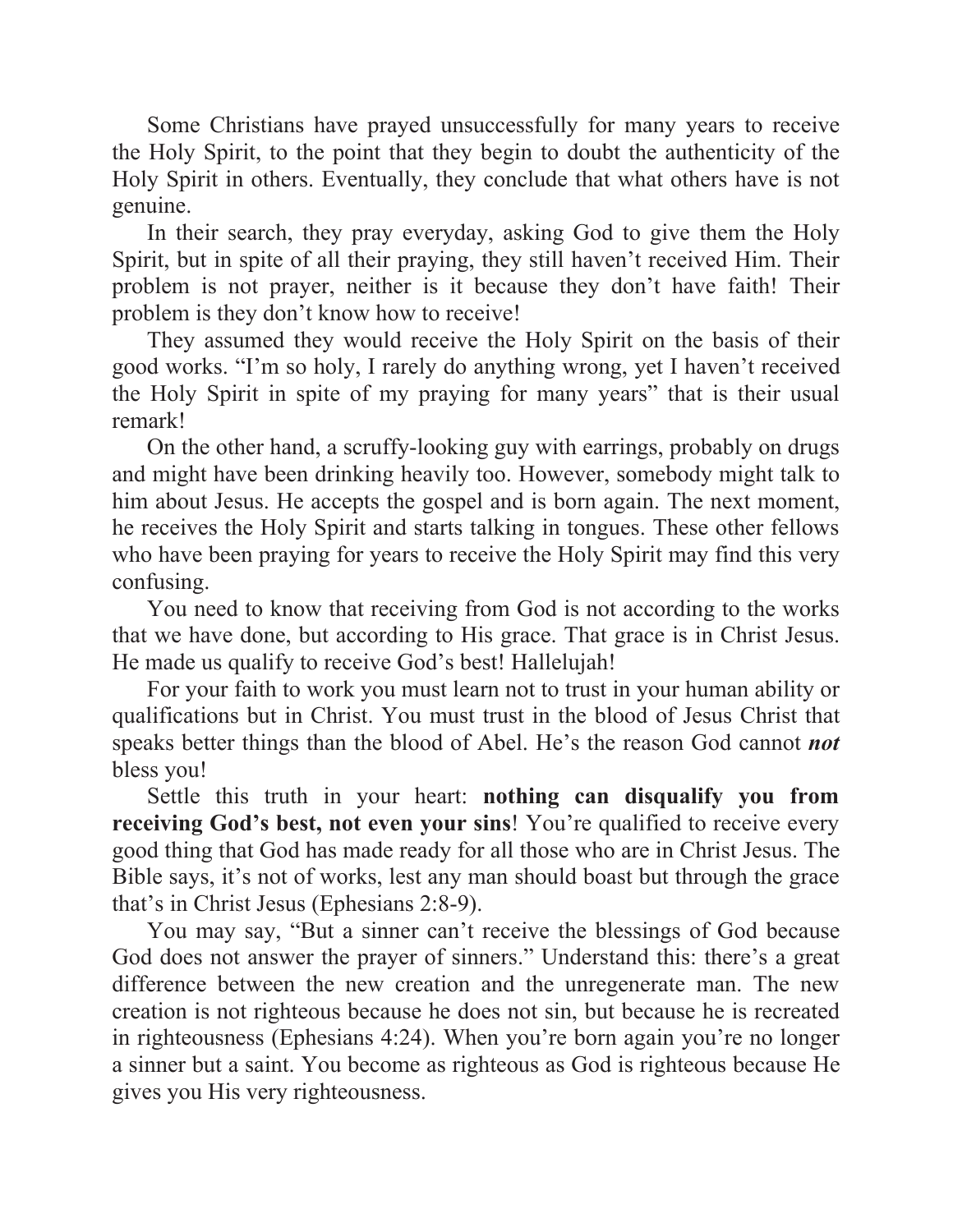**"For he hath made him to be sin for us, who knew no sin; that we might be made the righteousness of God in him" (2 Corinthians 5:21).**

So, if God is not going to answer the prayer of a sinner, that's not you. You're the righteousness of God in Christ Jesus. You're not a sinner. The sinner is the man who doesn't have the life and nature of God in Christ Jesus.

So, why then are many Christians praying and not receiving? Even though God has qualified us, and ordained us to receive answers when we pray, why aren't they receiving? The reason is they don't know how to receive!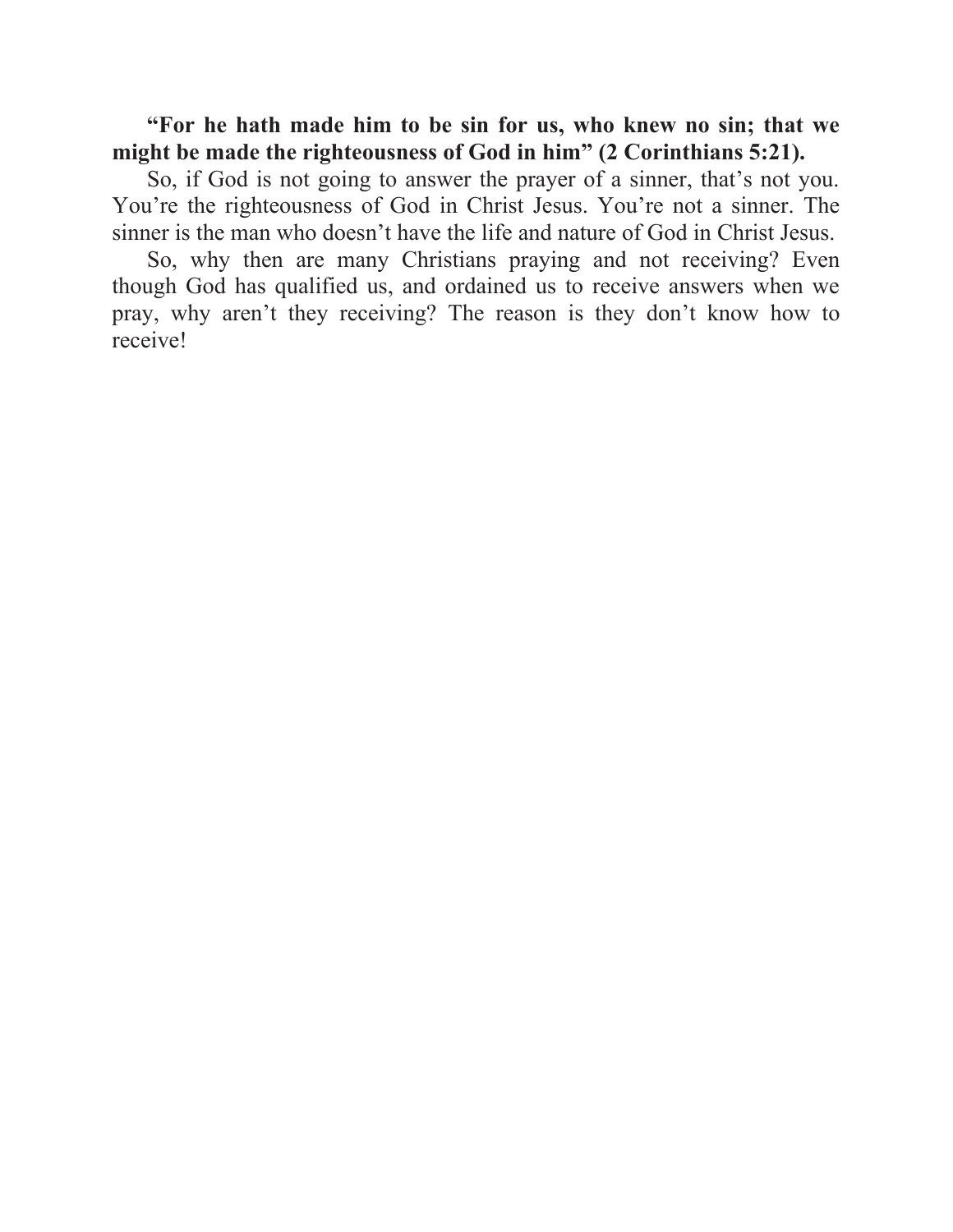## <span id="page-18-0"></span>**Chapter Three Jesus Tauaught Us How To Receive**

*J* esus gave the most profound teaching on the subject of faith. In **Mark 11:24**, He said,

**"Therefore I say unto you, what things soever ye desire, when ye pray, believe that ye receive them, and ye shall have them."**

In this Scripture, He showed us how to pray and how to receive answers at the same time. However, too many Christians have stayed on one side of that scripture all their life--they've only learnt to pray, but haven't learnt to receive. They believe in praying alone, and that will not change anything. We need to know what to do to receive the answers to our prayers.

#### **THE PRINCIPLE OF RECEIVING**

Jesus said, "… *what things soever ye desire, when ye pray, BELIEVE THAT YE RECEIVE THEM, AND YE SHALL HAVE THEM."*

Jesus is teaching us how to receive in the latter part of this scripture. He's showing us the principle of receiving. In Matthew 7:8 He said, *"Everyone that asks receives."* In John 15:16, He lets us know we're chosen and ordained to receive answers when we pray:

**"I have chosen you, and ordained you …that whatsoever ye shall ask of the Father in my name, he may give it you."**

Jesus never lied to anyone. He was always clear and succinct in His communication and never evasive. He said what He meant and meant what He said. On this occasion, He said, **"***Everyone who asks, receives. Anyone who seeks, finds. If only you will knock, the door will be opened"* (Matthew 7:7-8 TLB).

What then is the problem with many folks? Why aren't they receiving? Prayer is of no use if there's no receiving. Praying without receiving is religion and religion gives you nothing.

So many people have come into Christianity with a religious mindset. They see prayer as an hour or a time of religious monologue; they spend a lot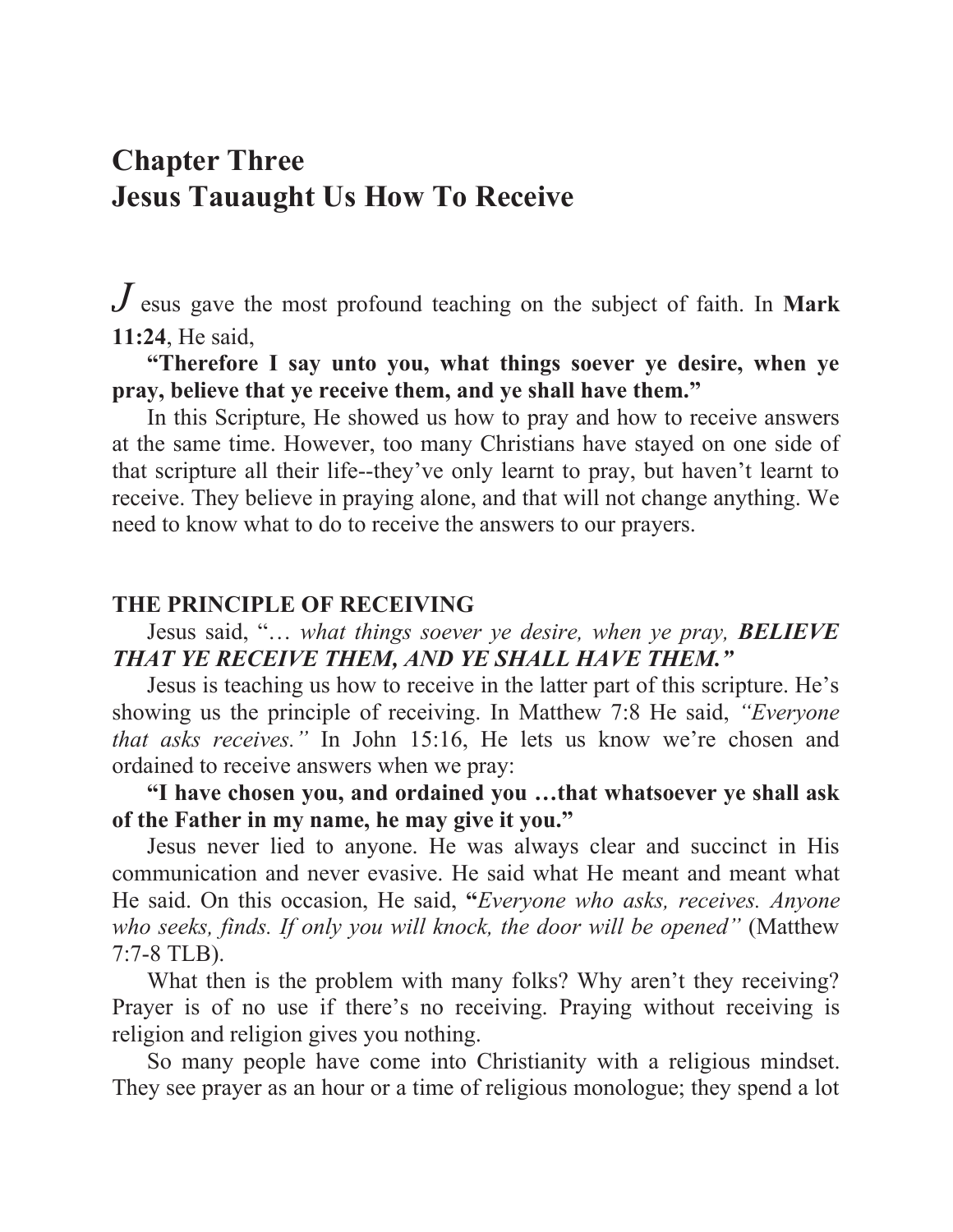of time exerting themselves in prayer. But at the end of the day, they get frustrated because they aren't receiving answers. Of course, there are different kinds of prayers, and I have dealt with that in another book. Every prayer is not a request. However, we are dealing with requests in this book.

When you pray, God answers. Therefore all you need do is believe that you've received whatever it is you asked for. As I said, God answers when you pray, but you do the receiving. There's a faith attitude that determines whether you receive answers to your prayer or not.

Let's suppose you've prayed and asked God for a particular thing. If you truly believe the words of Jesus, after praying, you ought to rejoice immediately, congratulating yourself and declaring, "Wow! Thank you Jesus! Glory to God, I've got what I asked for!"

Even though your request is not seen with your physical eyes, you should act like you've already received it right from the moment you prayed. That's what Jesus said. That's the principle of receiving – you start acting and demonstrating your faith by rejoicing and giving God praise for your miracle.

#### **DON'T COMPLAIN, JUST RECEIVE!**

Prayer is not an avenue to remind God about your needs and complain about all the things that are troubling you. Unfortunately, that's what many folks do. They complain instead of declaring the Word when they pray.

Jesus said when you pray, believe! He didn't say complain. He said believe. Believe what? That you've received! He went further to say "If you believe that you've received, that thing will show  $up - it$  will become yours." So, after praying, because you know you have received, begin to rejoice.

It's like someone who owns a car. He drives it to work, parks it in the parking lot and enters his office. While in the office, his car is certainly not by his side or anywhere in the office, but he has confidence and assurance that it is parked safely at the parking lot. He *knows* he has a car; it wouldn't make sense if he started acting as though he doesn't know he owns a car.

In the spirit, receiving from God is that way. You just *know* in your spirit that you have what you asked for when you prayed. At this time you're no longer trying to believe that you've received, rather you *know* that you have received. At the moment of prayer, you seem to know you GOT IT. You seem to actually ride that car as it were. But soon after the prayer, don't act like you lost it or never got it. Don't go about complaining or grumbling; you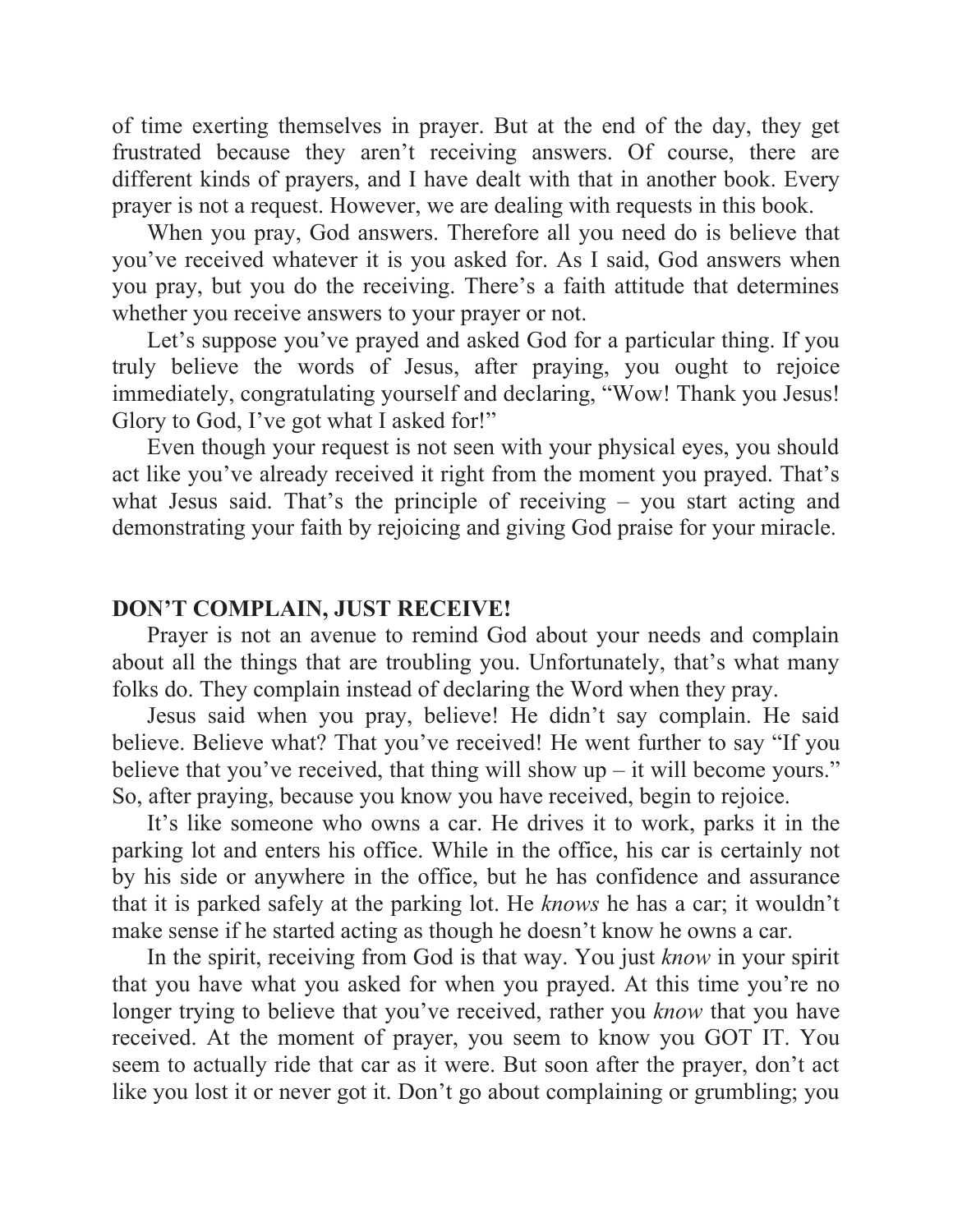*know* in your spirit that you've already received, therefore keep the right attitude of faith.

When you understand this truth I'm sharing with you, you'll stop trying to get God to give you anything or do something for you. You really can't try to get Him to do anything for you anyway, since He's already done everything He ever needed to do for you. That's why He said "*all things are yours"* (1 Corinthians 3:21).

All God expects from you now is that you *receive* all things. Receive all that He says belongs to you in

His Word. When you receive God's Word of blessing into your spirit, it will certainly produce the blessing that it talks about in your life.

Maybe you've been praying to God for a child, a new job, or anything at all. After a while, you might begin to wonder or ask questions like "Should I keep asking or should I just believe that I've received?" No, don't believe you've received. Just receive! Once you've received something, you no longer need to believe that you've received it. It becomes yours the moment you receive it and you know it.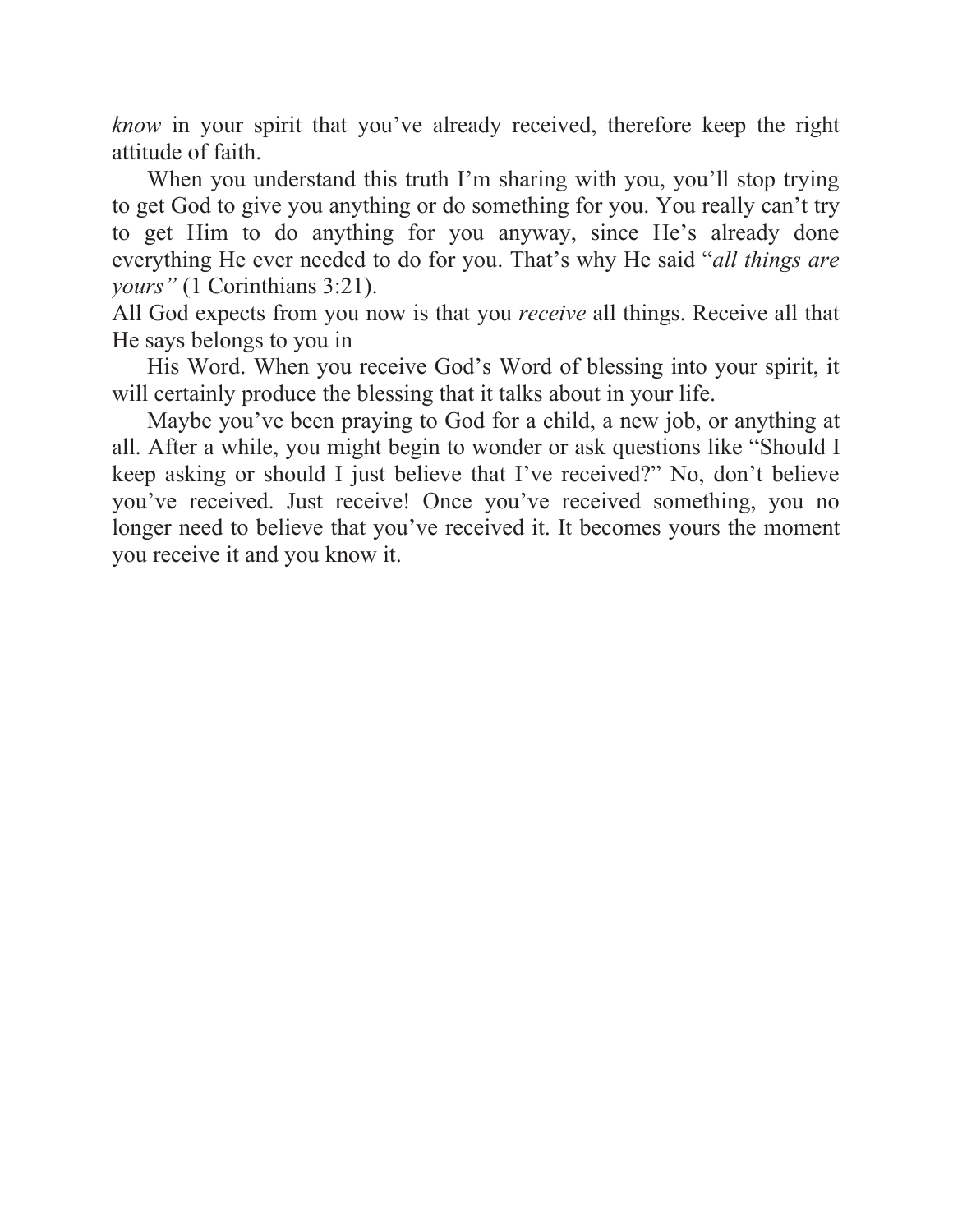## <span id="page-21-0"></span>**Chapter Four Receiving Is By Faith**

*H*ebrews 11:6 says without faith it's impossible to please God. Faith is the response of the human spirit to the Word of God. In other words, it's the step you take as a result of the Word of God that's come to you. God is a 'faith-God.'

Now, that's different from saying He's a 'faithful God.' When I say God is a 'faith-God,' I mean He lives and operates by faith, and He expects us, His kids, to do the same. God is a Spirit, and we are spirit beings as well. But we live in a physical and material world. Hence we must walk by faith. I said earlier that when you pray, God answers you. **1 John 5:14-15** tells us,

**"…this is the confidence that we have in him, that, if we ask any thing according to his will, he heareth us: And if we know that he hear us, whatsoever we ask, we know that we have the petitions that we desired of him."**

In other words, having prayed or asked God for something, your role is to begin to act as though He's done what you asked for because He's actually done it. That's the way to receive! You receive by accepting that God has done what He says He has done, and that you already have what He says you have. That's faith! Stop believing that God is going to do what you've asked Him; rather see that He's already done it and start acting that way. That's how to receive from God; that is faith.

#### **IT'S NOT CRYING THAT WORKS; IT'S FAITH!**

Remember that true faith always works. If it didn't work, it wasn't faith. Whenever you respond to God by faith you'll surely receive a miracle. I always get inspired whenever I remember the testimony of a dear lady who got healed in one of our healing meetings.

She's been a Christian for many years but had become completely bedridden by sickness. Plus that, she suffered excruciating pains everyday. You couldn't even touch her, or she would writhe and cry out in pains. They had to make a wooden bed for her to lay flat on, which was used to carry her around.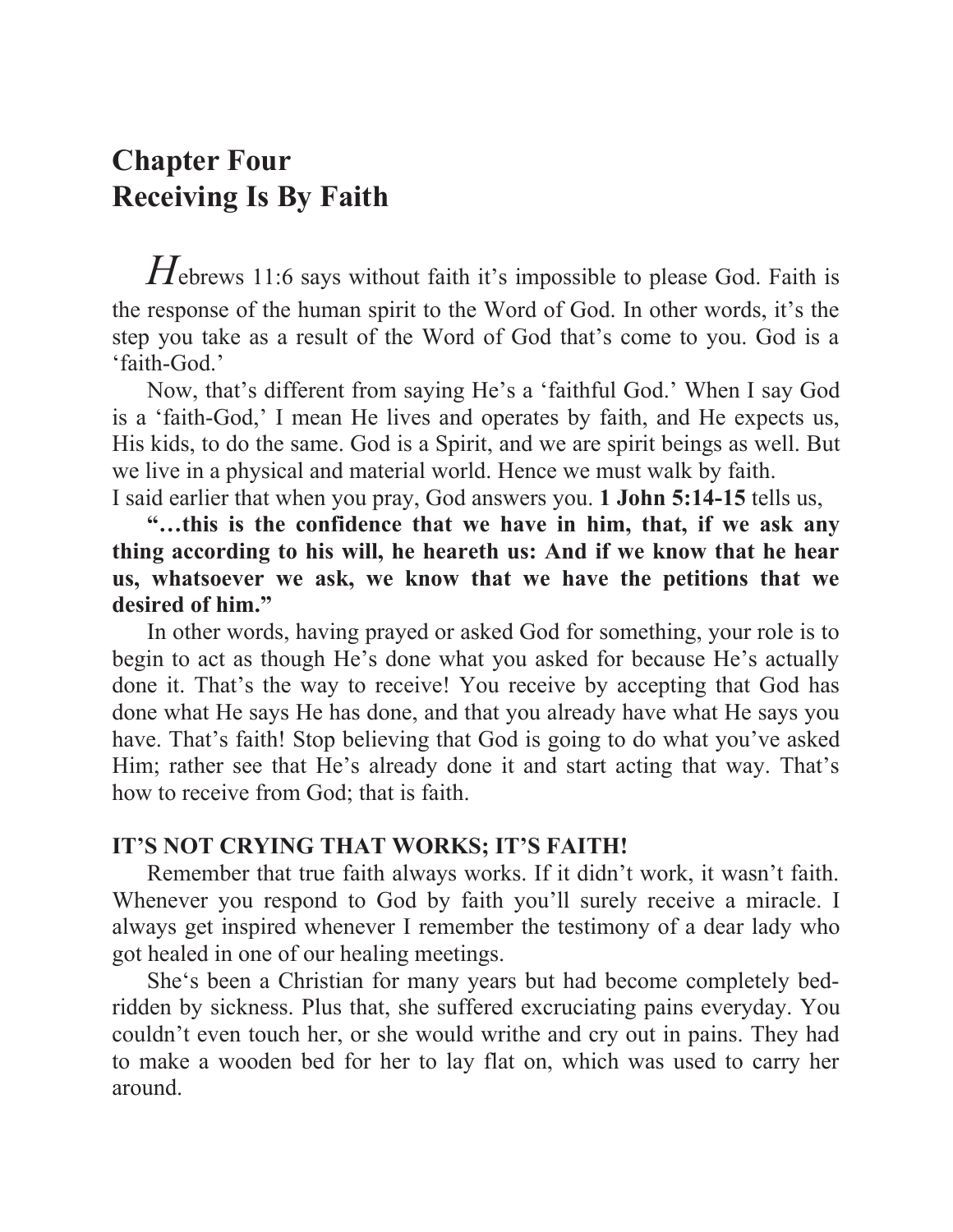In this condition, they brought her to the healing school. When she was brought up to me at the platform to be prayed for, I perceived she had faith to be healed. Little wonder, the moment I prayed for her, she was healed instantly and she leapt out of that sickbed.

After her healing, whilst being interviewed, she explained how she came about her faith. She said she had listened repeatedly to some of the messages I preached on faith and prayer. She specifically mentioned the titles **'Two kinds of faith, ' 'The Godkind of faith'** and **'Prevailing prayer***.'* She said, "I listened to those tapes over and over again and that built my faith strong." She made another remarkable statement. She said, "I've been a Christian a long time, and I've been praying and crying to God to heal me. I cried everyday!"

But while listening to the tape titled *Prevailing Prayer,* she heard me say, "It's the effectual fervent prayer of a righteous man that avails much and not his effectual fervent crying." That message got to her thinking and she said, "I stopped crying."

She learnt from listening to that message that her constant crying everyday wasn't about to change her situation. Many of God's people need to realize this truth. Crying day and night about your pain isn't going to change anything. What you need is to act your faith. God didn't say the 'crying' of a righteous man avails much, but the 'prayer.'

#### **"The effectual fervent prayer of a righteous man availeth much" (James 5:16).**

This means it's your prayer that produces result, not your crying. Now, don't get me wrong; I know about crying in prayer. I've preached a message titled *'Try Tears*' but that's not what I'm talking about here. I know there are times you pray and find yourself crying profusely in worship and supplication to God. That's a different thing all together.

This dear lady said she learnt that she didn't have to cry and beg God anymore to heal her as she'd done for six years. She said, "As I listened to Pastor Chris' messages on faith, I came to understand the real meaning of the scripture that says "*By His stripes ye were healed.""* Her faith was already stirred up as she listened to God's Word on tape. So when I laid hands on her, she got up instantly healed by the power of God. Now she is teaching others about faith.

I want you to understand something: if you're born again, you don't need to suffer another day in your life. You don't have to be sick, broke, frustrated,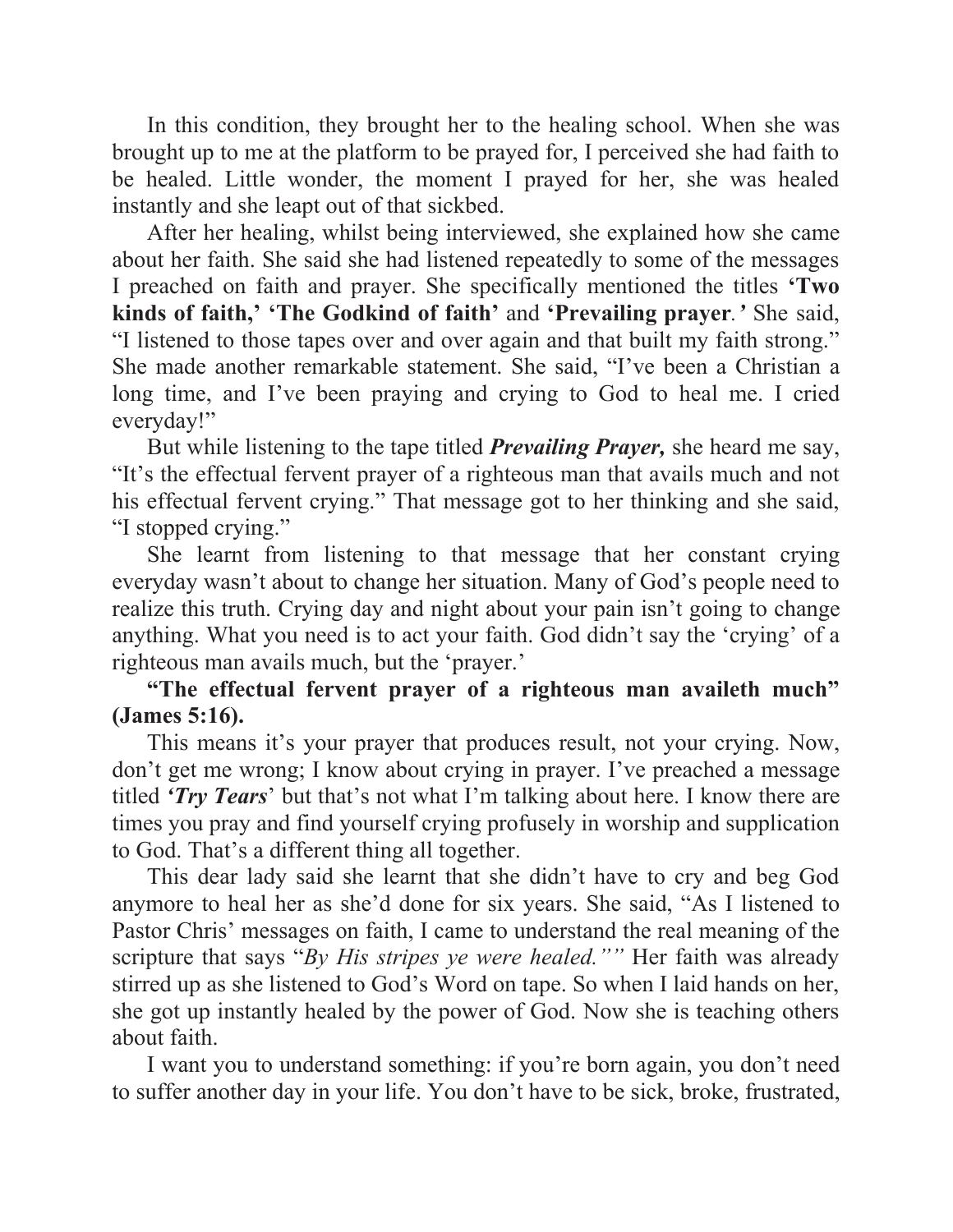poor, diseased or infirmed in your body. Put your faith to work! A glorious, prosperous, healthy, excellent, successful and good life is your God-given inheritance.

Remember, the Bible says *"…all things are yours…"* **(1 Corinthians 3:21).** That's talking about every good thing. Therefore receive your prosperity; receive your healing! Stop crying and begging God to do something about your case. He's already done everything He needed to do concerning your life and brought you into His place of health, wealth and glory in Christ Jesus.

**2 Peter 1:3** tells us *"According as his divine power hath given unto us all things that pertain unto life and godliness, through the knowledge of him that hath called us to glory and virtue:"* His divine power has given you **ALL THINGS** that pertain unto life and godliness. This Scripture doesn't say He has given you **some things** that pertain to life**,** but *all things*. All you need do now is receive all that's been made available to you in Christ.

Divine health is yours. Prosperity is yours. Lasting peace is yours. Success, excellence and the good life belong to you. Receive them into your spirit by believing, accepting and declaring them with your mouth; and watch your life transformed within a moment of time. This is how to receive by faith.

#### **THE 'SAYING' PART OF RECEIVING!**

"For verily I say unto you, That whosoever SHALL SAY unto this mountain, Be thou removed, and be thou cast into the sea; and shall not doubt in his heart, but shall believe that those things which he SAITH shall come to pass; HE SHALL HAVE WHATSOEVER HE SAITH" (Mark 11:23).

Stop crying and begging God to heal you. Instead, say, "I receive my healing!" Stop crying, "Oh God, save my husband!" Rather, declare that he's saved in the Name of Jesus, each time you pray for him, for the Word declares "thou shalt be saved and thy house" (Acts 16:31).

Stop praying "Oh God, give me a child!" say, "Father I thank You for I've received a child, because Your Word says children are the heritage of the Lord, and the fruit of the womb is His reward" (Psalm 127:3). Besides, the Bible says, *"You shall be blessed above all peoples; there shall not be a male or female barren among you or among your livestock"* **(Deuteronomy 7:14 NKJV).** Therefore it's impossible for you not to have children.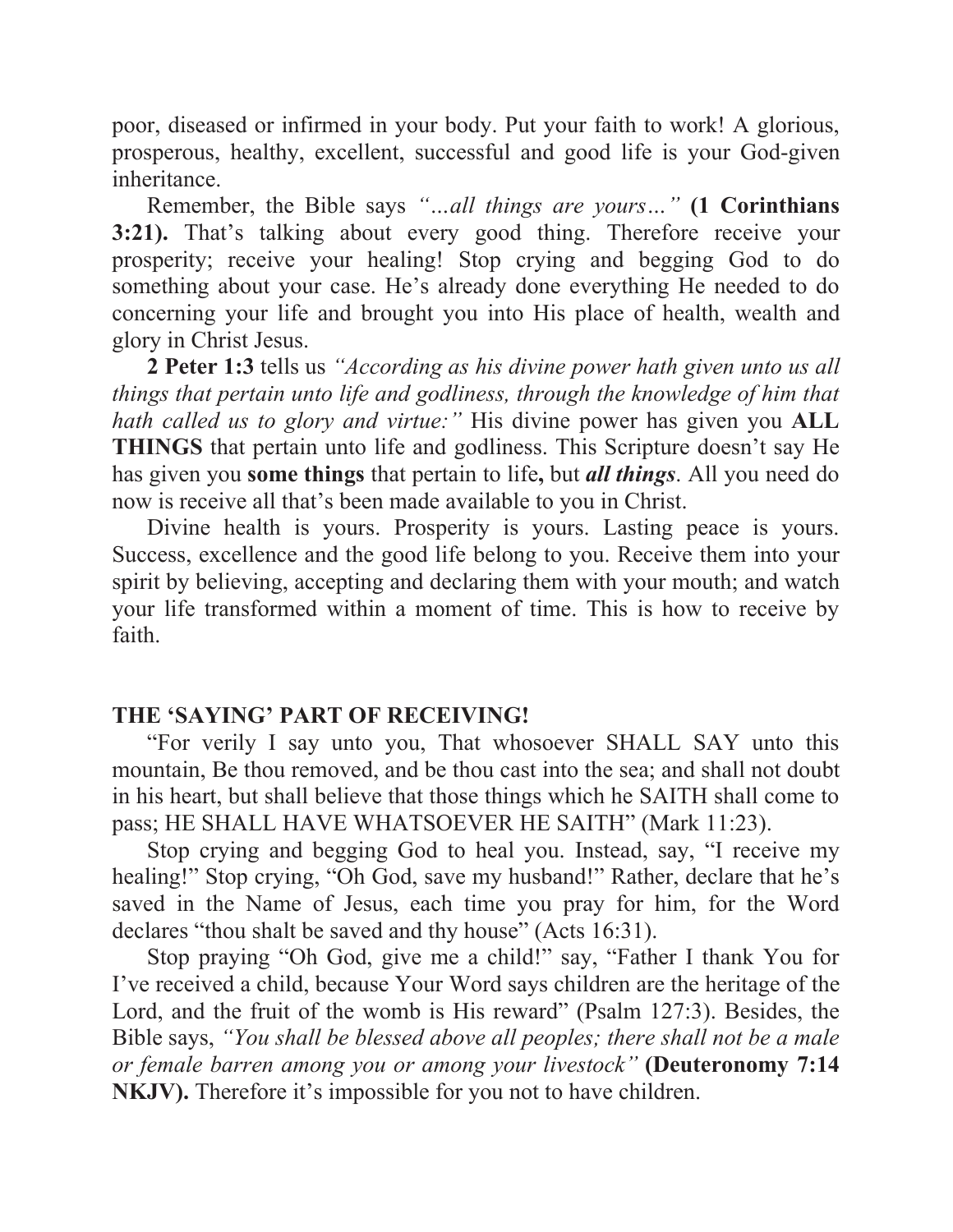When you know this, you won't need to keep praying, begging or asking God to make you fruitful, or to give you a child. Instead, you'll simply go ahead and receive, Hallelujah!

Stop saying, "Oh God, give me money!" Instead, say, "I'm rich; I have all the money I need because God has made all favour and earthly blessings come to me in abundance. Therefore, I'm always, and under all circumstances, self-sufficient. I possess enough, to require no aid or support; and I'm financially furnished in abundance for every good work and charitable donation."

This should be your declaration! You can't talk like this everyday and be broke. It's impossible! You can't keep speaking like this and be in debt. The energy of God's Word will produce what it says in your life. **2 Corinthians 9:8 (AMP)** says,

**"God is able to make all grace (every favour and earthly blessing) come to you in abundance, so that you may always {and} under all circum-stances {and} whatever the need be self-sufficient [possessing enough to require no aid or support and furnished in abundance for every good work and charitable donation."**

It's your responsibility to meditate, personalize and receive the blessings in God's Word by speaking in consonance with Him. That's the '*saying'* part of receiving.

For example, the Bible says, *"And my God will liberally supply (fill to the full) your every need according to His riches in glory in Christ Jesus"* **(Philippians 4:19 AMP).** I want you to notice it didn't say, "God will supply your needs according to how much money you have in your bank account," neither did it say, "God will supply your needs according to how good and stable the economy of the country where you live is." Rather it says, "*God will supply your every need according to His riches in glory by Christ Jesu*s."

Having come across this truth from God's Word, what's the next thing you should do? You start saying to yourself: "I refuse to lack or beg for money, for my God has liberally supplied my every need according to His riches in glory by Christ Jesus." When you talk like this, you put your faith to work. You're laying hold on your inheritance by faith. That's what faith does; it possesses!

When you're operating by the principles of faith, you don't say "Oh God make me rich!" If you're a Christian God is not going to make you rich, since He's already done it!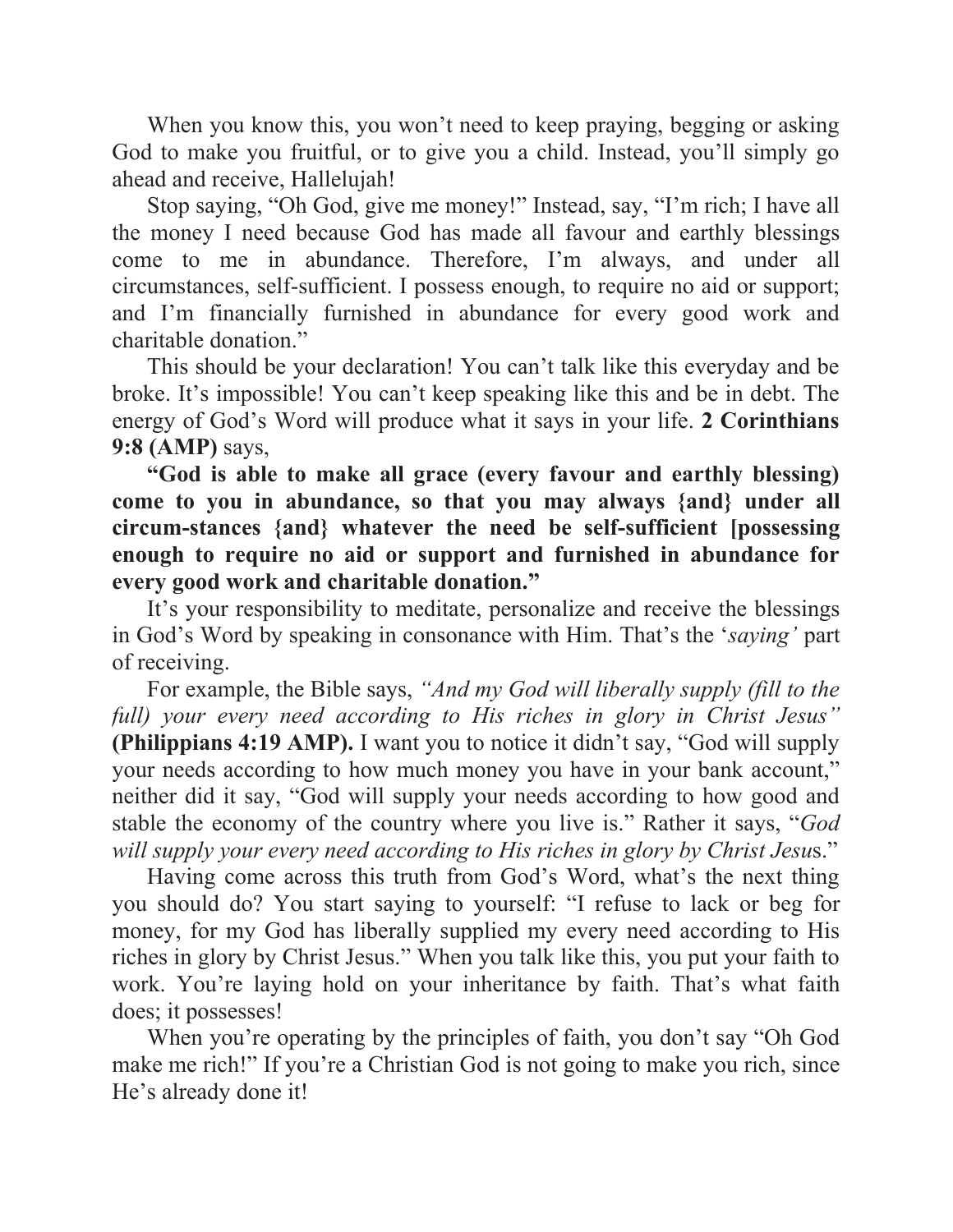#### **"For ye know the grace of our Lord Jesus Christ, that, though he was rich, yet for your sakes he became poor, that YE THROUGH HIS POVERTY MIGHT BE RICH"**

#### **(2 Corinthians 8:9).**

You need to observe some beautiful truths in this Scripture. God is letting you know that you're not the poor trying to be rich; He's already made you rich. So, begin to declare your wealth with your mouth. This is the 'saying' part of receiving---you believe with your heart and *say* with your mouth all the wonderful things God has given to you, as stated in His Word. Jesus said,

**"For verily I say unto you, That whosoever shall say unto this mountain, Be thou removed, and be thou cast into the sea; and shall not doubt in his heart, but shall believe that those things which he saith shall come to pass; he shall have whatsoever he saith (Mark 11:23).**

He lets us know, as evident in the latter part of this Scripture that **"What you say, is what you get."**

Speaking or saying with your mouth what God says belongs to you in His Word, is a key to your receiving. It's a key to making your faith work.

#### **FAITH RECEIVES**

Once again, let's look at the words of Jesus in **Matthew 7:7-8:**

"ASK, and IT SHALL BE GIVEN YOU; seek, and ye shall find; knock, and it shall be opened unto you: For every one that asketh RECEIVETH; and he that seeketh findeth; and to him that knocketh it shall be opened."

These words are the sovereign declarations of Deity – they are absolute truths! Note the manner in which the Lord conjoins asking (or praying) with receiving. The Master is not only interested in your praying but also in your receiving. He said everyone that asks, receives, and that includes you. Now, that's a law in the realm of the spirit. It's an established principle in the Kingdom of God to which you belong – **you're ordained to receive answers to prayer.**

The Bible didn't say He that begs or cries out to God, receives. A lot of God's children are praying and begging God to give them what the Bible already says belongs to them. If only they would stop begging and start receiving! Let me tell you something about faith: faith doesn't beg; faith receives!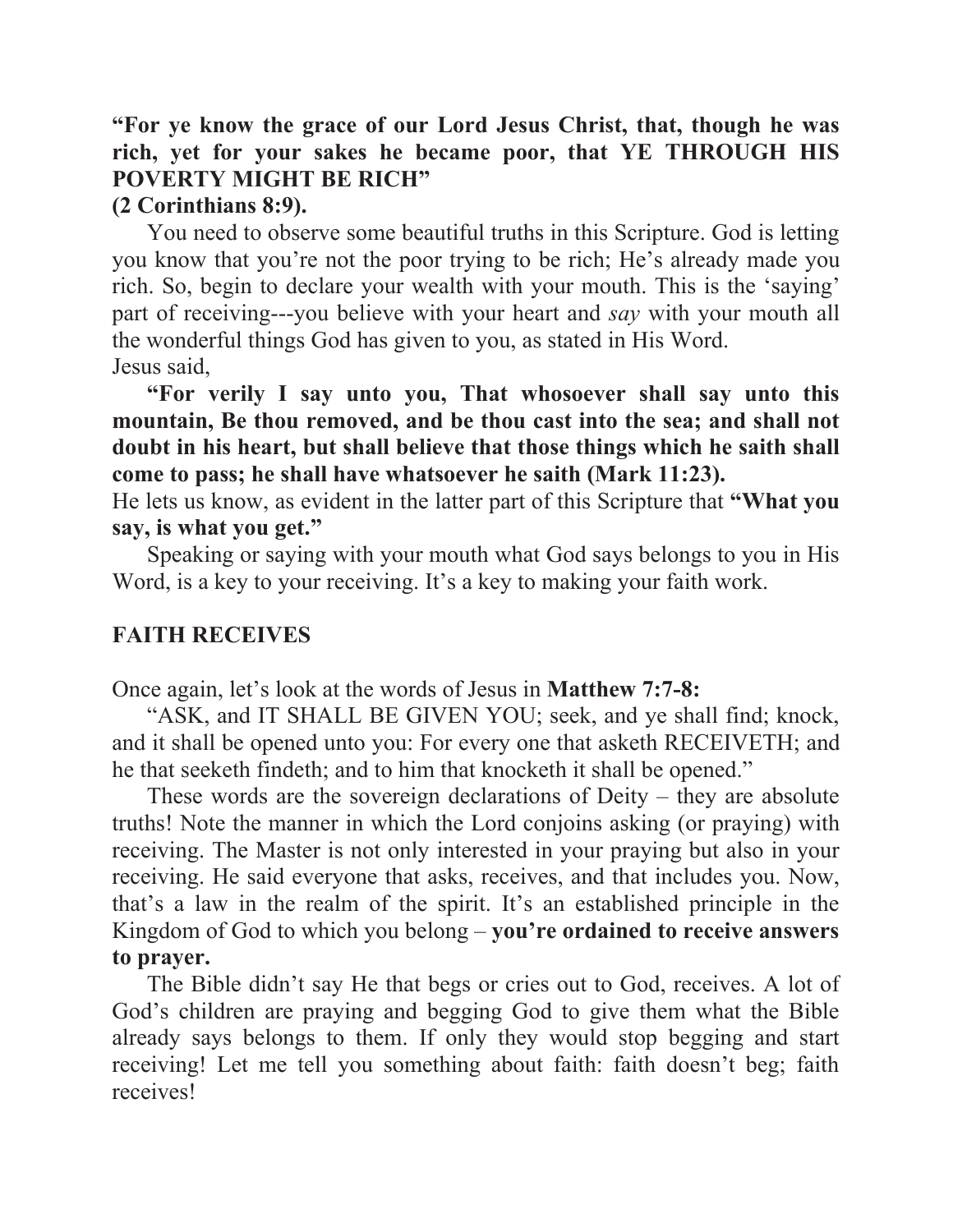Remember what I told you earlier: praying without receiving is religion and religion gives you nothing; but faith receives all things, Hallelujah! Don't be religious in your thinking. Don't spend a lot of time exerting yourself in prayer without understanding how to receive. It will only lead to frustrations.

Jesus said about the religious folks, *"…they think that they shall be heard for their much speaking"* (Matthew 6:7). You need to know that the volume of your words when you pray is not what moves God; it's your faith that gets His attention. Believing and accepting that what He says is yours is yours; what He says He has done, He has done; and therefore acting that way is what faith is all about.

Faith is believing, endorsing and receiving God's Word as the ONLY truth. Your faith won't work when you merely stop at believing what the Bible says. Faith believes, receives and therefore speaks. Faith is a possessor! You must always substantiate your believing by adding something to it; and that's the faith-action, which is demonstrated by your speaking.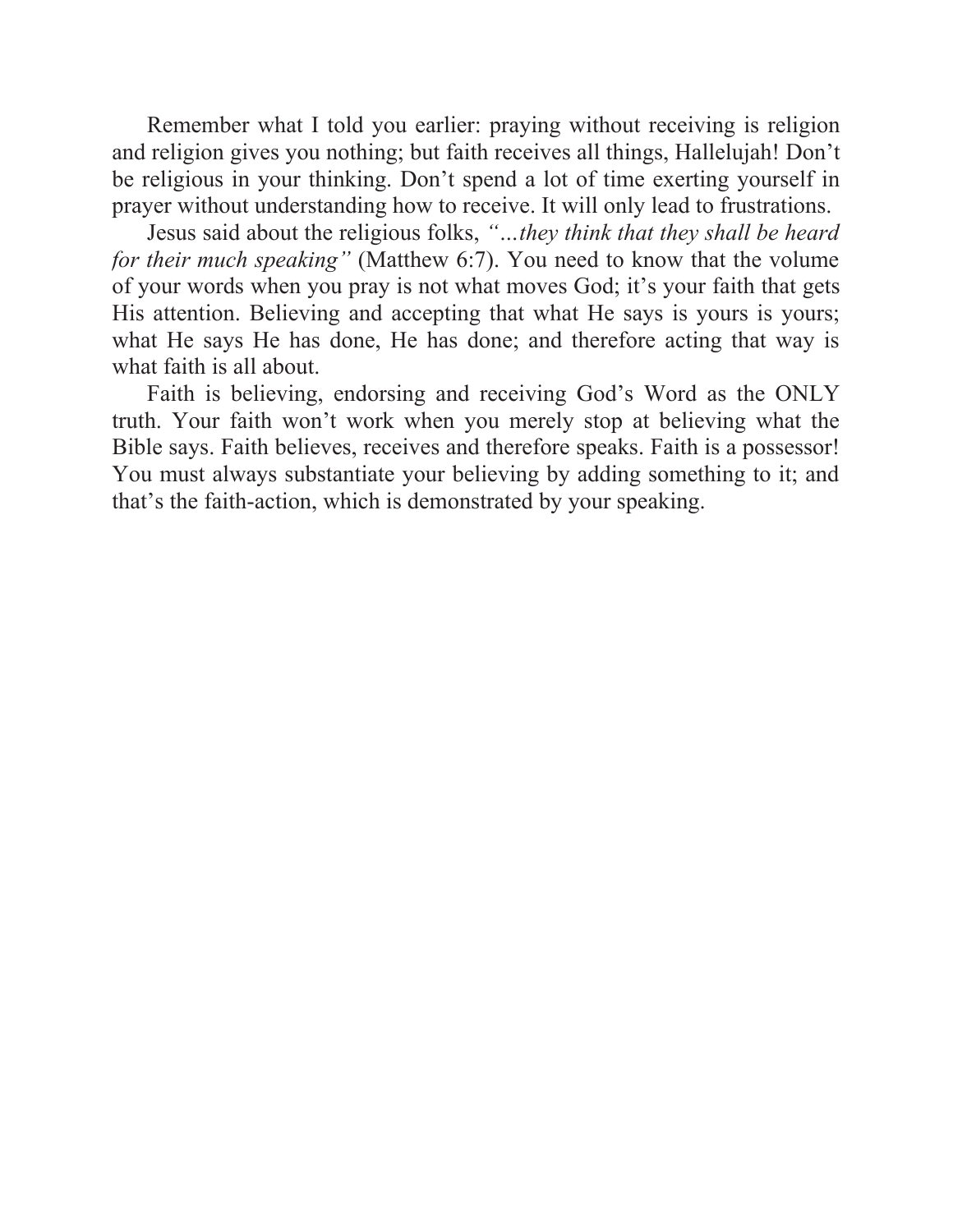## <span id="page-27-0"></span>**Chapter Five Two Kinds Of Faith**

*S*ome of the most profound and inspiring words ever spoken by the Master on the subject of faith are found in Mark's gospel, chapter eleven, from the twenty-second into the twenty-fourth verse:

**"And Jesus answering saith unto them (His disciples) HAVE FAITH IN GOD. For verily I say unto you, That whosoever shall say unto this mountain, Be thou removed, and be thou cast into the sea; and shall not doubt in his heart, but shall believe that those things which he saith shall come to pass; he shall have whatsoever he saith. Therefore I say unto you, What things soever ye desire, when ye pray, believe that ye receive them, and ye shall have them."**

Jesus instructs in verse 22, " *Have faith in God."* When you read that verse, using a good marginal reference Bible, you'll see that what Jesus actually said was, "*Have the faith of God.*" In other words, "*Have the Godkind of faith*." So, there's the *Godkind* of faith!

The other type is the human-kind of faith. The human-kind of faith is based on knowledge or information obtained from the senses, that is, sensory perception. It is sense-knowledge faith, thus, it is really not faith in the actual sense, since faith is the evidence of things not seen or perceived with the senses (Hebrews 11:1).

We can find in the Bible someone who operated this kind of faith. His name was Thomas, one of the twelve disciples of Jesus. This is the reason human or sense-knowledge faith is sometimes referred to as the *'Thomaskind of faith.'*

Therefore, in the general sense, there are two kinds of faith: *the God-kind of faith* and *the human*or *Thomas-kind of faith.*

#### **THE 'GOD-KIND OF FAITH' VERSUS THE 'THOMAS-KIND' OF FAITH**

"Now faith is the substance of things hoped for, the EVIDENCE OF THINGS NOT SEEN" (Hebrews 11:1).

In the light of this scriptural definition of faith, the *Thomas-kind of faith*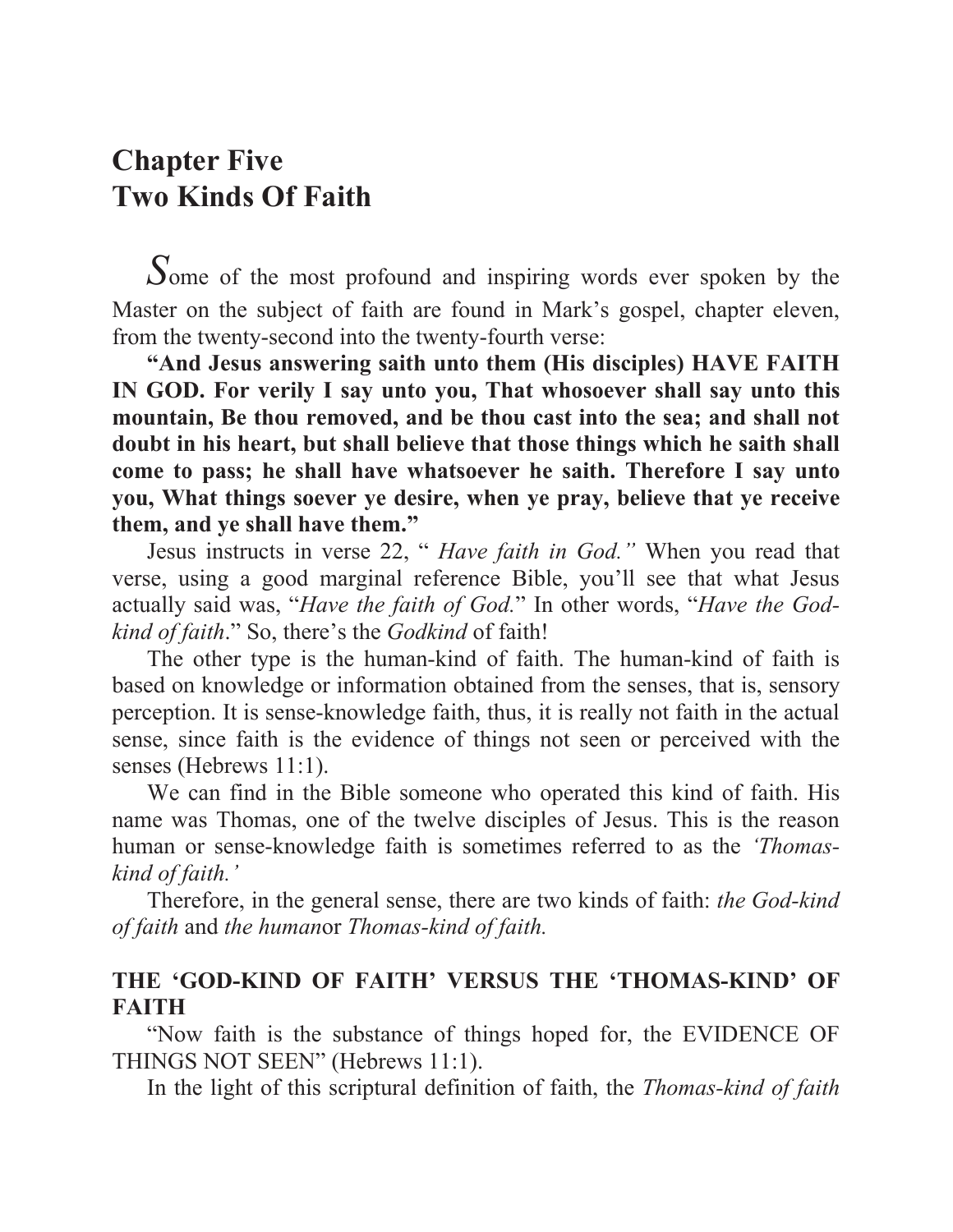is actually not faith. This is because it believes, and calls real only the things that the physical senses can perceive. It only calls real, things that can be seen, felt or touched physically. It's the kind of faith that says, "Except I see with my eyes, I'll not believe!" This kind of faith does not produce any result; it gives you nothing. Moreover, operating in it cannot give you any blessing.

When Thomas was told by the other disciples that the Master was alive and they had seen Him (this was after His crucifixion), he blurted, "Except I see the nail prints in his hands and put my fingers in those nail holes, and see the woaund in his side where that Roman soldier thrust a spear through, I will not believe!"

A few days after he made this statement, the disciples were gathered together in a room with the doors shut, and suddenly Jesus appeared to them again. This time Thomas was present at the meeting. Jesus turned to Thomas and said to him,

**"…reach hither thy finger, and behold my hands; and reach hither thy hand, and thrust it into my side: and be not faithless, but believing. And Thomas answered and said unto him, My Lord and my God. Jesus saith unto him, Thomas, because thou hast seen me, thou hast believed: BLESSED ARE THEY THAT HAVE NOT SEEN, AND YET HAVE BELIEVED"**

#### **(John 20:26-29).**

Jesus knew Thomas' remark, although He wasn't physically present when he made his comment. However, when He appeared the second time to His disciples, He came specifically for Thomas.

The Bible says, *"And Thomas answered and said unto him, My Lord and my God*" (John 20:28). In other words, "I've seen you, so now I believe!" But

Jesus wasn't moved by his word; He wasn't impressed with Thomas' faith. He said, *"Thomas, because thou hast seen me, thou hast believed: blessed are they that have not seen, and yet have believed"* (John 20:29).

The next time you hear someone say, "I must see first, before I believe," that person is operating the Thomas-Kind of faith. According to the words of Jesus, he or she is not blessed. The one who's blessed is the one who believes before seeing.

The Thomas-kind of faith gives you nothing; it doesn't work! It doesn't produce any spiritual results. Does this apply to you? Are you one of those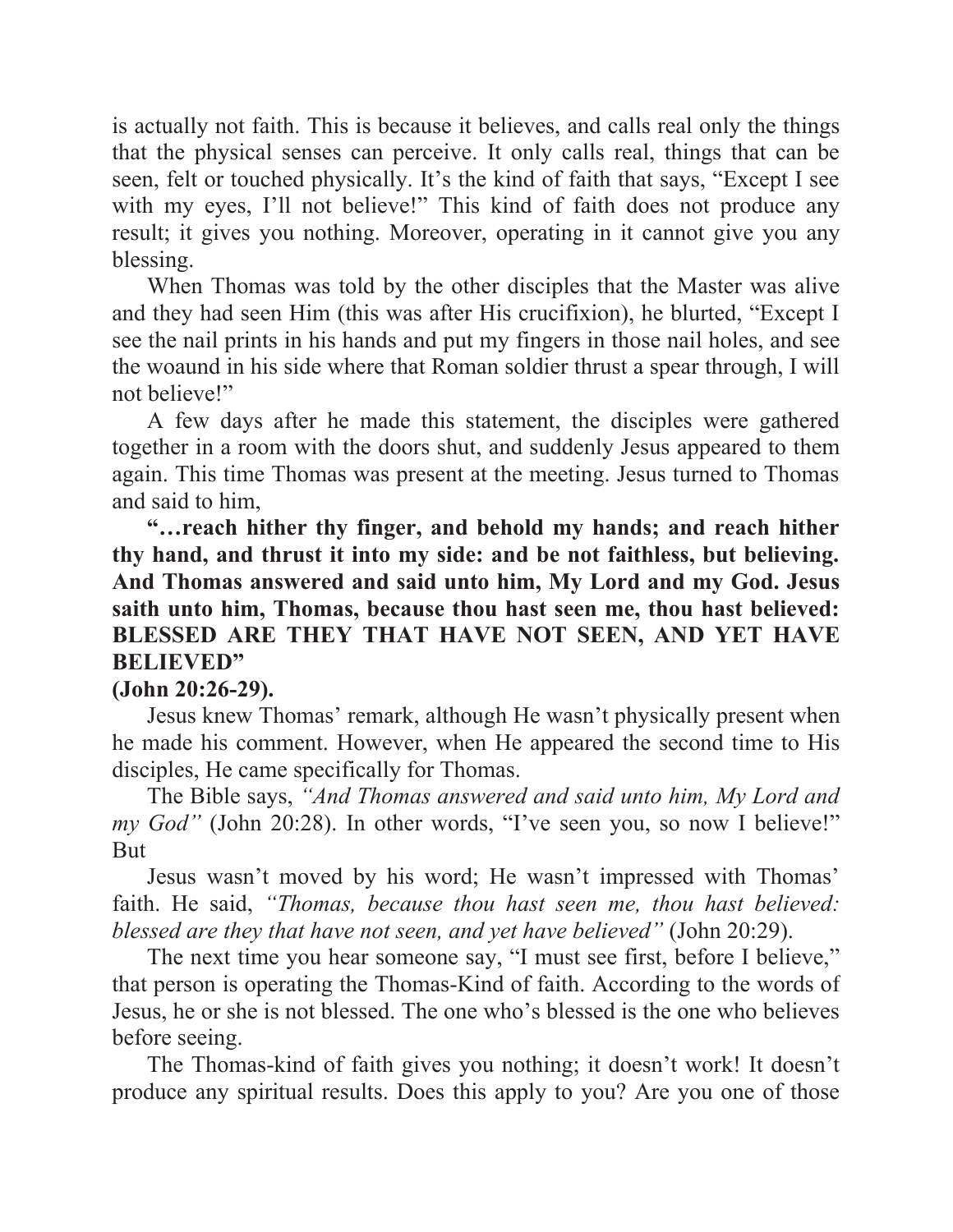who say things like, "How can I say I'm rich when there's no money in my pocket and bank account?" Or "How can I say I'm healed when I can still feel pain in my body?" Don't ask such silly questions. Have you forgotten the Bible says "Faith is the substance of things hoped for, THE EVIDENCE OF THINGS NOT SEEN?"

The evidence you need to prove that you're healthy and prosperous is God's Word. The Bible says,

**"For ye know the grace of our Lord Jesus Christ, that, though he was rich, yet for your sakes he became poor, that ye through his poverty might be rich**

#### **(2 Corinthians 8:9).**

And in 1 Peter 2:24, it says,

**"Who his own self bare our sins in his own body on the tree, that we, being dead to sins, should live unto righteousness: BY WHOSE STRIPES YE WERE HEALED."**

These are evidences from God's Word that guarantee your health and financial prosperity. If you're waiting to have your pocket and bank account filled with a lot of money before you declare you're rich, then it means you don't believe God's Word. You have the Thomas-kind of faith.

Have you ever heard someone say, "Unless I see a miracle, I will not believe?" Even after seeing a miracle, such folks will still demand proofs and verifications to believe such miracles are of God. I would to God such folks would realize their ignorance and come to know that miracles are not subject to scientific or empirical proofs. The unfortunate thing about this group of people is they claim to be smarter than everybody else.

Just like Thomas, when they hear a testimony about someone who was healed of a terminal disease, for example, they'll say, "You think I'm a fool? Unless I see a proof from the doctors, confirming this person no longer suffers from that sickness, I will not believe." They'll tell you, "I'm a realist; I only believe what I see, feel or touch." What a shame!

Don't believe what you see, believe what God says! That's faith, and that's the faith that **works**! Somebody said, "I work with facts and figures." Don't work with facts and figures; walk by faith, based on God's Word.

Many folks today are having problems in their faith walk because they operate the *Thomas-kind of faith* which in scriptural sense is not faith at all. When Jesus rebuked Thomas in John 20:27, He said to him "…**be NOT FAITHLESS, but believing…"** which means Thomas was actually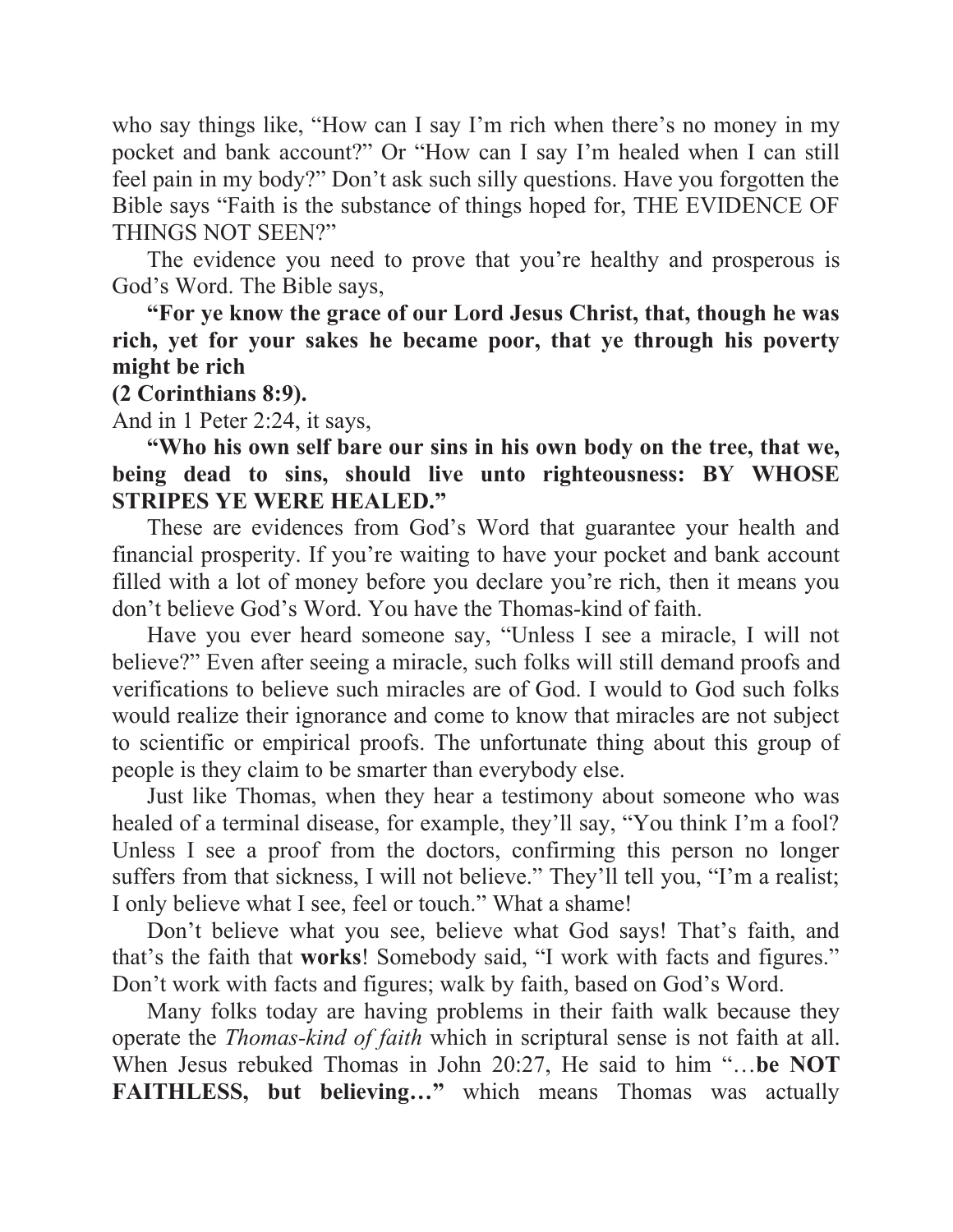faithless! He exhibited no faith at all – he had *zero-faith*. Don't be that way!

One time, Jesus rebuked His disciples and asked them, *"…Why are you so fearful? how is it that ye have no faith?"* (Mark 4:40). He chided them for their lack of faith! So there's zero faith, and that's the Thomas or senseknowledge kind of faith.

However, Jesus counsels us to have the Godkind of faith. That's the faith that works and produces result. That's the kind of faith we're expected to operate as believers. That's the faith that's already been given to every Christian by God.

Romans 12:3 lets us know we have this faith already:

**"For I say, through the grace given unto me, to every man that is among you, not to think of himself more highly than he ought to think; but to think soberly, according as GOD HATH DEALT TO EVERY MAN THE MEASURE OF FAITH."**

You have the God-kind of faith in you. You're required to put it to work. Use it. The more you put it to work, the stronger it becomes. You don't have to pray to have the God-kind of faith; if you're born again you already have the God-kind of faith.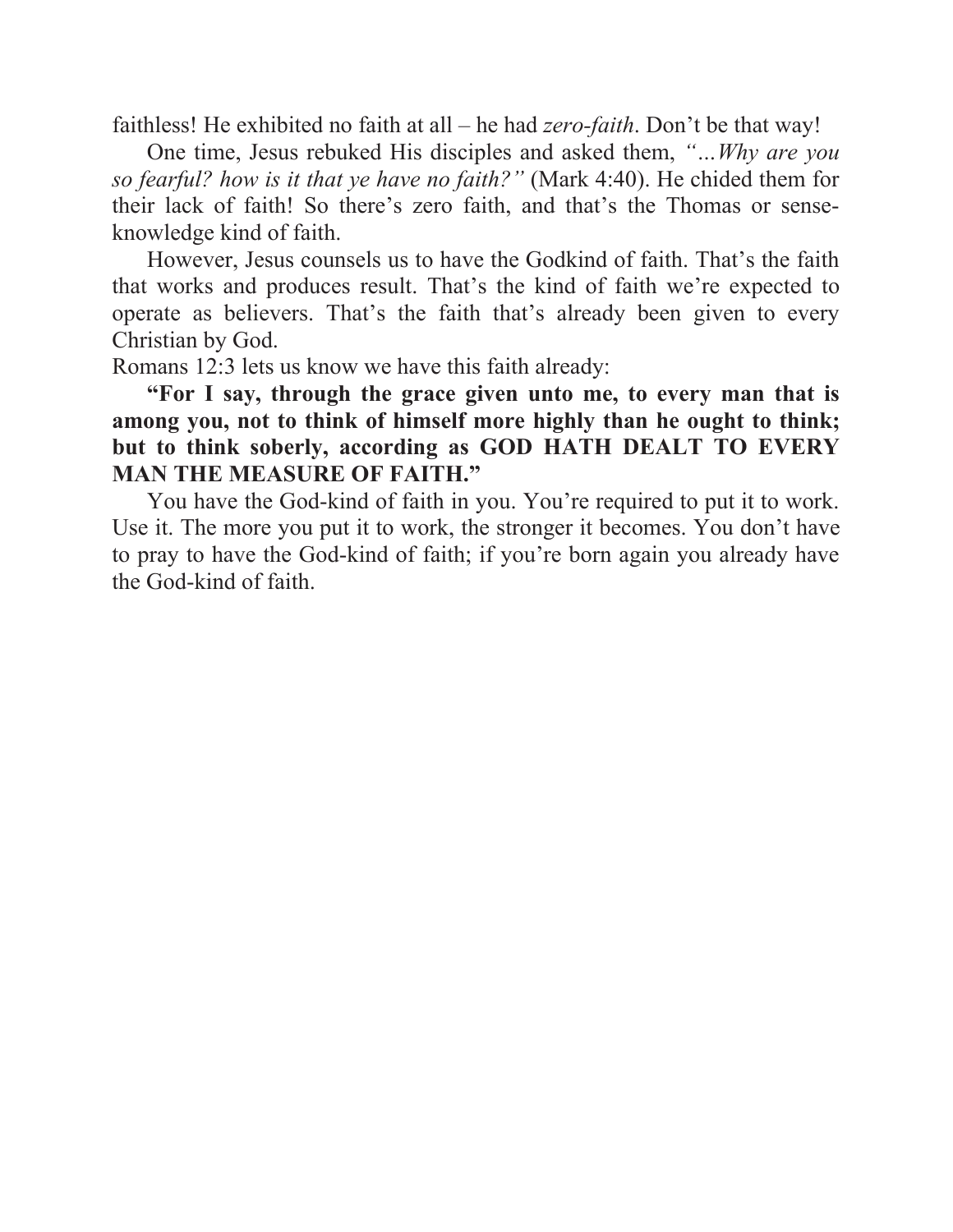## <span id="page-31-0"></span>**Chapter Six Little Faith Αnd Great Faith**

*Remember that I said when we speak generically of faith, we can say* there are two kinds of faith: **the God-kind of faith** and **the human** or **Thomas-kind of faith,** which in the light of the scriptures, is really not faith.

However, for the God-kind of faith, there are actually four different categories the Bible recognizes. These four kinds (or classifications) of faith are: **little faith**, **weak faith**, **great faith** and **strong faith**.

The Lord Jesus talked about great faith and little faith. Once, He said to His disciples *"O ye of little faith"* (Matthew 8:26). On another occasion, He commended the Roman Centurion, whose servant was sick, for exhibiting great faith. He said to him, *"… I have not found so great faith, no, not in Israel"* (Luke 7:9).

The Apostle Paul talked about the other two: *weak faith* and *strong faith*. In Romans 4:19, talking about Abraham, he said, *"And being not weak in faith, he considered not his own body now dead…"* Another version says, "*He did not exercise weak faith*." Then in the twentieth verse, he said Abraham *"…was strong in faith, giving glory to God;"*

This chapter's focus is on little faith and weak faith. I'll show you the causes and characteristics of these two kinds of faith and the cures for them.

#### **LITTLE FAITH**

Remember that if you're born again, you already have faith – the Godkind of faith. In Romans 12:3 Paul declares,

**"For I say, through the grace given unto me, to every man that is among you, not to think of himself more highly than he ought to think; but to think soberly, ACCORDING AS GOD HATH DEALT TO EVERY MAN THE MEASURE OF FAITH."**

I want you to observe that in this verse of scripture, the Apostle Paul is not writing to sinners or the world but to Christians. He said, "*For I say through the grace given unto me to every man that is among you…"* He wasn't talking to everybody in the world but to those '*among you.*' Who are these?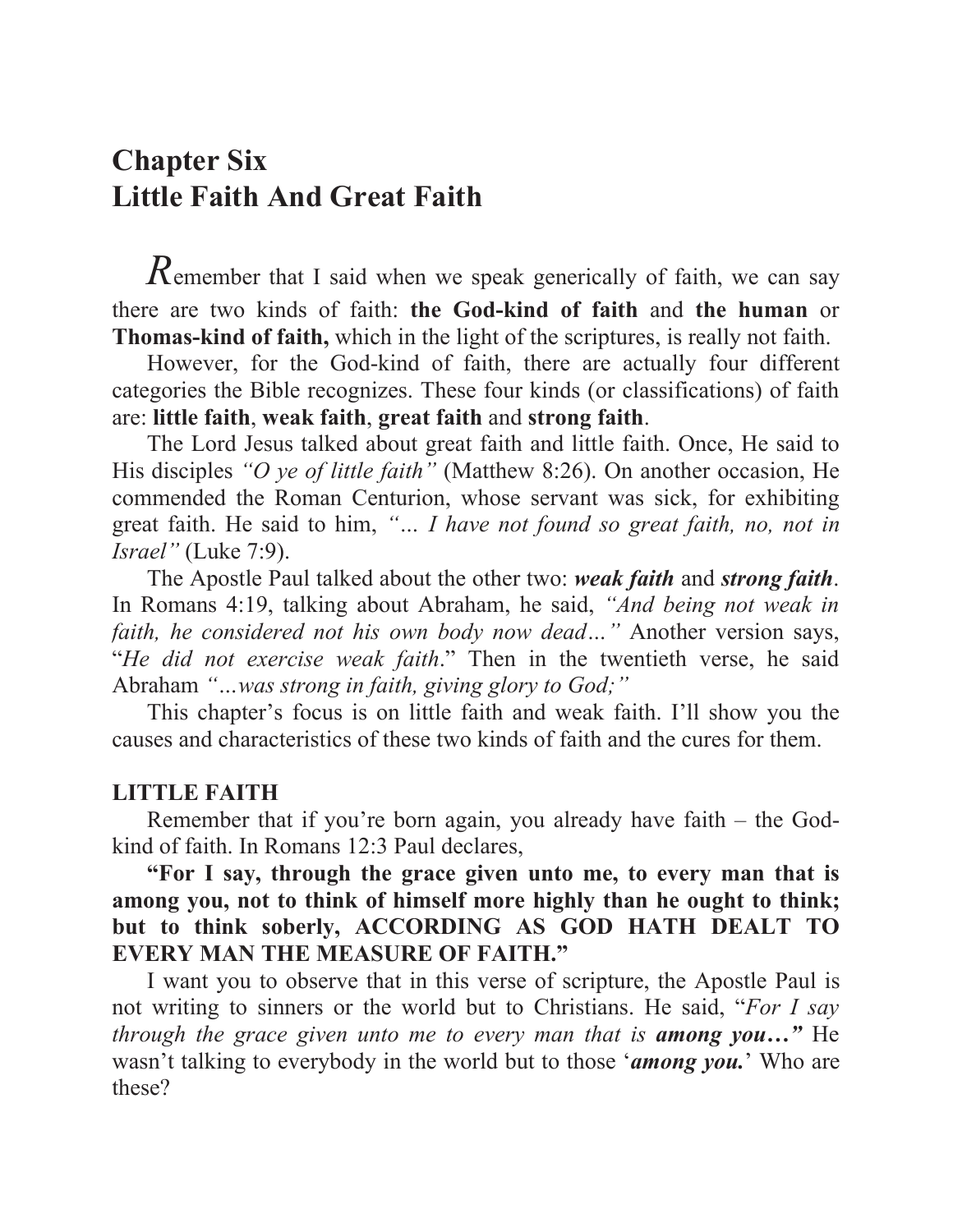The saints! God has dealt to every born-again believer the measure of faith.

Notice also that he didn't say " *a* measure of faith," but "*the* measure of faith." That is quite significant and it means it's the same measure (size or quantity) of faith every believer receives from God at salvation. Now, that deposit of faith is given to you small, but God expects you to grow it.

It's your responsibility to increase the measure of faith God has given to you, and the way to do that is by learning more of God's Word. Your faith will increase as you hear God's Word, for *"...faith cometh by hearing, and hearing by the word of God"* (Romans 10:17).

The more of God's Word you hear, the more faith you'll have. The less of God's Word you receive into your spirit, the less faith you'll be able to express when you're faced with the challenges of life. The reason you must grow your faith is that LITTLE FAITH WILL NOT GET THE JOB DONE!

The reason fear grips people in the face of adversity is that their faith is little. The Bible says, **"If thou faint in the day of adversity, thy strength is small (Proverbs 24:10).** Here, the Bible is not talking about your physical strength or muscles; it's referring to your faith! When your faith is little you'll faint; you'll give up in the day of trouble.

Jesus was in the ship with His disciples one day when a violent storm arose. The Bible tells us He was sleeping while His disciples battled the waves pouring in and threatening to sink the ship. After they'd tried all they could and the storm seemed to get worse, they rushed to Him and shook Him awake, shouting, *"Lord, save us! We perish" (*Matthew 8:25). Mark's account tells us they said, *"…Teacher, don't you care that we're about to drown?"* (Mark 4:38 CEV).

When Jesus woke up, He was unruffled. He didn't jump up in fear. He simply got up and rebuked the winds and the sea, and said, "Peace be still!" and there was a great calm! Then He turned to His disciples and said to them, "*Why are ye fearful, O ye of little faith*?" (Matthew 8:26). When your faith is little, you'll be oppressed and tormented by fear of circumstances, hence your faith will not work. Faith and fear don't go together. Fear hinders faith, but faith destroys fear.

The reason some Christians find themselves doubting God's Word is that their faith is little. Remember, little faith will not get the job done. It may get it started, but it won't get it done! What do I mean?

I'll illustrate with this example. Jesus had just finished preaching in the desert and performing the miracle of feeding five thousand men (women and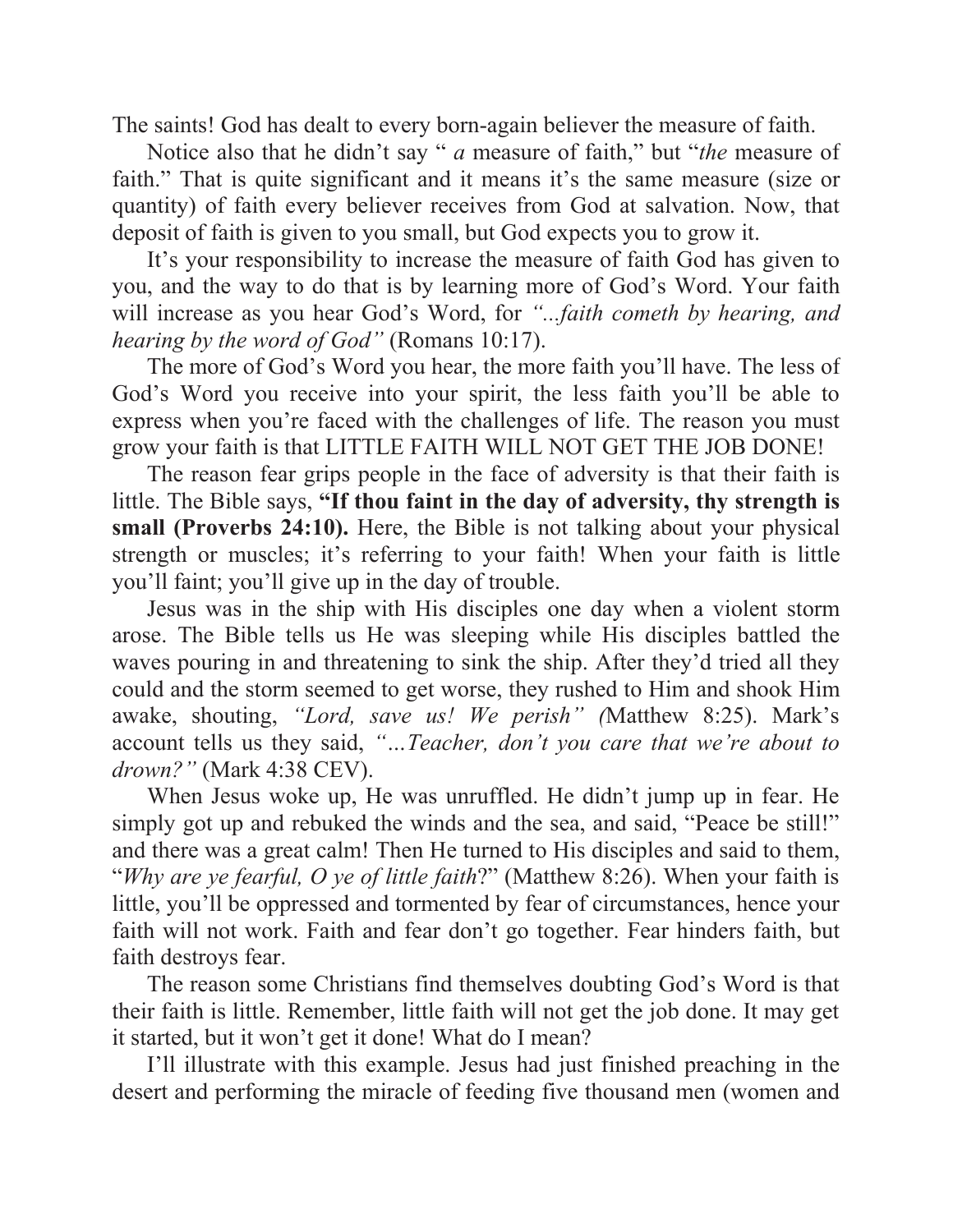children not counted) with five loaves and two fishes. Then He instructed His disciples to go ahead of Him by ship to the other side of the Sea of Galilee.

Shortly after they set out, their ship ran into contrary winds and was tossed about by the waves. To worsen things, at about the fourth watch (between 3 and 6 a.m.), they saw a figure approaching them on the water. The Bible says when Peter and the other disciples saw this, they all screamed in fear because they thought they had seen a ghost:

**"And when the disciples saw him walking on the sea, they were troubled, saying, It is a spirit; and they cried out for fear. But straightway Jesus spake unto them, saying, Be of good cheer; it is I; be not afraid. AND PETER ANSWERED HIM AND SAID, LORD, IF IT BE THOU, BID ME COME UNTO THEE ON THE WATER. And he said, Come. And when Peter was come down out of the ship, he walked on the water, to go to Jesus. But when he saw the wind boisterous, he was afraid; and beginning to sink, he cried, saying, Lord, save me" (Matthew 14:26-30).**

Notice this statement Peter made to Jesus: "If it's You, ask me to come to You on the water." Jesus called to him and said "Come!" Peter came out of the ship and walked on the water to Jesus. He didn't swim in the water to meet Jesus, he walked on it! As a fisherman, he could swim, however, this time he did something supernatural, he walked on the water. He stepped out of the boat, right on the water and took his steps toward the Master, because the Master had said to him, "Come!" That's faith!

I would like to draw your attention to the thirtieth verse. It says, *"… when he (Peter) saw the wind boisterous, he was afraid; and beginning to sink, he cried, saying, Lord, save me."*

Peter saw the contrary wind and became afraid. As a result, he started sinking right in the presence of Jesus. Why did Peter begin to sink? What happened to the faith that got him out of the boat and started him out walking on water? The answer is in Jesus' response to his cry for help:

**"And immediately Jesus stretched forth his hand, and caught him, and said unto him, O thou of little faith, wherefore didst thou doubt?" (Verse 31).**

Peter's faith was little, that was why he began to sink. Remember, I said little faith will not get the job done. It may get it started, but it won't finish it. It got Peter out of the boat and put him on the water; it even started him walking on it but couldn't sustain him when the winds became boisterous.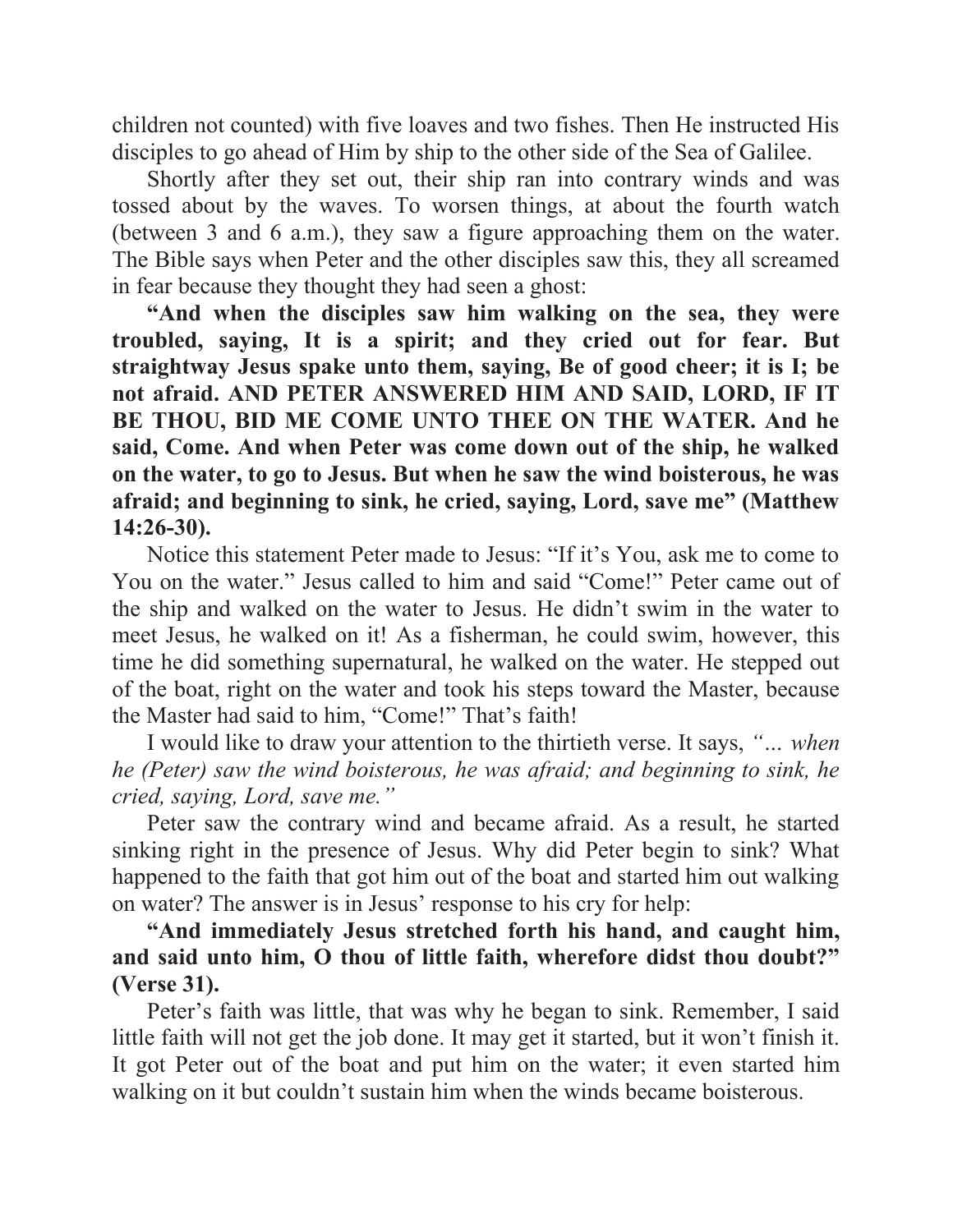When the contrary winds and adversities of life begin to blow in your face, your strength will fail if your faith is little. Little faith achieves very little. When your faith is little you can be terrorized by fear. You'll always fear adversity and be uncertain about the future.

This is what happened to Peter. Fear and doubt gripped his heart when he saw the boisterous winds. But thank God he had enough sense to cry out to Jesus for help and *"…immediately Jesus stretched forth his hand, and caught him*..." (Matthew 14:31).

Jesus attributed the reason Peter began to sink to doubt. After saving him from drowning, He said to him, "*O thou of little faith, wherefore didst thou doubt?*" In other words, if Peter had not doubted, he would have completed his walk on the water to Jesus and back to the boat hitch-free. Doubt and fear are the result of little faith.

If your faith is little, what is responsible for it and what can you do about it? Let's find out.

Little faith is the result of insufficient information. Hosea 4:6 says *"My people are destroyed for lack of knowledge…"* God Himself said this about His own people. He said His children - Christians, are destroyed, that is, they suffer, are impoverished, punished, brought down, crushed and perish because they lack the knowledge of His Word.

However, the more of God's Word you hear, the more knowledge you have, and faith comes to you in the Word. The less of God's Word you hear, the less faith you have.

#### **GREAT FAITH**

To a woman of Canaan, a Syrophoenician by birth, Jesus responded in Matthew 15:28 "*O woman, great is thy faith: be it unto thee even as thou wilt.*" Great faith is tenacious faith. It is faith that will not give up in spite of opposition. It is faith that responds with knowledge. This type of faith is based on the amount and quality of information you have received, accepted and endorsed.

When Jesus tested the woman's faith by telling her that what she desired could not be hers, as circumstances would many times tell you, she responded with knowledge. She spoke back words of faith. Read again this inspiring dialogue between Jesus and the woman:

**" And, behold, a woman of Canaan came out of the same coasts, and**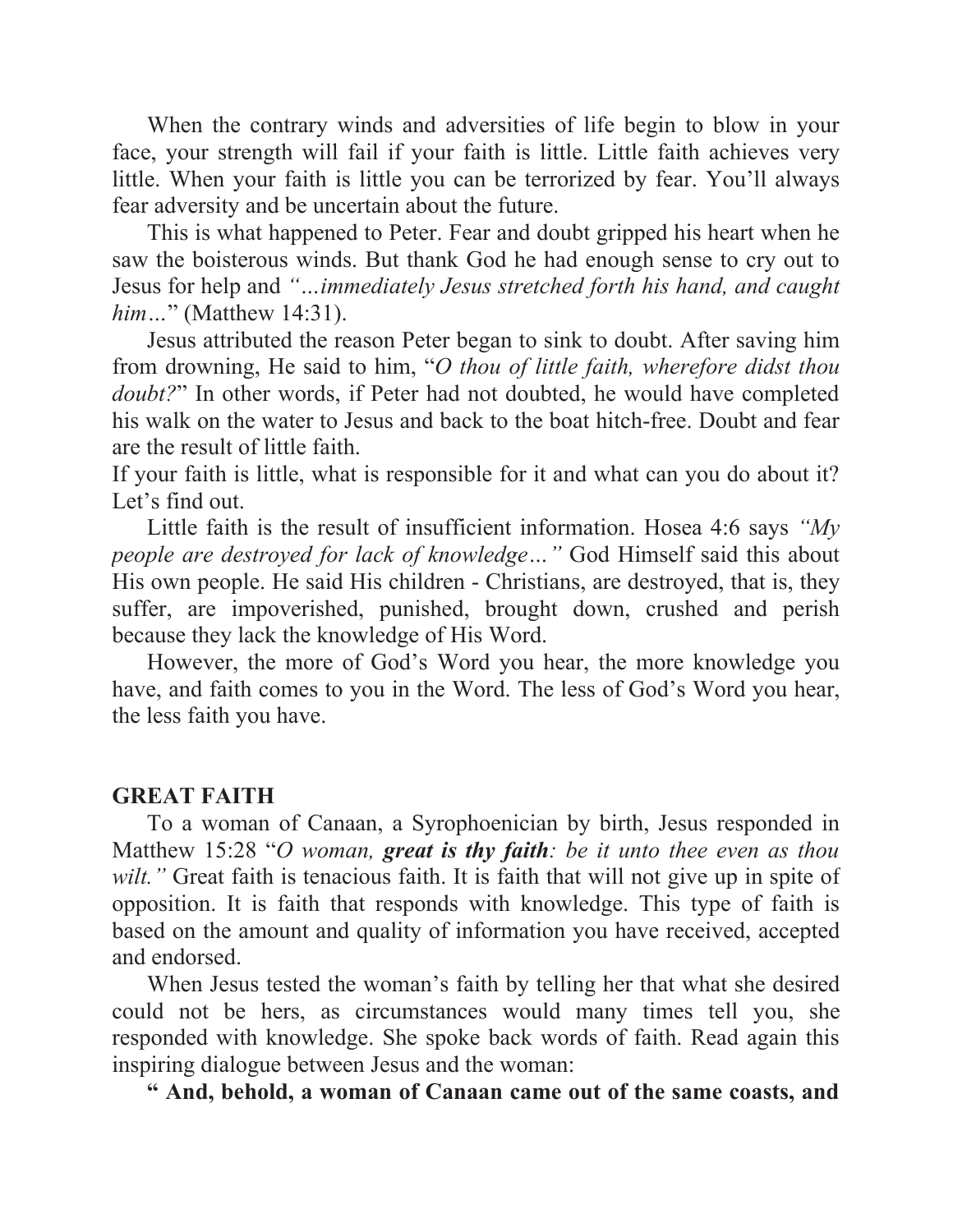**cried unto him, saying, Have mercy on me, O Lord, thou Son of David; my daughter is grievously vexed with a devil. But he answered her not a word. And his disciples came and besought him, saying, Send her away; for she crieth after us. But he answered and said, I am not sent but unto the lost sheep of the house of Israel. Then came she and worshipped him, saying, Lord, help me. But he answered and said, It is not meet to take the children's bread, and to cast it to dogs. And she said, Truth, Lord: yet the dogs eat of the crumbs which fall from their masters' table. Then Jesus answered and said unto her, O woman, great is thy faith: be it unto thee even as thou wilt. And her daughter was made whole from that very hour" (Matthew 15:22-28).**

When Jesus heard her informed answer, He said to her, *"…woman, great is thy faith.*"

On another occasion, Jesus said the same thing about a Roman Centurion in Luke 7:9;

**"When Jesus heard these things, he marvelled at him, and turned him about, and said unto the people that followed him, I say unto you, I have not found so great faith, no, not in Israel."**

The Master's words were again, a response to the words spoken by the lips of faith. Remember, the more accurate information you have, the better.

And when you act undauntedly on this information, you will be demonstrating great faith or 'much faith' as it were.

Romans 10:17 says, *"So then faith cometh by hearing, and hearing by the word of God."* So you see, when you don't have enough spiritual information from the Word about a particular issue, your faith will be little as your faith is according to God's Word that you've heard. The cure for such little faith therefore is simply to learn more of God's Word on that issue. The Scripture we just read tells us how faith comes – by hearing God's Word.

If you have any situation that seems hopeless, get into the Word! Become a student of the Word by careful and diligent search and study on the scriptures that talk about your peculiar situation. Get the teaching tapes and books that are relevant to your situation.

If you're having problems in your health or finances, or with getting a job or expanding your business, or in your academics as a student, or in any area of your life, this is what you should do. Get more information from God's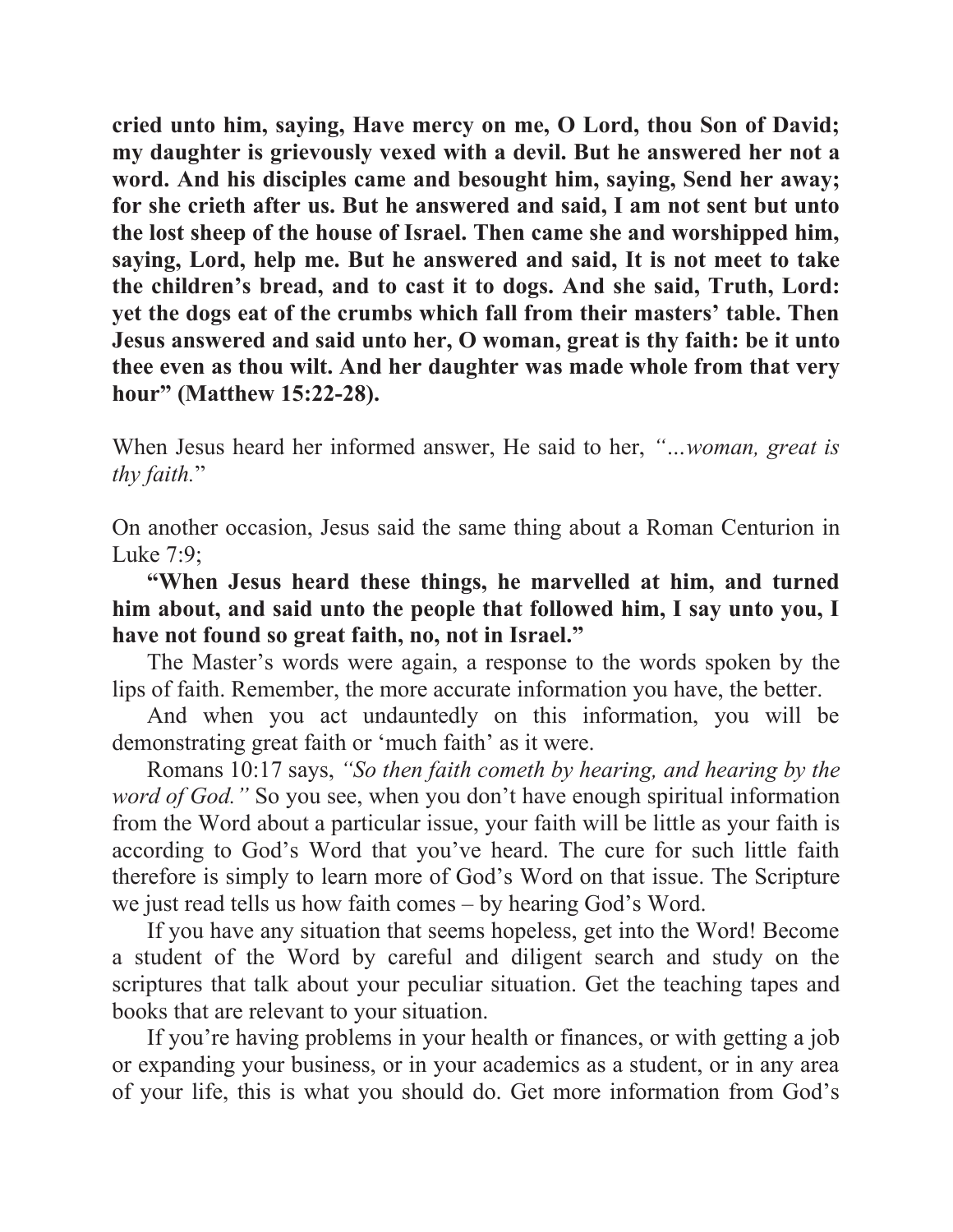Word. Inundate your spirit and bombard your mind with God's Word. Get teaching tapes in audio and video formats; listen to them and watch them again and again. Don't say, "I've already listened to the tapes." Keep listening!

I've listened to certain tapes through the years over and over again. I have tapes that are more than ten years old and I've listened to them repeatedly. God's Word never grows old; it's undated. As you keep listening to it, your mind, your thinking and mindset will begin to change and align with God's vision for your life.

God's Word is Spirit. It has the divine capacity to stir you up, give you a vision, energize you for success and programme you for greatness. Don't underestimate the power of God's Word.

When you face challenges, put the tapes on and keep listening! Listen until the Word gets into your spirit and renews your mind! Listen until your thinking, ideas and perspective change! That's the cure for little faith. That's how to grow your faith big.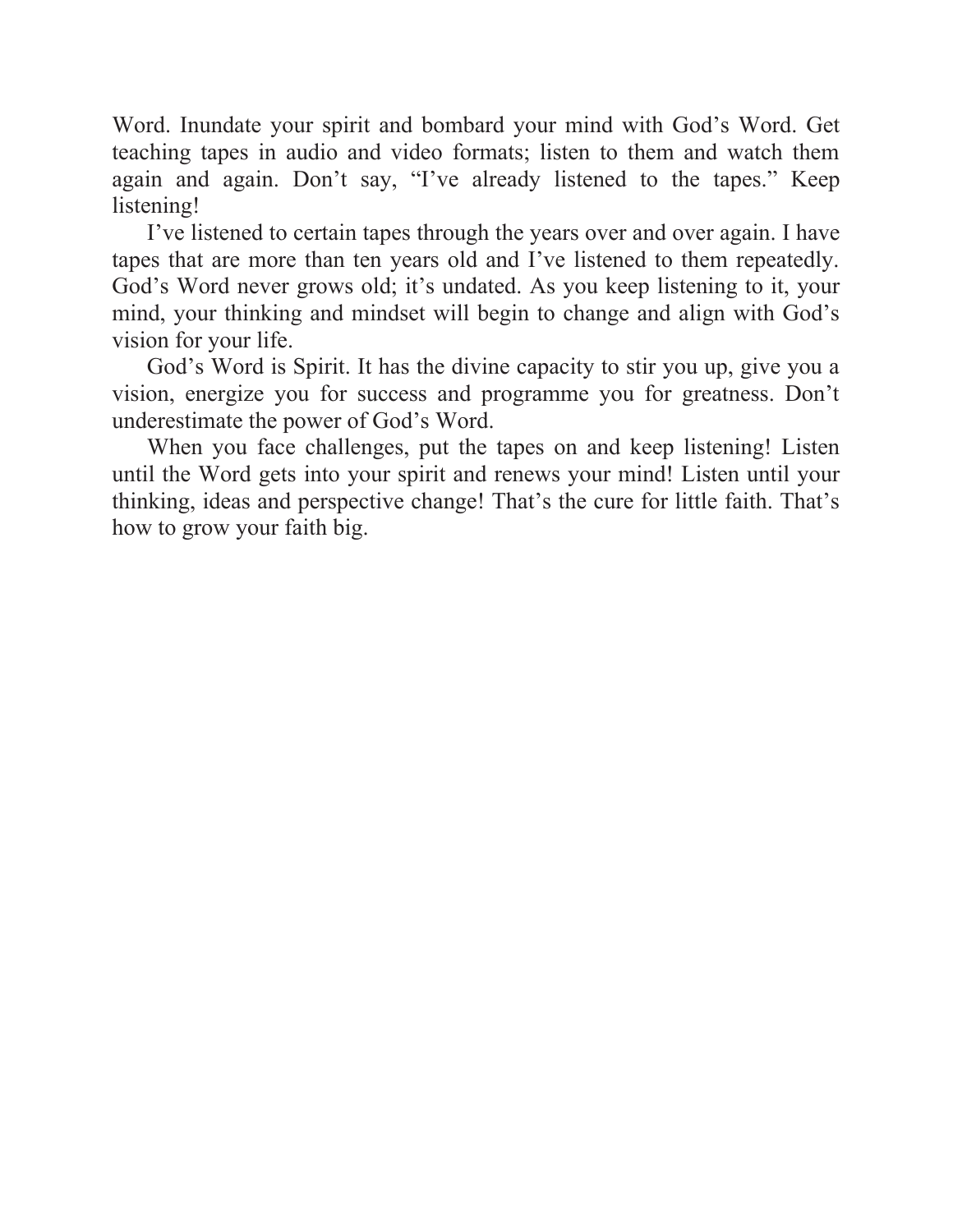## <span id="page-37-0"></span>**Chapter Seven Weak Faith Αnd Strong Faith**

#### **WEAK FAITH**

"And being not weak in faith, he considered not his own body now dead, when he was about an hundred years old, neither yet the deadness of Sarah's womb:" (Romans 4:19).

Weak faith is the result of the *lack of exercise* of faith or the *nonexercise of faith*. What does that mean? When you hear God's Word, and don't act upon it, your faith will be weak. Remember, I said little faith is the result of insufficient information from God's Word, but weak faith is the result of not acting on the information you have.

Have you ever heard someone say, "I know the Bible says so, but let's face reality!" What could be more real than the Word of God? God's Word is absolute reality! Reality means truth and God's Word is truth (John 17:17).

I always get amazed at folks who say they know the Bible says something, yet they're not acting on it. For example, a Christian says, "I know the Bible says "*by His stripes we were healed"* but he's lying down sick. You say to him, "Brother, the Bible says you were healed, so act on the Word by proclaiming your healing!"

Then he responds, "Just give me some time. I know the Bible says so, but this pain is too much. I can't even place my feet on the ground; my head is aching seriously..." You see, he can quote the scriptures, he can even preach it, but he's not acting on it.

That's weak faith. You say you know it, but you're not acting on it! You're considering the pain instead of acting on God's Word. You have the information, from God's Word, and not only can you quote it, you can even teach it and share it with others, but you're not doing it. Your faith will be weak and when you face the crisis of life, it will not work. Your weak faith will cause you to stagger, and as a result, fear will grip you and you'll be defeated by the crisis of life. Then you'll begin to wonder, "*Why did God do this to me?"* God didn't do it to you. It was your faith that couldn't carry you. Your faith didn't work because it was weak!

Look at what the Bible says about Abraham, *"He staggered not at the*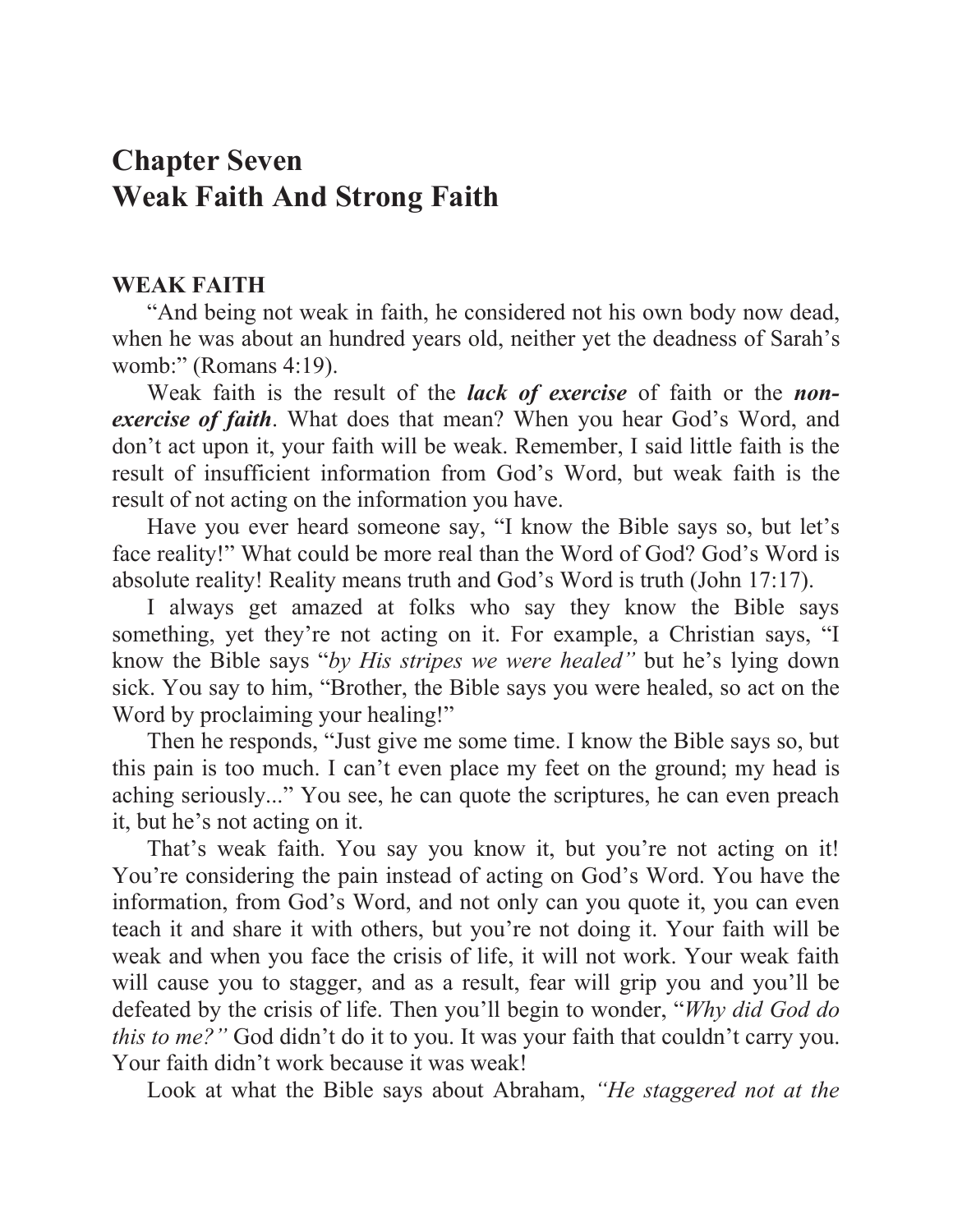*promise of God through unbelief; but was STRONG IN FAITH, giving glory to God"* (Romans 4:20). He **staggered** or **wavered** not at the promise of God. When your faith is weak, you'll waver and stagger. You'll ask for proof before you can believe God's Word.

There you are praying or talking to God about something, and suddenly you receive a prophecy concerning it. You hear God say, "*Cheer up. I've already done what you're asking for."* Then you begin to rejoice because in your spirit, you sense the note of victory. But outwardly, it doesn't look as though anything has changed in line with the word of prophecy you got from God.

A few days or even weeks later, you start wondering, "I know God said it, but nothing has changed." You now start praying and asking God for the same thing all over again as though you never prayed about it before. You even start asking everybody to help you pray. Now you're praying and asking for something God already gave you a rhema-word about; something He told you He's done already. That's unbelief. Your faith can't work that way!

You got the information, but you haven't acted on it. That's weak faith. So what is the cure for weak faith?

#### **CURING WEAK FAITH**

The cure for weak faith is acting on the Word – acting on the information you've received. If you want your faith to be great and strong, START DOING THE WORD!

For example, the Bible says, *"In every thing give thanks: for this is the will of God in Christ Jesus concerning you"* (1 Thessalonians 5:18). So what should you do? Start practising that scripture in your life – give thanks in every situation! Let your life become an unending stream of praise and thanksgiving to God. Irrespective of what happens, you'll always say "Thank You Jesus;" you praise Him in everything! That's acting on the Word!

You see, the more you exercise your faith, the stronger your faith gets, and the way to exercise your faith is by acting on the Word. You tell yourself, "The Word of God says, "B*y His stripes we were healed*," therefore, I refuse to be sick. I'm not the sick trying to be healed! Sickness, disease and infirmity have no place in my body. Therefore, I refuse to lie down in bed sick or remain in this wheel-chair or go about with crutches, for I am the healed of the Lord, because the Word says so!"

That's acting on the Word. You take God's Word as the only truth and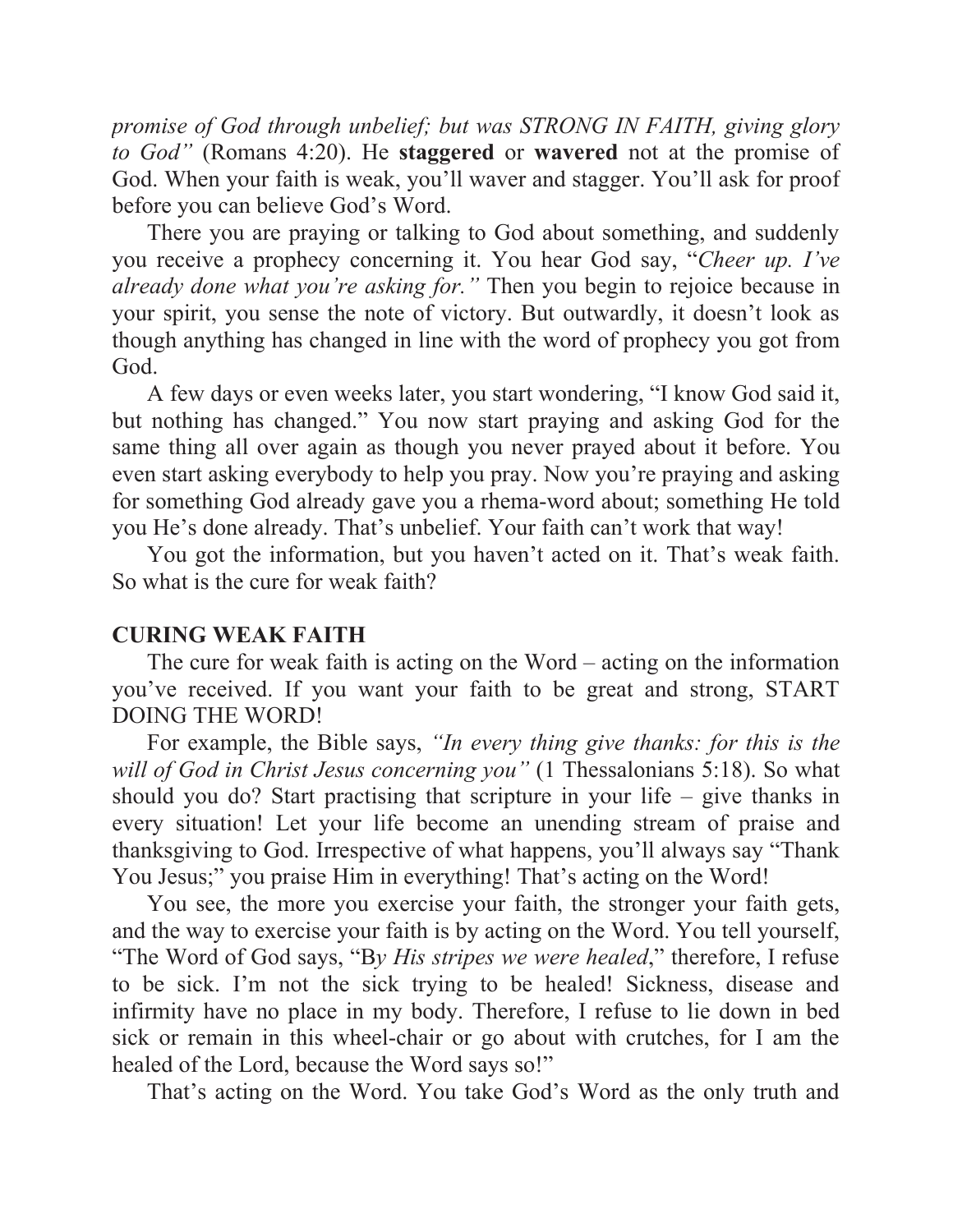final arbiter in every circumstance of life. You refuse to be deterred by anything that's not consistent with God's Word.

For your faith to become strong and not weak, and to produce results, you must be a *doer* of the Word – you must practise the Word. As Christians, we're Word-practitioners. We practise the Word because God's Word is practicable.

So when the Bible says, for example, in Philippians 4:6-7, *"Be anxious for nothing, but in everything, by prayer and supplication, with thanksgiving, let your request be made known unto God and the peace of God that surpasses all understanding shall guard your hearts and minds through Christ Jesus,"* you practise it.

You practise exactly what that Word says in your life. First, you say to yourself: "I refuse to fear, I reject anxiety." Then you go ahead and make your request known to God and receive peace into your heart. From then on, you refuse to complain, murmur, act or think as if the devil has the upper hand in anything that concerns you. Everyday, you give God praise because you know He's granted your heart's desires. That's faith!

That way, you're exercising your faith and building your faith muscles. Some people know how to build their physical shape. Have you ever seen some of those well-trained, very athletic macholooking guys? They spend a lot of time in the gym keeping in shape and building their muscles by exercising frequently. They run, jog, do press-ups and push-ups, all in the bid to build a strong, healthy, fit and agile physical body.

Do you realize this is the same manner you build your spirit as well? Just as lack of physical exercise makes your muscles weak, so also does lack of the faith-exercise makes your faith muscles weak. Without exercising yourself, your body may be big but weak. The same way, your faith may appear much but weak, if you don't exercise it by doing the Word. You must become a Word-practitioner.

For instance, Jesus said in Mark 11:24, *"Therefore I say unto you, What things soever ye desire, when ye pray, believe that ye receive them, and ye shall have them."* That means, when you pray or ask God for anything, all you need do is believe that you've received them, and they are yours.

In other words, having prayed and asked God to grant you a particular request, (maybe a new job) you should immediately begin to testify and give God praise because your request has been granted. Your confession becomes: "Thank you Jesus; I've got what I asked for. Jesus said, "Whatsoever things I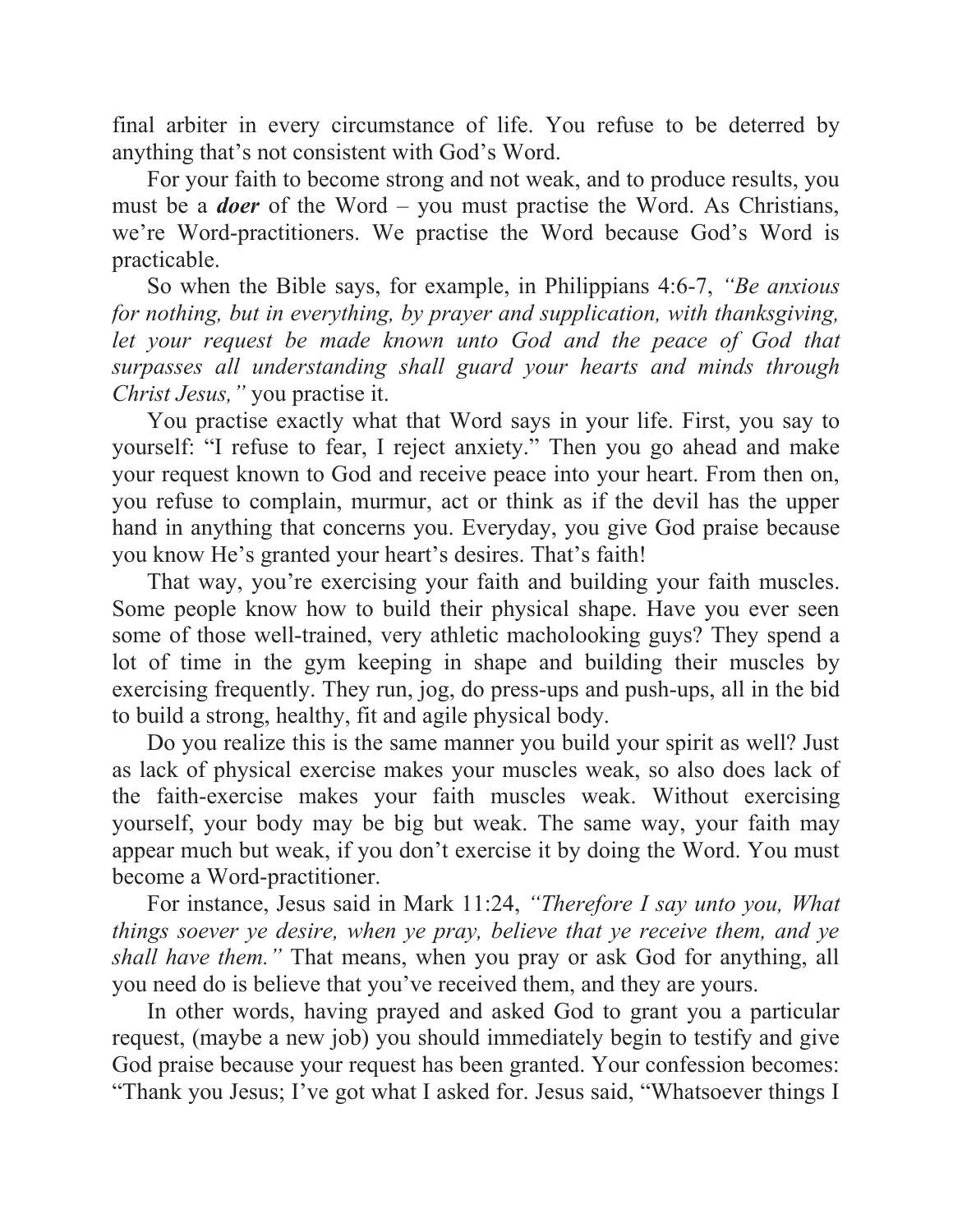desire when I pray, I should believe that I receive them and I shall have them." I believe I've received a new job; therefore I have a new job, glory to God!"

That's how to act on the Word. You say to yourself, "Against hope, I believe in hope that I have a new job;" irrespective of what you hear, see or how you feel!

You may even have gone for a job interview and have been rejected; yet you refuse to be frustrated or despondent. You refuse to endorse such a verdict or allow it daunt your faith. You maintain your stand on God's Word and keep declaring "I have a new job! God gave it to me when I prayed and I received it." Before long, that job will show up. Even if it never existed, it'll be created because of you. That's what the Word says.

This is the kind of attitude you must have after praying and asking God for anything. Some people, after praying, instead of rejoicing and giving God praise for answering their prayers begin to look forlorn and depressed as though they were whipped by God for daring to ask Him for something. That's not the faith attitude. Remember I said earlier, there's a faith attitude, and that's the attitude that tells whether or not you received whatever it was you asked for when you prayed.

The way to develop your faith and build it strong is by putting it to work that's how to exercise your faith muscles. Until your faith is strong, it won't produce much results; and for your faith to be strong you must exercise it by acting on the Word; you must act your believing!

When you start out acting on God's Word, you may find yourself making some mistakes, but I want you to know that God has made allowance for your mistakes. He knows you're learning. So, don't get discouraged or frustrated about the mistakes you make in your journey of faith with God. Keep acting on the Word.

For example, maybe the first time you tried to preach the gospel and lead someone to Christ, you thought you didn't quite get it right. You got into an argument with the person and couldn't make a headway in getting the fellow to give his heart to Christ.

Don't get discouraged by that. Keep exercising your faith muscles in that area by preaching the gospel again and again at every opportunity.

There are Christians who have never led someone to Christ, and they've been Christians a long time, maybe ten years or even more. That's sad. They can't think of a single person they've led to Christ, yet they believe if they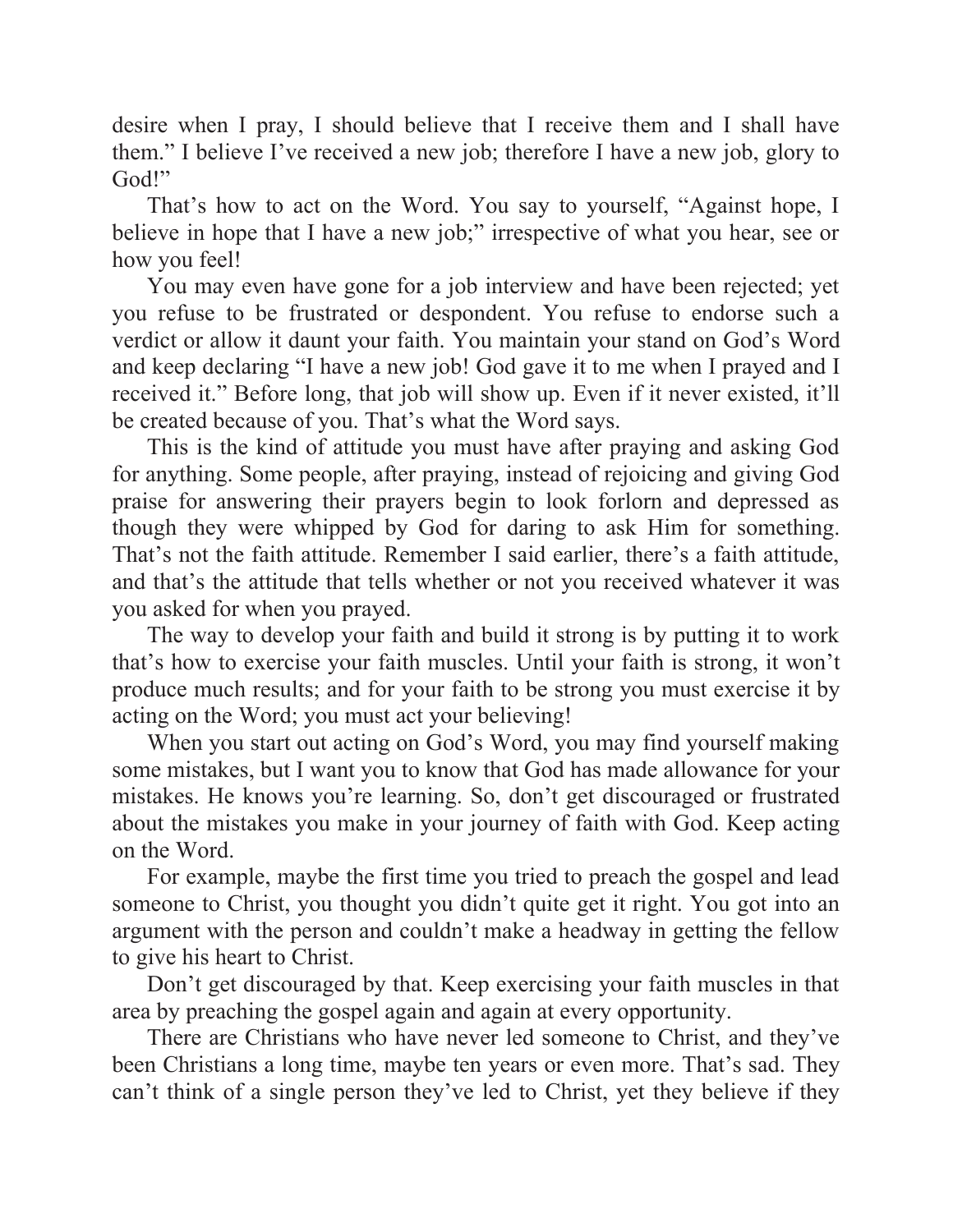spoke to someone about Jesus, he would be saved, but they've never done it! Why? They haven't exercised their faith in that area yet.

Imagine you saying to yourself in all honesty and sincerity, "I'm going to talk to someone today about Jesus. I'm going to win a soul to Christ today!" You get on the bus to work or school or wherever you're going, and there you meet someone. As you're about to open your mouth to preach, your heart begins to pound. You start debating within yourself, "Should I say something, or should I not? How do I begin? What if he doesn't listen to me?"

Whilst debating within yourself on how to begin, what to say and how to say it, the man gets off at the next stop. Of course, you'll feel bad and regret your failure to act. But let me tell you what to do the next time you have such an opportunity: Use it! Don't debate within yourself whether or not to speak; don't ask yourself "How do I start?" Just start! You say what if I make a mistake? Make it; but start. That's how to exercise your faith and put it to work; you dare to take your step according to God's Word!

A learner does not become perfect without mistakes, but work your way to perfection. Tell yourself, "I'm going to trust the Holy Spirit; I'll depend on Him to help me." Then you'll remember that the Bible says, "*Open your mouth wide and I will fill it"* (Psalm 81:10). So, you go ahead, open your mouth and begin to speak. You'll be amazed because the Holy Spirit will give you the right words to speak. He will also help you minimize your errors as you allow Him guide you.

Start winning souls, and as you do, your faith will be strengthened. When you begin talking to people about Jesus, your faith will become stronger for the next time. Seize the next opportunity and talk to someone about Jesus, you'll be amazed how your faith has become strengthened overnight.

Start doing the things you really want to do that are in line with God's Word. The more you do them the stronger your faith will become. You develop and strengthen your physical muscles by exercising them.

You just can't keep sleeping and eating and expect your muscles to get stronger. They will never get strong that way. They only get stronger by exercise. That's the same thing with faith. Your faith will become great and strong and produce greater results because you're exercising it.

Have you ever seen a big fellow with weak muscles? He's huge but he's weak. What's he supposed to do? Eat more? No! He got that big from eating. Now his body is big but that doesn't mean it's strong. You tell him to run a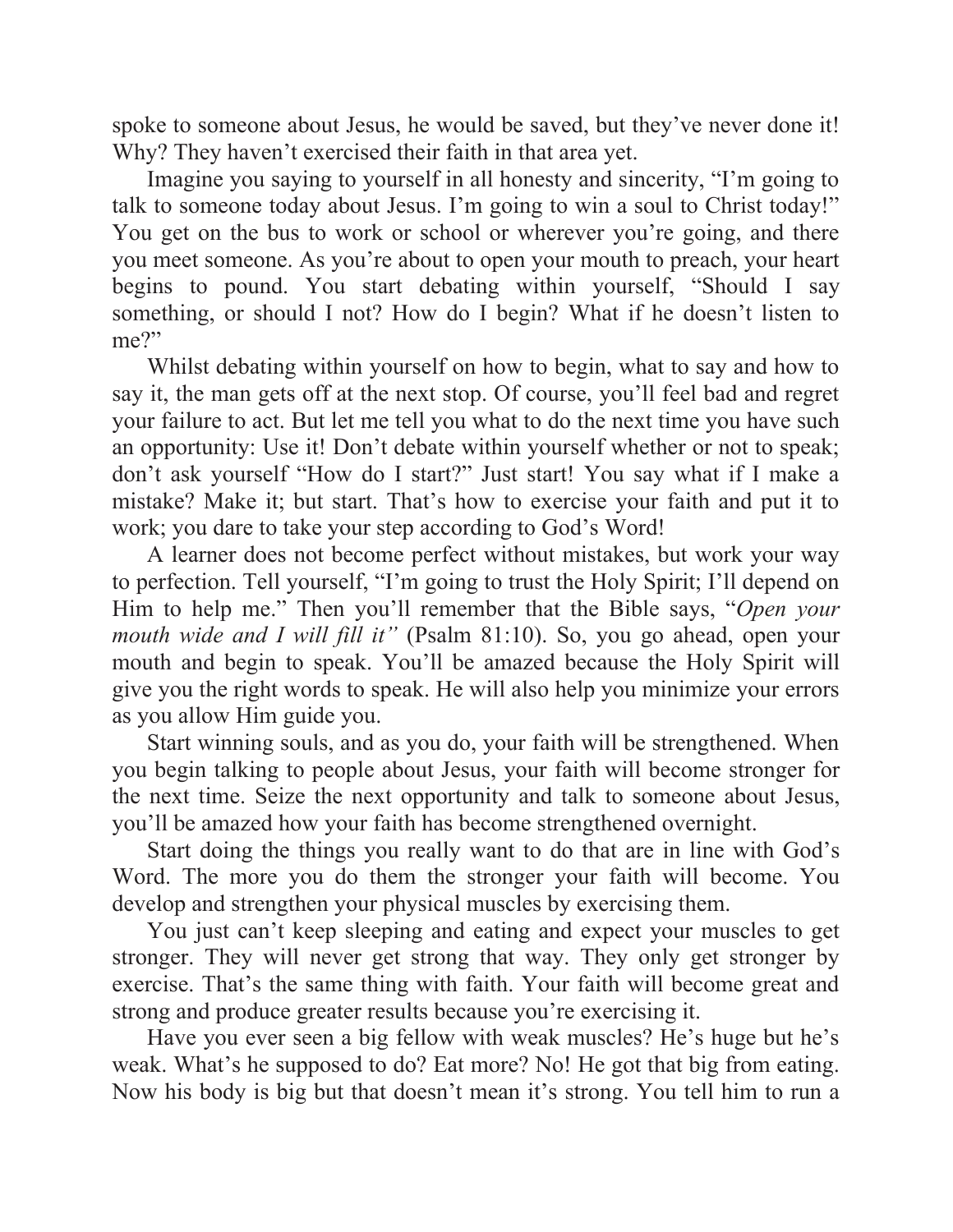few yards and he can't. He can't do anything a little exerting without panting heavily, but he's big.

How can he become fit and strong? He needs to be engaged in more physical activities; he needs to involve himself in physical exercises. That way, his big, weak body will become strong. The way that guy grew large from eating is the same way your faith increases by hearing – *eating* God's Word. By feeding on God's Word you grow your faith big. Know that even though your faith is great, it can't do anything if it's weak faith. For your great faith to work, it's got to be strong faith.

#### **STRONG FAITH**

God tells us something beautiful about Abraham in Romans 4:19-20; He says,

**"And being not weak in faith, he considered not his own body now dead, when he was about an hundred years old, neither yet the deadness of Sarah's womb: He staggered not at the promise of God through unbelief; but was STRONG IN FAITH, giving glory to God;**

This portion of scripture lets us know the kind of faith Abraham demonstrated that made him God's friend and the father of faith! He demonstrated strong faith in God's Word. He staggered not at the promisethe Word of God, through unbelief; He was "*strong in faith, giving glory to God.*" This immediately lets us know that one of the characteristics of strong faith is, it gives glory to God.

When your faith is strong, it's very easy for you to believe whatever God tells you in His Word. You're quick to believe once you hear God's Word! Not only are you quick to believe, you also begin to glorify and worship God because you know that His Word that you've believed, accepted, and endorsed has already come to pass in your life.

This is the faith that never fails. It's an unqualified, unrivalled, irrevocable committal to God and His Word. You cast yourself on God, taking His Word as the absolute truth. You hinge your believing on His eternal and unfailing Word only. When this becomes your resolve and the way you live your life, your faith will be strong and productive! Strong faith is the faith that works.

When Jesus told His disciples to **"Have the Godkind of faith, "** He was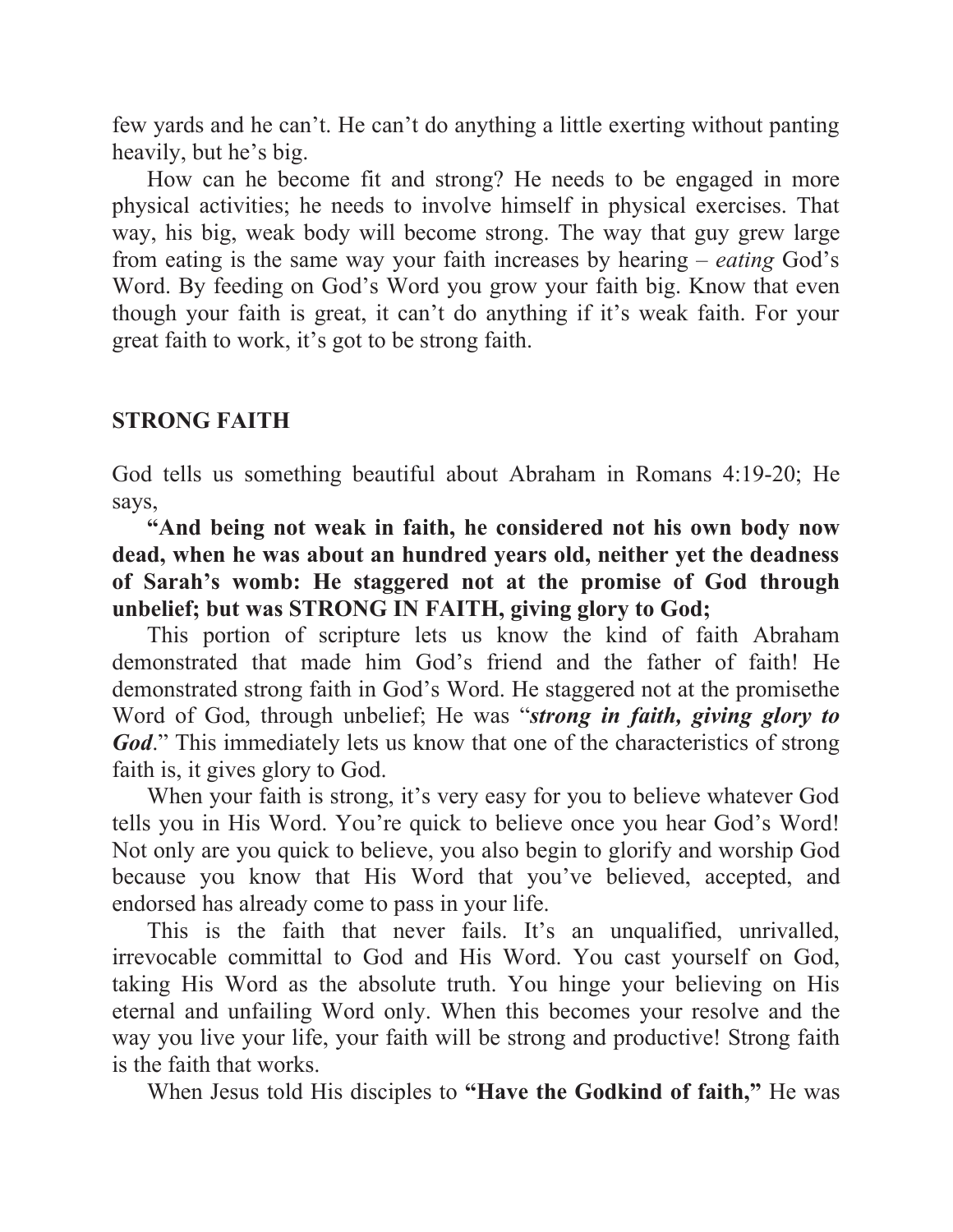teaching His disciples and, of course, the rest of us as well to have strong faith. Jesus didn't say, "*Well, try to grow your faith,"* neither did He say, "*I know your faith is still weak, but one day it'll get strong."* Rather, He said, "*Have the Godkind of faith,"* not the "Thomas-kind of faith;" not "little faith," or "weak faith" but strong faith!

Strong faith is the faith that speaks, and it comes to pass! That's the faith God used in creating the heavens and the earth. The Bible says in Genesis 1:1, "*In the beginning God created the heavens and the earth."* He did it by speaking words of faith! He spoke, and what He said came into being.

Everything that exists, everything that we see today, the sun, the moon, the stars, all, except man, came into existence that way. When He said, "*Let there be light*," light came into existence (Genesis 1:3).

Every Word God spoke during the creation came to pass because He spoke in faith. God is a faith God. He believed; He knew that whatever He said would come to pass. That's strong faith. Jesus defined strong faith in Mark 11:23 when He said,

**"For verily I say unto you, That whosoever shall say unto this mountain, Be thou removed, and be thou cast into the sea; and shall not doubt in his heart, but SHALL BELIEVE THAT THOSE THINGS WHICH HE SAITH SHALL COME TO PASS; HE SHALL HAVE WHATSOEVER HE SAITH."**

In Mark 11:12 He was hungry and wanted to eat some fruits. Seeing a fig tree afar off, He thought He could get some fruits out of it to assuage his hunger. On getting to the tree, there were no fruits but leaves only, because it wasn't time for figs. Then Jesus spoke to the tree and said, "*No man eat fruit of thee hereafter for ever. And his disciples heard it*" (Mark 11:14). His disciples heard Him when He spoke to the tree. Meaning He wasn't talking in His mind; He spoke audibly, such that His disciples that were present with Him, heard what He said.

Now, after Jesus talked to the tree, it looked the same as it was before He talked to it. But twentyfour hours later, His disciples observed that the fig tree had dried up from the roots, which clearly suggests that when Jesus talked to the tree, it died immediately from the roots.

The roots were in the ground, so no one could immediately tell that anything had happened to the tree. More so, everything else looked the same (the branches, the stem, the leaves, etc). Meanwhile, the tree was already dead from the root. Its source of life had been cut off.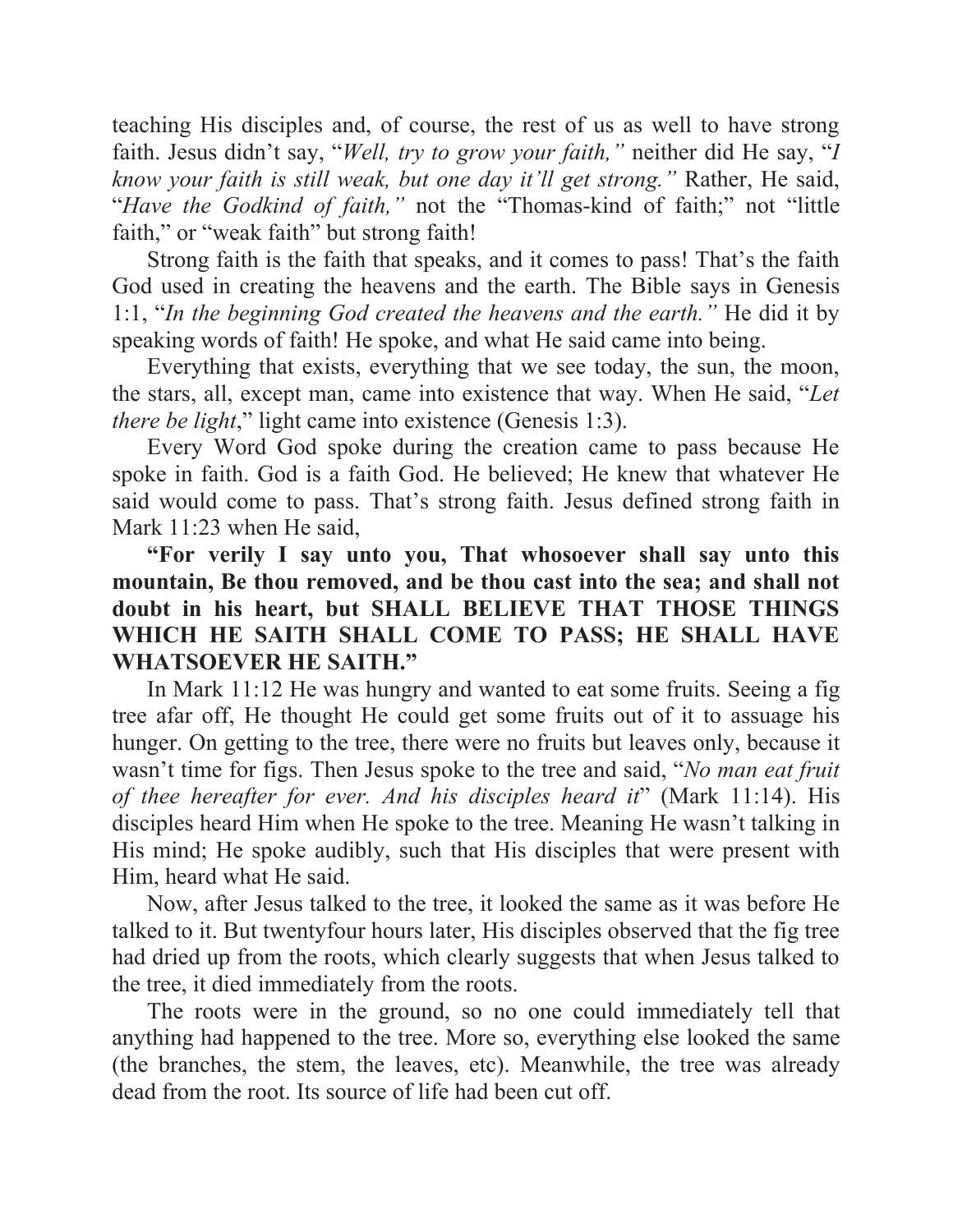Seeing that the tree had withered away, the disciples were amazed. Then Peter said, "Master, look! The tree you cursed has withered away." It was in response to Peter's statement that Jesus said to His disciples, "*Have the faith of God*;" meaning, "Have the 'God-kind' of faith." He wanted them to know that with this kind of faith, they could do anything.

Just like Jesus when He spoke to the fig tree, each time you release words of faith, whether or not you feel or see any change wouldn't make any difference. In your spirit, you know that the words you've spoken with your mouth will surely come to pass. Strong faith does not give consideration to the outward appearance of things. First, I said it gives glory to God. Secondly, it doesn't consider the circumstances.

#### **DON'T CONSIDER THE CIRCUMSTANCES**

The Bible says Abraham CONSIDERED NOT his own body now dead, when he was about an hundred years old, neither did he consider the deadness of Sarah's womb: He staggered not at the promise of God through unbelief; but was STRONG IN FAITH, giving glory to God (Romans 4:19).

Abraham was a hundred years old when God told him he was going to have a son and call his name Isaac. Though he was already well stricken in age, he refused to consider his body as dead; as being unable to reproduce! Neither did he consider the fact that Sarah's womb was dead. He was undeterred by every physical and natural evidence that challenged the ability of God.

Everything that he knew in this world, told him it was impossible for him to have a child. His body as far as reproducing was concerned, was dead. He was about a hundred years old, Sarah had been pronounced barren. Yet, Abraham didn't consider the deadness of Sarah's womb. What then was Abraham considering? He was considering the Word. He gave thought, attention and focus only to the Word that God had spoken to him.

As far as Abraham was concerned, God said it; and He was well able to bring it to pass. That's strong faith; when you refuse to consider anything else but God's Word that has come to you.

That Abraham didn't consider his body or the deadness of Sarah's womb doesn't mean he didn't see his body; or he didn't know that Sarah his wife was barren. He saw his body. The body belonged to him. He knew his body had become old and frail; he could feel it and could see it. He equally knew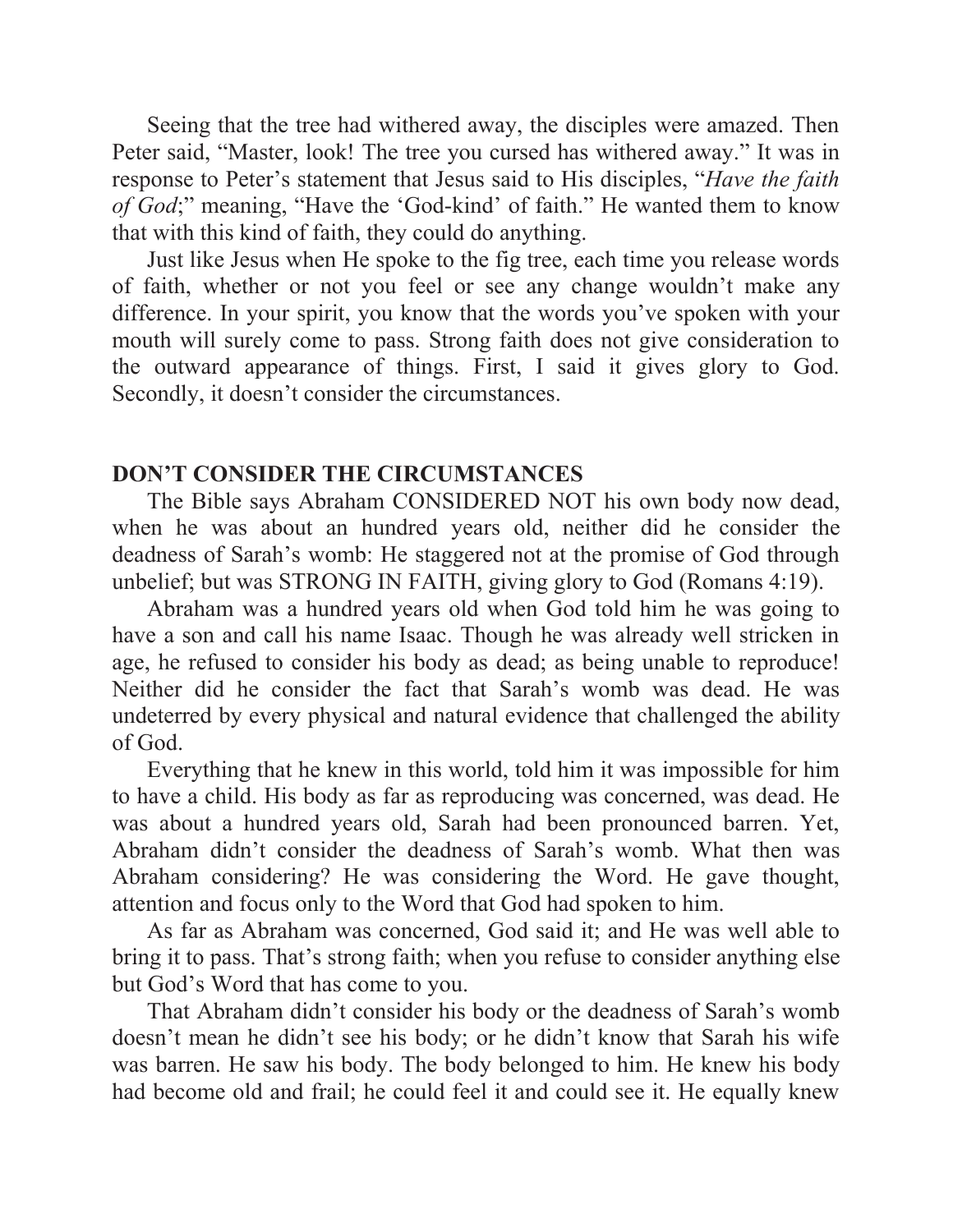his wife was barren; he was very much aware of that. But he refused to consider it! That's what faith is.

Faith doesn't mean that you don't feel the pain. Faith doesn't mean that you can't see the trouble. Faith means "I see the trouble alright, but I refuse to consider it; I refuse to let it dictate the circumstances of my life or my existence. I refuse to let it dictate how I'm going to behave." You tell yourself, "I'm not going to let what I see, how I feel and everything I know that's contrary to God's Word run my life. I refuse to consider anything but God's Word!" Boy, that's strong faith!

Learn and employ this important truth: in everything, consider God's Word only! Let God's Word be the only thing that moves you. Let it be what forms your beliefs, impressions and mindset about life. Let it be the only truth, the only information by which you live. Then your life will be an unending stream of success, peace, progress and prosperity.

This is where some folks miss the mark in their faith-walk; they stagger at the promise of God – the Word of God. One time they believe and another time, they don't believe. In a moment, they'll say "I believe God; I believe His Word." The next moment, they'll say; "Oh God please help me believe."

Don't stagger at the promise of God through unbelief. In other words, don't let unbelief run your life. The Bible says Abraham staggered not at the promise of God through unbelief, but was strong in faith, giving glory to God. He kept on testifying. He refused to stagger. As far as he was concerned, God had done it already, so he maintained his confession.

In your life, this is what you must do. God's words to you are, 'yea and amen' (2 Corinthians 1:20); that means they're settled and established. Your role is to believe them and give no place to doubt and unbelief. Be addicted to God's Word. Groom yourself to see whatever God says to you in His Word as the highest law to live by. Tell yourself, "If God said it, then it's done, for His Word never fails. Therefore I refuse to doubt; I refuse to stagger or allow doubt and unbelief choke His Word in my heart." Then you begin to glorify Him for His Word.

Maybe you woke up one day and suddenly discovered a growth somewhere in your body, and then you acted your faith and commanded the growth to disappear. From then on, do like Abraham. Even if you can still see the growth, refuse to consider it! Start giving glory to God. Keep praising Him and start telling everybody that God's Word says you were healed; therefore no growth can survive in your body. Keep testifying about it; give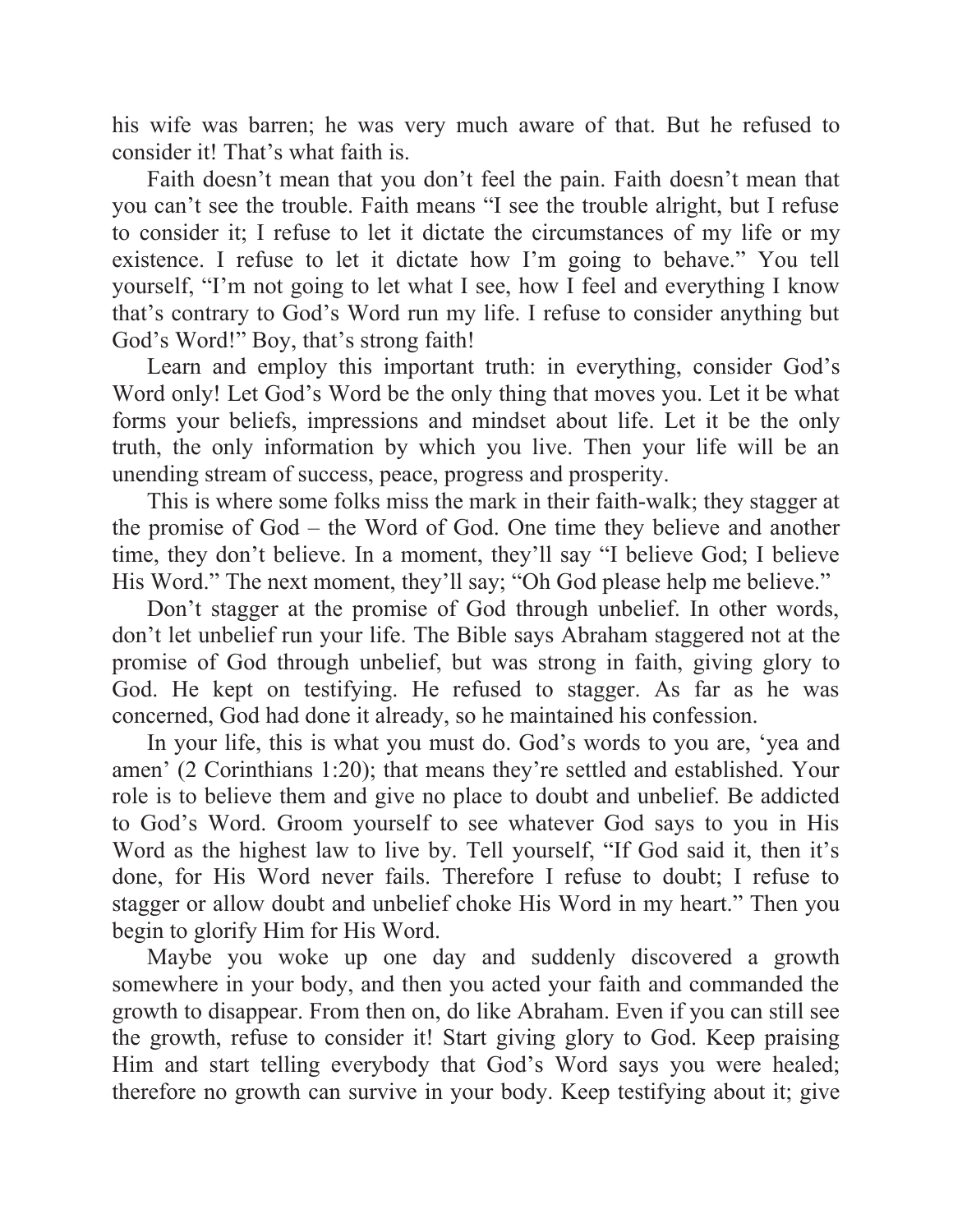an offering for it. Tell everybody the growth is gone; you already have your miracle.

This was what Abraham did which was pleasing in the sight of God and made Him qualify Abraham's faith as strong faith. Abraham glorified God for His Word and told everybody his name was no longer Abram (exalted or assumed father), but Abraham, which meant 'father of many'. They must have laughed him to scorn, asking, "So, where are the children?"

But he knew he already had God's Word. Therefore, as far as he was concerned, his children were inside him. He was already 'father of many'. You know, if you're a pastor or a minister and you're reading this book, you too can become Abraham. You can begin to see your church and ministry grow with so many members inside you.

Have the doctors told you that it's impossible for you to have children because your fallopian tube is blocked or has been removed? Act on these truths that I'm sharing with you! Become Abraham! Begin to see your children inside you. Like Abraham, refuse to stagger in unbelief. Everyone will see you carry your baby before you know it. All you need do is refuse to stagger at God's Word. Set your gaze on the Word.

#### **BECOME FULLY PERSUADED**

You know, unbelief is a spirit. Fear also is a spirit and they try to attack people. When fear or unbelief attacks you, go on your knees before God; put your Bible right in front of you! Don't only read or meditate on the scriptures, but also begin to quote them out openly. Begin to say them until you're fully saturated. The Bible says, "*When the clouds are full of rain, they empty themselves*, (Ecclesiastes 11:3); meaning there would be an overflow. That's when you become fully persuaded!

This is the third characteristics of strong faith. When your faith is strong, you're fully persuaded about God's Word. At this time, not a demon hatched out of hell will be able to convince you to doubt or stagger at God's Word. You know you have your miracle, irrespective of what the circumstances indicate. You come to that specific, unassumed knowledge that, whatever God has promised, He's faithful and able to perform. Therefore you're unperturbed; you're at peace because you know you have it made! Praise God!

Abraham was fully persuaded that what God had promised, He was also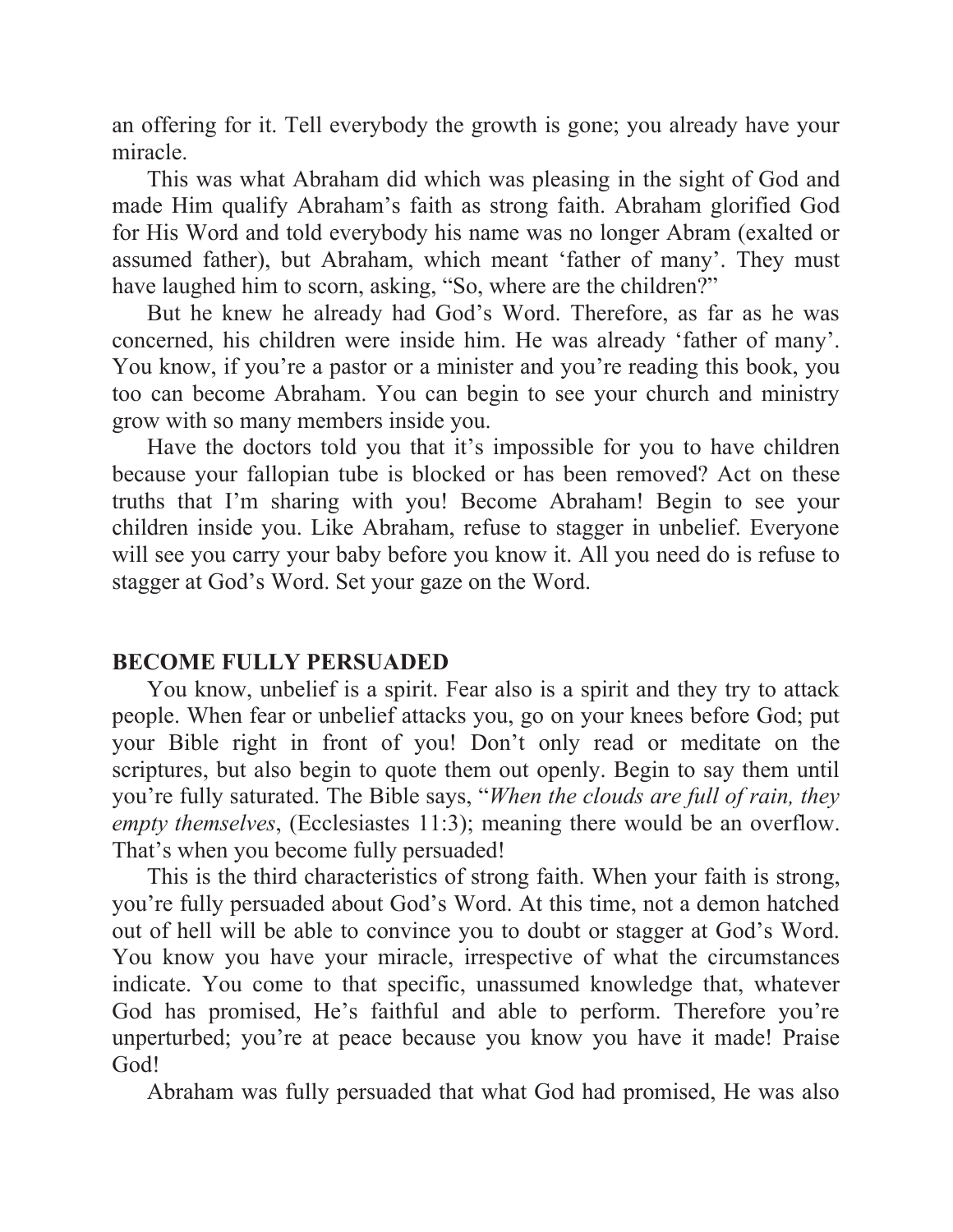able to perform (Romans 4:21). This is strong faith; and this is the faith that works.

You know, you can't be fully persuaded when you're listening to the wrong stories from people. You can't build the faith that works when you listen to everything else but God's Word. Fear will dominate you. Men talk fear. But God talks faith! For you to build your faith to that level, where you're fully persuaded and convinced about God's Word to you, you need to keep listening to the Word. Keep getting the Word of God into your system.

Don't allow information from the newspapers, which are always laden with fear and unbelief cause you to stagger at God's Word. When you keep listening to the news on television, you'll hear a lot of words that inspire fear. But when you dominate and control your mind with the Word of God, you will become fully persuaded.

Until you're fully persuaded, you may stagger. You'll be unsure and unconvinced about God's Word. That's when you start asking yourself "I wonder if this Word that I've been confessing for so long is really going to come to pass?"

Realize that as you keep bombarding your mind with the Word of God, you'll become fully persuaded about God's promise to the point it becomes the only thing you think and talk about. That's when doubt and unbelief become completely subdued in your life.

Jesus said, **"For verily I say unto you, That whosoever shall say unto this mountain, Be thou removed, and be thou cast into the sea; and shall not DOUBT in his heart, but shall believe that those things which he saith shall come to pass; he shall have whatsoever he saith" (Mark 11:23).**

Doubt or unbelief is the greatest thief of God's blessings. Jesus tells us that when you don't doubt in your heart, anything you say with your mouth will come to pass. For that to happen, you must be fully and completely persuaded. You must mount a guard on your heart that says: NO DOUBT ALLOWED!

This is what you need if you've been diagnosed with cancer, HIV, diabetes or any other kind of sickness, disease or infirmity. Maybe you were told it's impossible for you to be a success in anything in life. You don't need prayer! You don't need to cry, beg or run around looking for some help from man.

Instead, begin to meditate on the Word of God. Become **FULLY**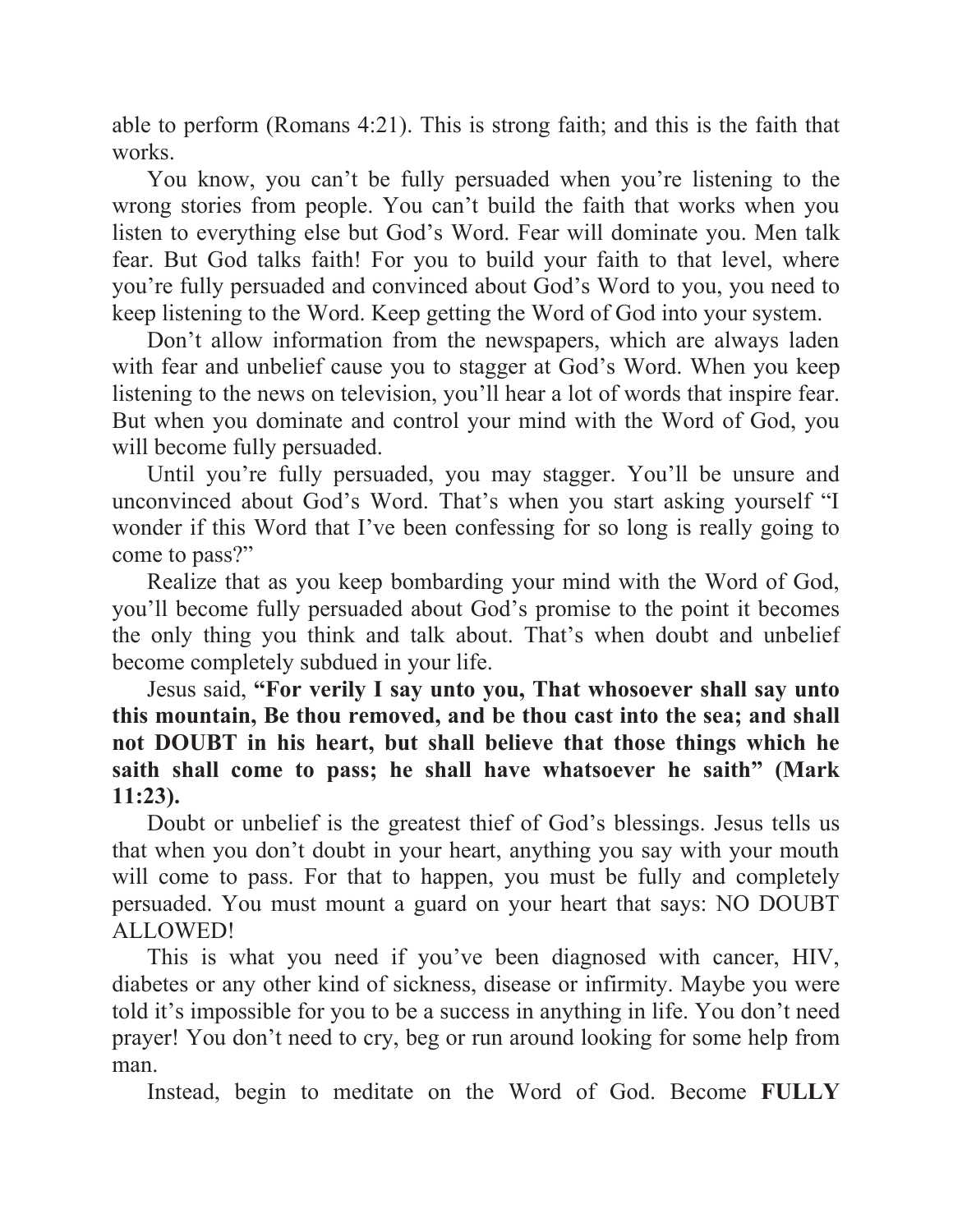persuaded about what it says. Become fully persuaded that you're a bundle of success; you have an excellent spirit and have been ordained to prosper in all things.

Become fully persuaded that you're not the sick seeking healing! Become fully persuaded that you're a new creature; a partaker, sharer, participator in the divine nature. Therefore, sickness, disease and infirmity **CANNOT** thrive in your body – they just can't stay! Become fully persuaded of these things.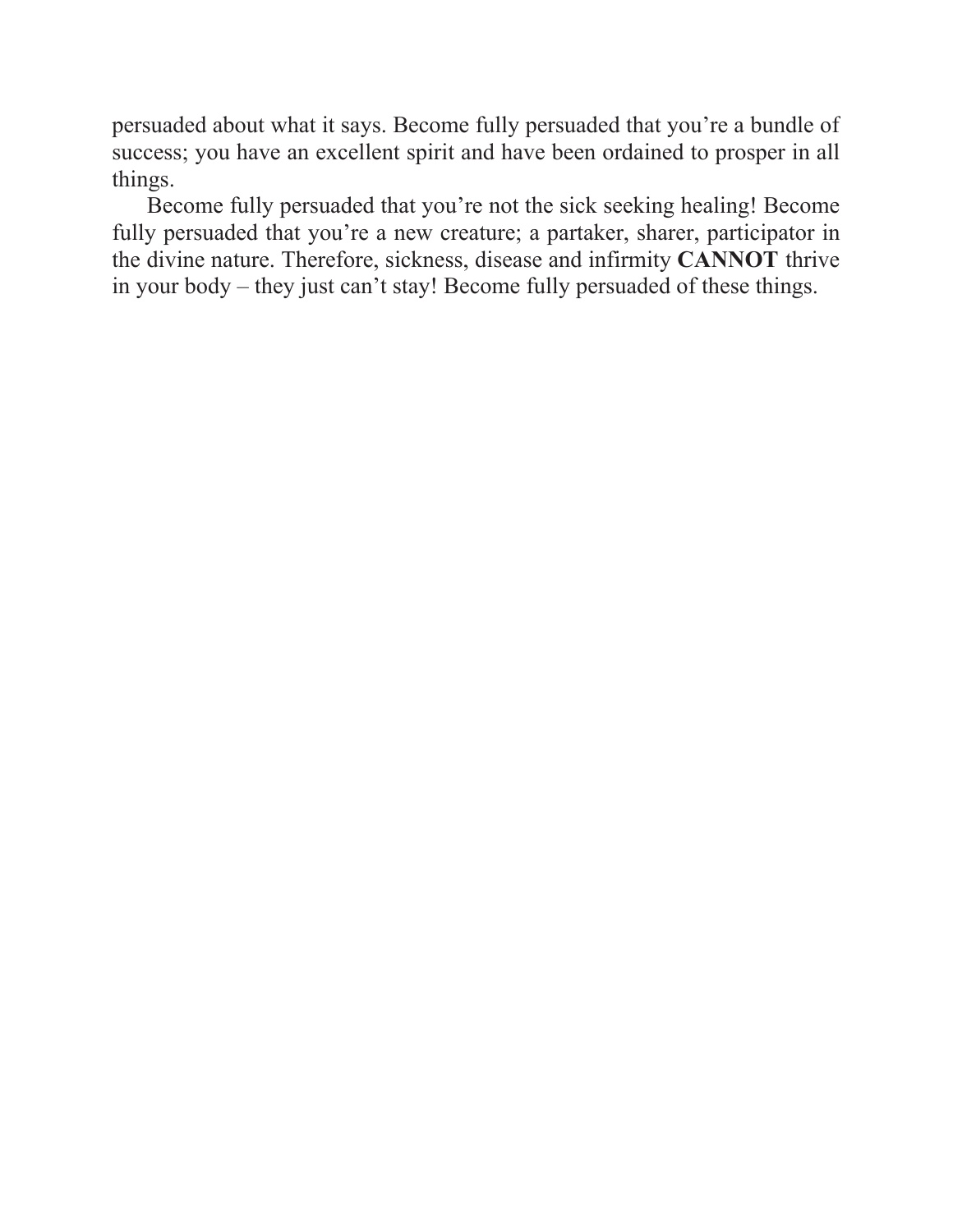## <span id="page-49-0"></span>**Chapter Eight The Conquering Power Of Faith**

*I*<sup>n</sup> John 16:33, Jesus said to His disciples, **"These things <sup>I</sup> have spoken unto you, that in me ye might have peace. In the world ye shall have tribulation: BUT BE OF GOOD CHEER; I HAVE OVERCOME THE WORLD"**

For our faith to work, we must learn to speak like Jesus. Every word Jesus spoke when He walked the face of the earth came to pass. Nobody ever spoke like Him. Every time He opened His mouth to speak, He spoke words of faith that produced results.

This is what the religious folks back in the days of Jesus didn't like about Him. They crucified Him because of His words, nothing else! His confessions were too powerful for the natural mind to comprehend. He confessed Himself to be the Son of God, and the religious folks hated Him for that.

When He spoke, blindness left, deaf ears were unstopped, the lame got up to walk, maimed limbs were made whole, and the dead were raised. His Words were different; they were not ordinary. Whenever He spoke, significant changes took place in the lives of His hearers. Demons cried in horror and scampered in terror.

It wasn't His touch that produced the miracles but His words. Words that were full of power. Here, in John 16:33, Jesus made a powerful confession and said to His disciples, "*Cheer up! I have overcome the world."* Nobody ever talked like Jesus! How could He say, "I have overcome the world" when He hadn't even gone to the cross, much less risen from the dead!

He said these words before He went to the Cross

– before His death, burial and resurrection. Therefore, we ought to find out how He overcame the world because it's obvious He did something you and I can do.

I found out from the Bible that Jesus overcame the world by speaking faith-filled words, and discovered I can do the same thing.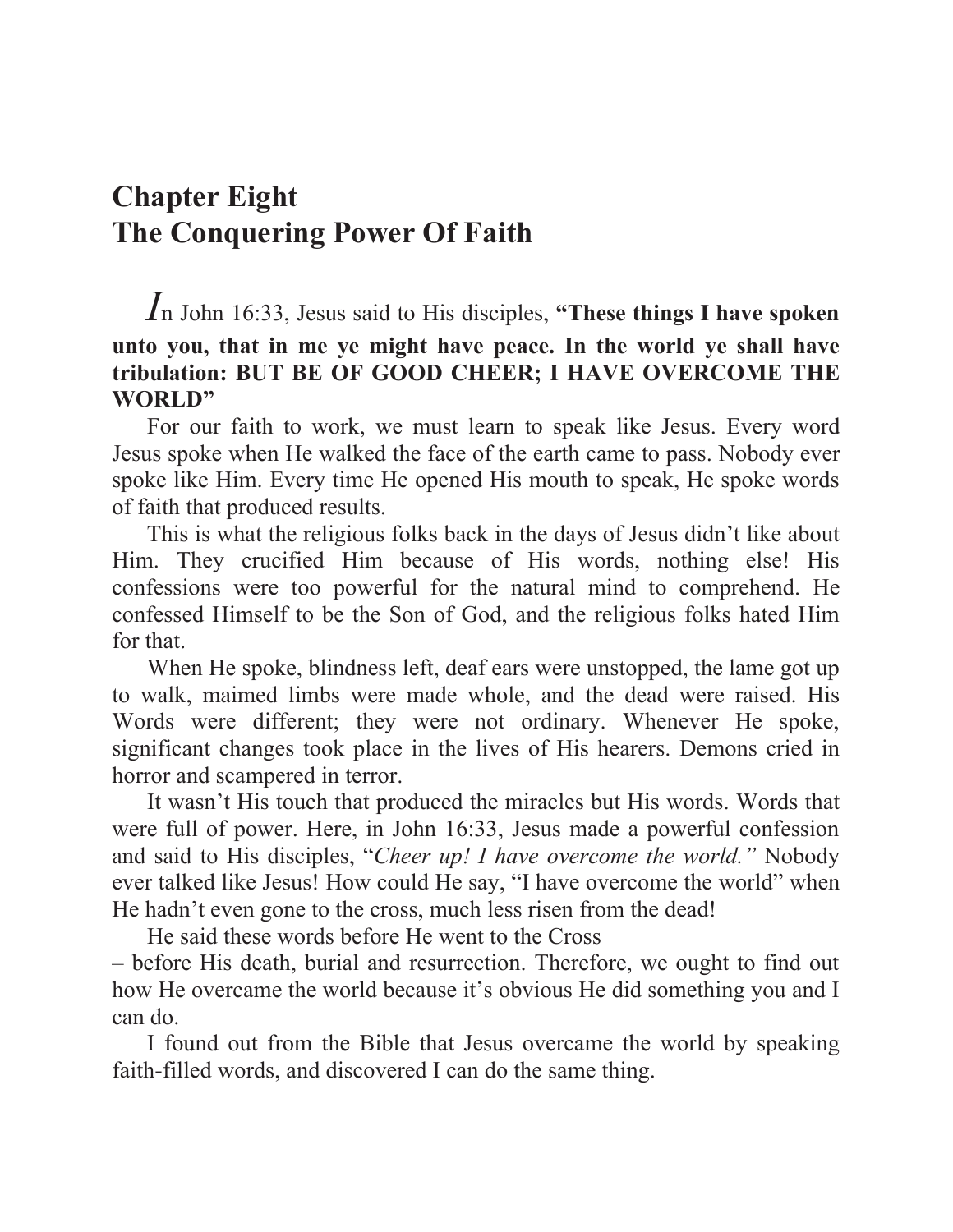#### **FAITH: THE VICTORY THAT OVERCOMES THE WORLD!**

Remember, Jesus made this world. The Bible says without Him was not anything made that was made (John 1:3). There was nothing in the system of this world that wasn't subject to Jesus. He exercised dominion over all things. He tamed them by His words – faith-filled words!

He spoke to maimed limbs, corpses, deaf ears, blind eyes, crippled limbs, demons of darkness, fishes, trees and they obeyed Him. He tamed the laws of nature and transcended them. He was never a victim. He walked on water, spoke to the wind and calmed the storm! When He encountered the leprous and said, "*Be clean!"* the leprosy disappeared.

He knew who He was! He was never afraid of anything. Everyone wondered at Him when He spoke. He didn't mince words in declaring His identity. He said I and my Father are one (John 10:30); He walked in union with the Father.

Just like Jesus, the words we speak are spirit and they are life (John 6:63). That means our words are not empty. They're potent; they have conquering, overcoming and prevailing power over devils, adversities and every negative circumstance of life.

This is why it's so important that we talk like Jesus by releasing faith-filled words.

No wonder John cried *"This is the victory that overcomes the world, even our faith*" (1 John 5:4). Our faith is the victory that overcomes the world. Our faith has supernatural power to conquer, tame and subdue the world. Hebrews 11 gives us a catalogue of faith folks - great men and women who subdued and tamed their world by faith:

**"And what shall I more say? for the time would fail me to tell of Gedeon, and of Barak, and of Samson, and of Jephthae; of David also, and Samuel, and of the prophets: Who THROUGH FAITH SUBDUED KINGDOMS, wrought righteousness, obtained promises, stopped the mouths of lions, Quenched the violence of fire, escaped the edge of the sword, out of weakness were made strong, waxed valiant in fight, turned to flight the armies of the aliens" (Hebrews 11:32-34).**

Paul paints the picture for us of how these men subdued and conquered their world through faith. Bible history has it that John the beloved apostle, during the great persecution of the church, was covered in a cauldron of boiling oil and left to die.

But by the time all the oil burnt out, they opened it up and were shocked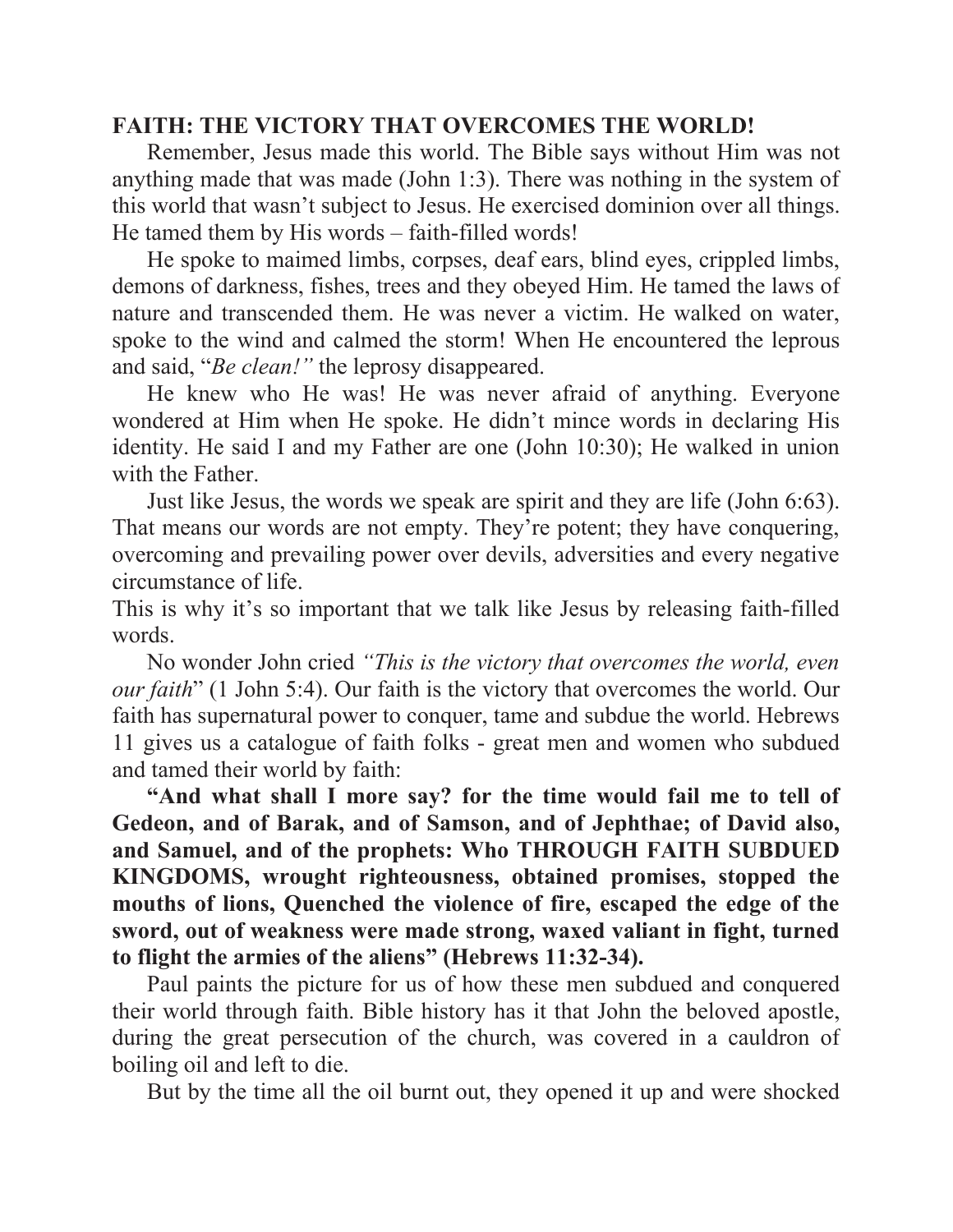to see John still alive. I believe he must have pointed in their faces saying, "*Whatsoever is born of God overcomes the world*!"

Did you ever read about Samson? He tore a lion apart with his bare hands. David did the same thing. How about Daniel? He was thrown into the lion's den, and guess what he did? He didn't think about killing the lions, rather he tamed them! Then he sat with them and put his hands upon them.

I'm showing you how some of the guys from our lineage of faith subdued their world! They dominated and conquered their world, to the point the world wasn't worthy of them anymore (Hebrews 11:38).

By their faith, they completely overcame this physical world to the point they just couldn't stay here anymore. Men like Enoch, who the Bible says "*… walked with God: and he was not; for God took him*" (Genesis 5:24). That doesn't mean God took his life or that he died, but that he walked by faith and subdued this world to the extent he was literally translated out of the world into heaven. How? By faith!

You too can do the same, and get listed in faith's hall of fame.